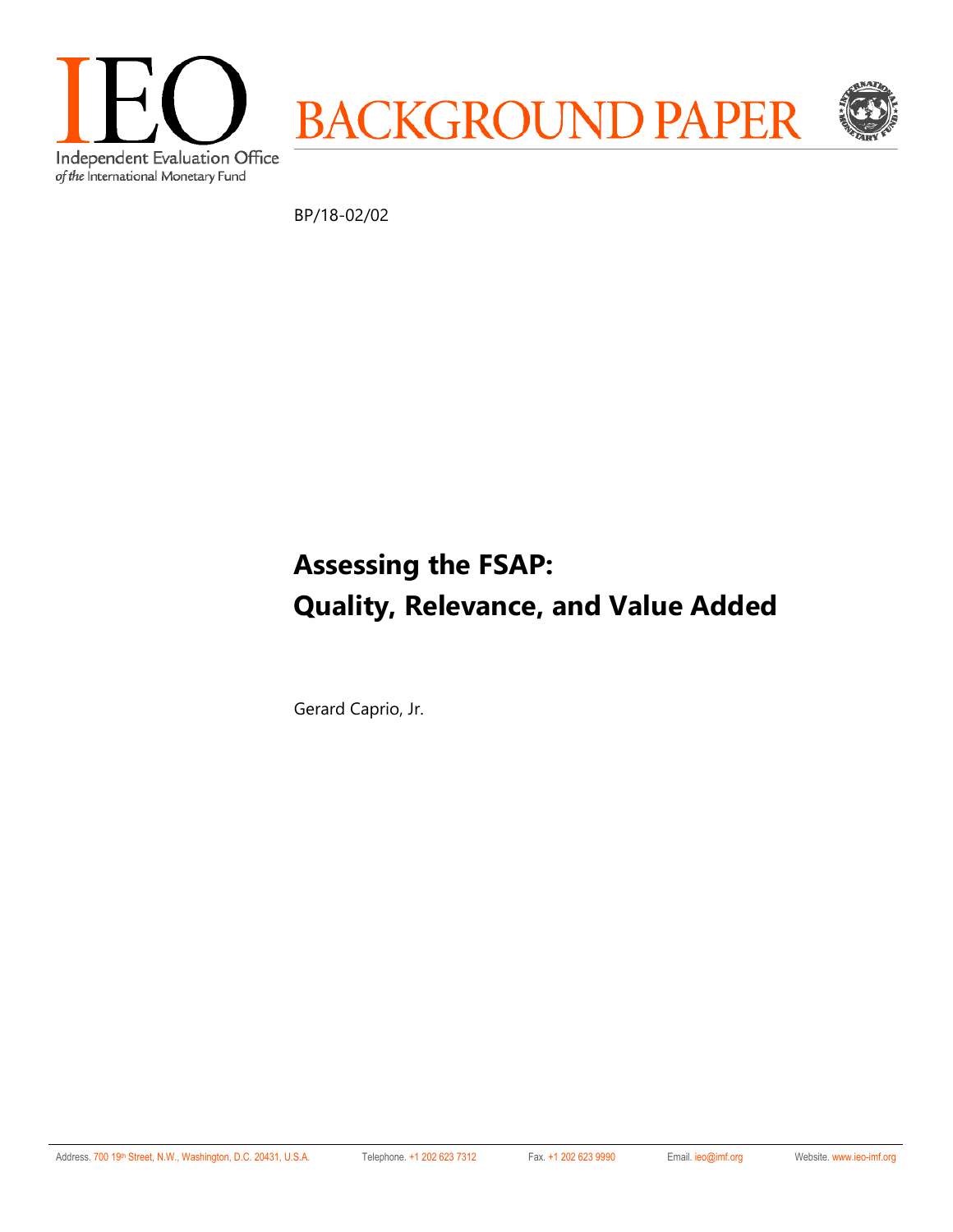#### **IEO Background Paper**

Independent Evaluation Office *of the* International Monetary Fund

Assessing the FSAP: Quality, Relevance, and Value Added

Prepared by Gerard Caprio, Jr.\*

December 14, 2018

The views expressed in this Background Paper are those of the author and do not necessarily represent those of the IEO, the IMF, or IMF policy. Background Papers report analyses related to the work of the IEO and are published to elicit comments and to further debate. The author benefitted from discussions with and/or comments from Peter Montiel, the authors of the country and thematic background papers for this project, as from IMF staff and external experts. Nikolina Krisic and Joshua Wojnilower provided excellent and tireless research assistance.

\_\_\_\_\_\_\_\_\_\_\_\_\_\_\_\_\_\_\_\_\_\_\_\_\_

<sup>\*</sup> Professor of Economics, Williams College.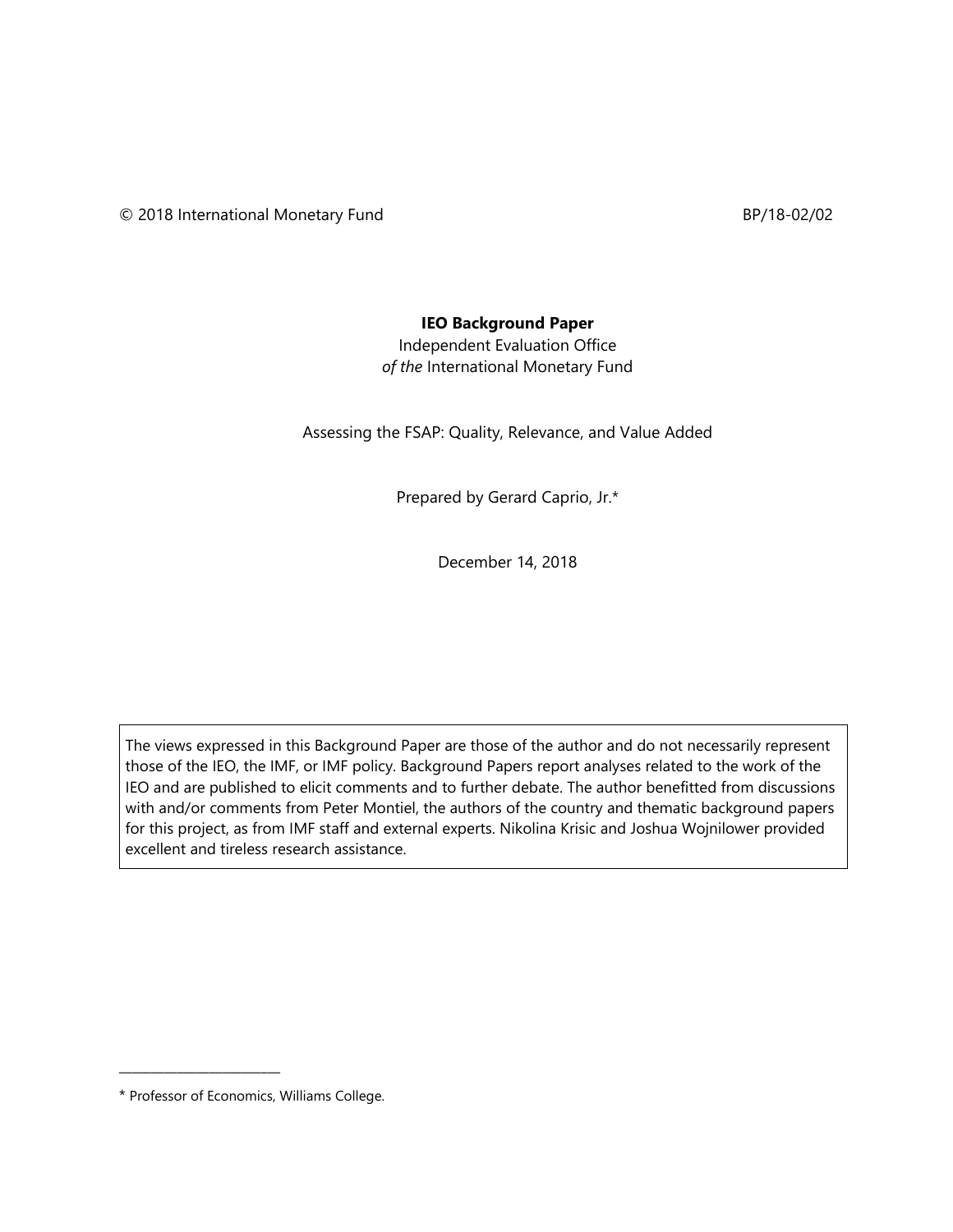| Contents                                                                           | Page |
|------------------------------------------------------------------------------------|------|
|                                                                                    |      |
|                                                                                    |      |
|                                                                                    |      |
|                                                                                    |      |
|                                                                                    |      |
|                                                                                    |      |
| B. Increased Focus on Stress Tests and Risk Assessment___________________________5 |      |
|                                                                                    |      |
|                                                                                    |      |
|                                                                                    |      |
|                                                                                    |      |
|                                                                                    |      |
|                                                                                    |      |
|                                                                                    |      |
|                                                                                    |      |
| Figures                                                                            |      |
|                                                                                    |      |
|                                                                                    |      |
|                                                                                    |      |
|                                                                                    |      |
|                                                                                    |      |
|                                                                                    |      |
| Appendix Tables                                                                    |      |
|                                                                                    |      |
|                                                                                    |      |
|                                                                                    |      |
|                                                                                    |      |
|                                                                                    |      |
| References                                                                         | 34   |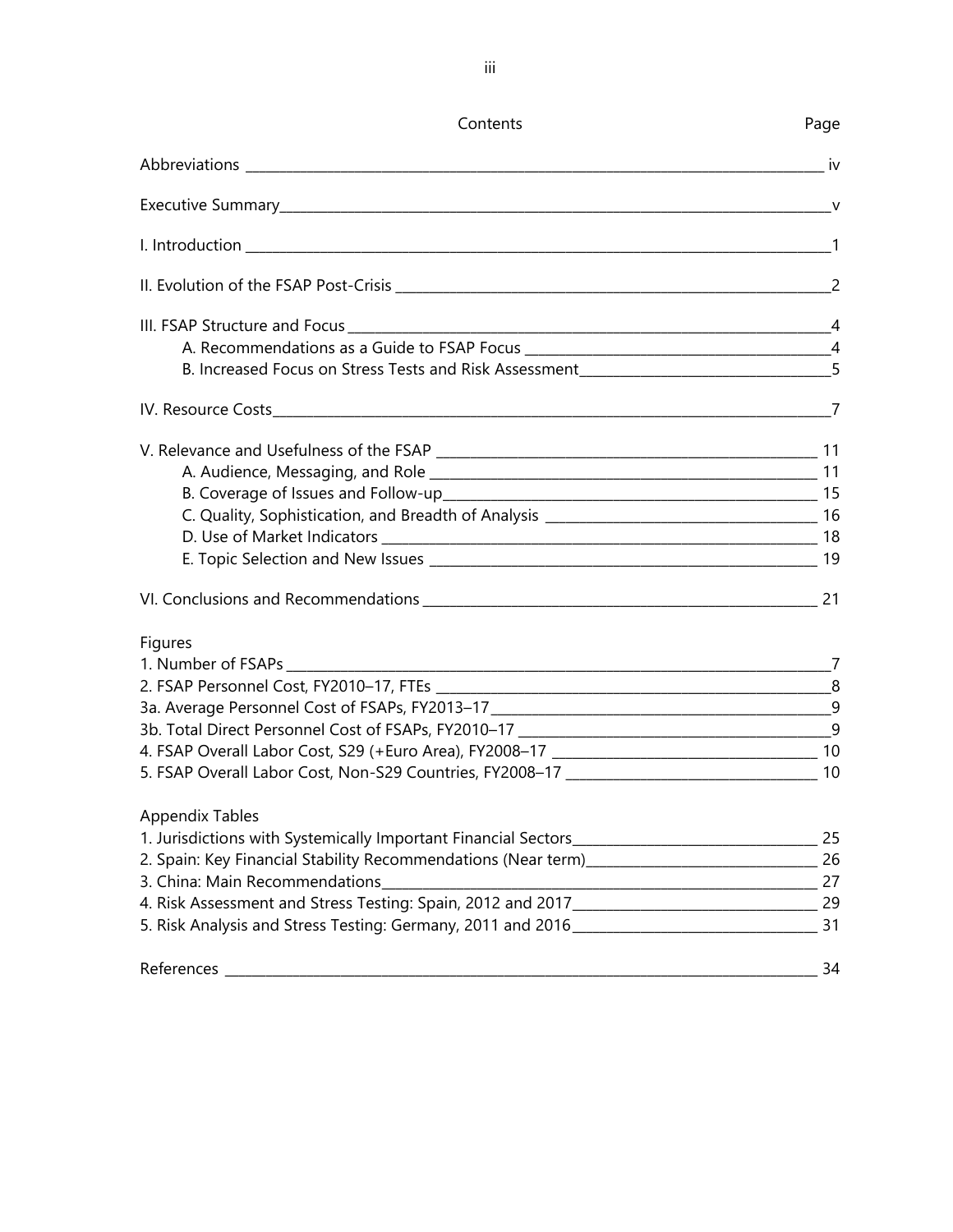#### **ABBREVIATIONS**

| <b>ACES</b>   | Activity Costing and Estimation System                                     |
|---------------|----------------------------------------------------------------------------|
| AML/CFT       | Anti-Money Laundering/Combating the Financing of Terrorism                 |
| <b>BCBS</b>   | Basel Committee on Bank Supervision                                        |
| <b>BCP</b>    | Basel Core Principles for Bank Supervision                                 |
| <b>CRA</b>    | <b>Credit Rating Agency</b>                                                |
| <b>DAR</b>    | <b>Detailed Assessment Report</b>                                          |
| <b>DSGE</b>   | Dynamic Stochastic General Equilibrium (model)                             |
| <b>FSAP</b>   | Financial Sector Assessment Program                                        |
| <b>FSB</b>    | <b>Financial Stability Board</b>                                           |
| FSSA          | <b>Financial System Stability Assessment</b>                               |
| <b>FSSR</b>   | <b>Financial Sector Stability Review</b>                                   |
| FSIs          | <b>Financial Soundness Indicators</b>                                      |
| <b>FTE</b>    | full-time [staff] equivalent                                               |
| G20           | A grouping composed of major advanced economies and systemically important |
|               | developing and emerging market countries                                   |
| <b>GFC</b>    | <b>Global Financial Crisis</b>                                             |
| GFSR          | <b>Global Financial Stability Report</b>                                   |
| LIC           | low-income country                                                         |
| <b>MCM</b>    | Monetary and Capital Markets Department                                    |
| <b>NRSRO</b>  | Nationally Recognized Statistical Rating Organization                      |
| <b>RAM</b>    | <b>Risk Assessment Matrix</b>                                              |
| <b>ROSC</b>   | Report on Standards and Codes                                              |
| <b>SIP</b>    | Selected Issues Paper                                                      |
| <b>SWIFT</b>  | Society for Worldwide Interbank Financial Telecommunication                |
| <b>TCFD</b>   | Task Force on Climate-Related Financial Disclosures                        |
| <b>TRACES</b> | Time Reporting for ACES                                                    |
| <b>WEO</b>    | <b>World Economic Outlook</b>                                              |
| <b>WP</b>     | <b>Working Paper</b>                                                       |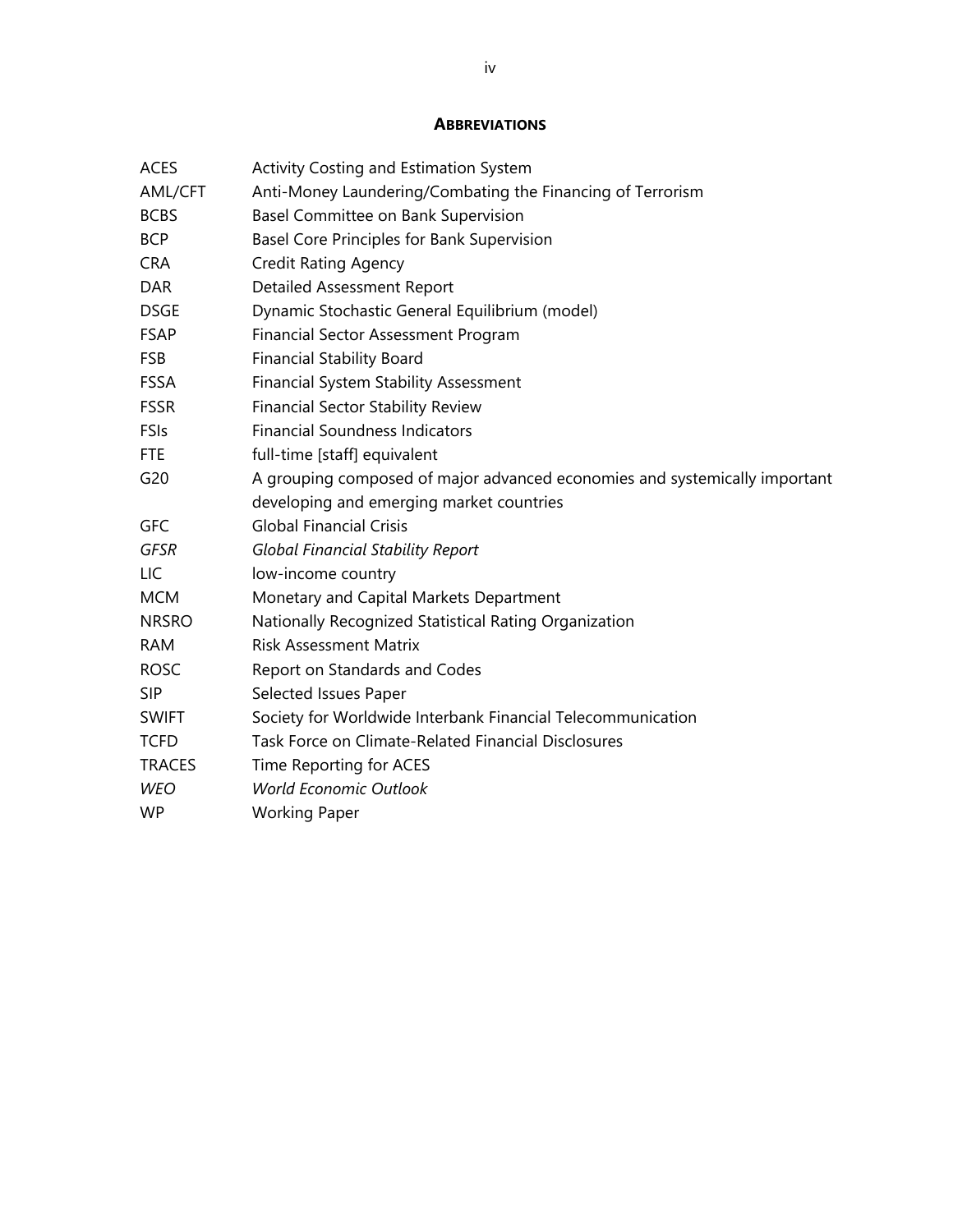#### **EXECUTIVE SUMMARY**

This paper examines the technical quality, relevance and usefulness of the Financial Sector Assessment Program (FSAP). The FSAP has become an increasingly sophisticated tool for evaluating the stability of financial systems and, for low- and middle-income countries (with the World Bank), a tool to assess their financial development needs. It is regarded by country authorities as a high quality and rigorous exercise, although the quality does vary. Given that the regulatory pendulum fluctuates between more and less rigorous enforcement, the FSAP can serve to keep national authorities "on their toes," to disseminate cutting-edge techniques for assessing and modelling risk, and to examine cross-border threats to financial stability.

In response to the global financial crisis and in part as a result of the IMF's technical assistance and training efforts, country authorities have made great strides in their own ability to assess financial stability. Authorities are dedicating much more time and effort to understanding the risks facing their financial systems and have access to more data, including information that cannot be legally shared. In addition, the FSAP assessment of threats to financial stability can become outdated within 18 months to 2 years of the exercise, or even more quickly, given that financial risks can evolve rapidly, and financial institutions can change their risk profile quickly.

Although increasingly sophisticated, the FSAP's relevance, value added, and usefulness can be improved by greater focus, prioritization and integration with Article IV consultations. A more flexible classification of countries with systemically important financial sectors might allow a broader group to be subject to more frequent FSAPs, with frequency determined more strategically and only the five most systemically important jurisdictions still subject to a mandatory, but perhaps leaner, FSAP every five years. Offsite analysis could be better used to decide which countries need a closer look as part of the IMF's surveillance, thus making better use of national authorities' time. The recent trend in which IMF staff teams have increased the amount of preparatory work preceding FSAP missions to focus on key issues and vulnerabilities should be reinforced. The IMF also might better tailor its stress-testing activities to the technical capacities of countries to conduct these tests on their own.

The IMF has undertaken several initiatives to better integrate financial and macrofinancial analysis into Article IV consultations, but this is still work in progress. More could be done to use these consultations to ensure effective higher frequency monitoring of financial stability risks, more consistent with the rapid evolution of financial sector risk. This would be anchored in periodic FSAP reports that would identify key risks as well as investigate structural issues in the sector. The IMF should continue strengthening the ability of Article IV teams to assess financial stability risks, building, if available, on the analysis of recent FSAPs. In support of these objectives, the IMF needs to continue increasing its expertise and skills in the financial sector, developing both world class experts and deeper macrofinancial skills among the broader economist group, including area department country teams.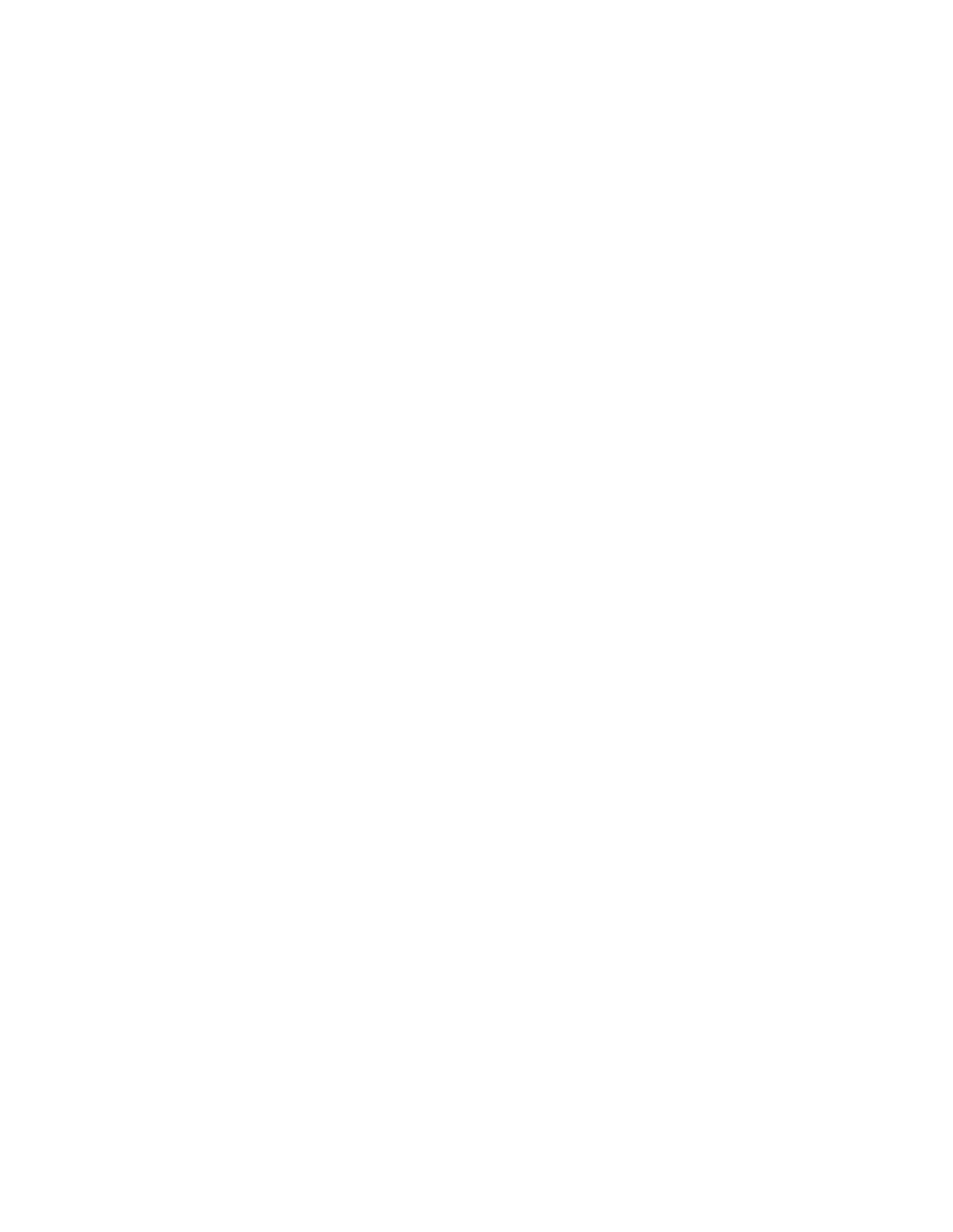#### **I. INTRODUCTION**

1. In the wake of the global financial crisis (GFC), the IMF substantially increased the focus of its work in the Financial Sector Assessment Program (FSAP) on financial stability. Initially, in the 1990s, the FSAP was a voluntary program, built around comprehensive assessments of a variety of standards, with Reports on Standards and Codes (ROSCs) being a key part of the exercise. This broad remit was consistent with the joint nature of the Bank-Fund program, which was set up to examine both the development and stability issues of financial systems. The 2009 FSAP Review (IMF and World Bank, 2009) called for enhancements to the quality, candor, and comparability of the assessments; a move to greater flexibility of the program; and greater focus by the Fund, which has sole responsibility for advanced economy FSAPs, on financial sector stability.<sup>1</sup> In 2010, the IMF made it mandatory for 25 jurisdictions identified as having systemically important financial sectors to undergo assessments under the FSAP; these assessments are discussed by the Executive Board ("the Board") in the context of the corresponding Article IV consultation.<sup>2</sup> The 2014 FSAP Review pushed further in this direction, increasing the analytical foundations of FSAP assessments, giving greater emphasis to stress testing of banks and other financial institutions, and a greater focus on macro-prudential issues (IMF, 2014b).

2. This paper examines the technical quality, relevance, and usefulness of the FSAP, emphasizing the period since the 2014 Review and applying the lens of the program's likely contribution to reducing the frequency and magnitude of financial crises. The paper draws on previous IMF FSAP reviews and IEO evaluations of the FSAP; selected Financial Sector Stability Assessments (FSSAs) and other FSAP outputs; Article IV staff reports, the 2014 Triennial Surveillance Review (TSR) (IMF, 2014c); various *Global Financial Stability Reports (GFSRs)*; and country and other background studies for this and earlier IEO evaluations. It also draws on discussions with academics and other outside experts, as well as with current and former IMF staff and officials from IMF member countries.

3. Section II reviews the evolution of the FSAP as a surveillance tool since the GFC. Section III looks at the structure and coverage of recent FSAPs. Section IV examines FSAP resource costs and allocation. Section V discusses the relevance and usefulness of the FSAP,

 $\overline{a}$ 

<sup>1</sup> The stability assessments were to concentrate on an evaluation of the main risks to macrofinancial stability, an assessment of the country's financial policy framework, and assessment of the authorities' capacity to manage and resolve a financial crisis (IMF and World Bank, 2009).

<sup>&</sup>lt;sup>2</sup> The IMF prepares a FSSA as part of the FSAP, focusing on financial stability issues and summarizing the FSAP for the IMF Executive Board. In this report we use FSAP to refer to the whole program as well as to the FSSA. The IMF also conducted eight FSAP "Stability Modules" during 2000–17, and the World Bank four "Development Modules" in the same period. These modules should be thought of as streamlined FSAPs with a focus consistent with their titles. Additionally, there used to be streamlined FSAP Updates, but these were discontinued after the 2009 Review. The FSAP has a development component, led by the World Bank. This aspect of the program is not examined in this report.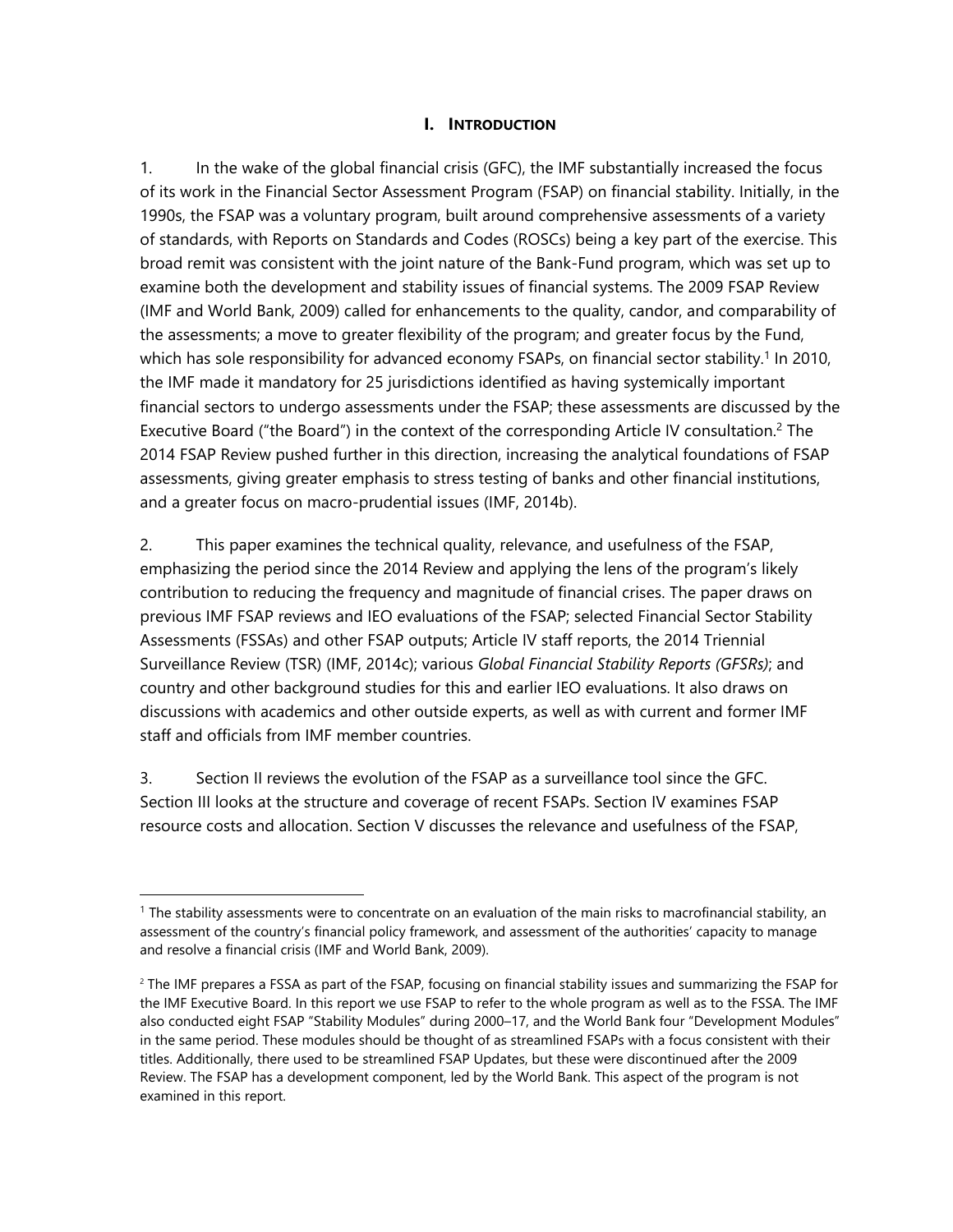drawing on the country studies that are part of this evaluation. Section VI concludes and makes recommendations to optimize the relevance and value added of the FSAP program.

#### **II. EVOLUTION OF THE FSAP POST-CRISIS**

4. Although the FSAP was created by the IMF and the World Bank in the late 1990s in the wake of the East Asian crisis, during most of its first decade it was not focused on systemic risk, either in its country coverage or regarding the issues highlighted. To be sure, there were some excellent assessments led by experts with substantial experience in the financial sector that contained a good analysis of the stability and development challenges in the sector. However, the program was a voluntary, technical assistance program for all countries.

5. Not only was the U.S. not assessed until after the crisis, $3$  but most of the pre-crisis assessments in other countries missed the extent of vulnerabilities that were exposed by the crisis. For example, although some risks were noted, the IMF concluded that the banking systems in both Ireland (IMF, 2006a) and Spain (IMF, 2006b) were sufficiently well capitalized to withstand a slowdown in growth; Ireland received top marks on the Basel Core Principles Assessment, notwithstanding the alarmingly rapid rates of credit growth and even though it was not enforcing its own regulations.<sup>4</sup> Two years later, and only weeks before the country's top three banks went into receivership, the Iceland FSAP sounded more alarms, but the recommendations in the FSSA report were too measured for a banking system whose assets had risen from 100 percent of GDP in 2004 to over 900 percent in 2007 (IMF, 2008). As Goldstein (2017) notes, Belgium, Portugal, Spain, and the U.K. all received either a "clean bill of health" or a mixed assessment with reassuring stress test results in their 2006 FSAPs, and only in the 2006 FSAP for Denmark was there a clear warning.

6. These oversights and the voluntary nature of the program reflected in part the view that systemic financial crises were only an issue for low- and middle-income countries notwithstanding the experience of Japan and Sweden. Financial regulation was thought to be sufficiently robust in high-income countries, which provided the model for the various best practice standards and codes, a focal point of early FSAPs. Moreover, in the latter economies, the prevalent approach to financial regulation was the "light touch" model, reflecting the view of some regulators that a well-governed financial intermediary could best oversee its own risk. Unfortunately, there was little analysis of the governance failures in financial intermediaries, some of which had compensation policies that literally were looting the firms, in the sense of Akerlof

1

 $3$  The U.S. authorities did not volunteer for the program, the thinking apparently being that with all of the analysts following U.S. financial institutions, there would be little value added.

<sup>4</sup> Anglo Irish Bank, which had been growing at a dangerous pace for a decade, was violating its own lending criteria (see Barth, Caprio, and Levine, 2012). It is remarkable that the (former) Irish Financial Regulatory Authority sent Anglo-Irish management a letter outlining its concerns, did not receive a reply for 2.5 years, and took no other action—yet received high marks from the Fund.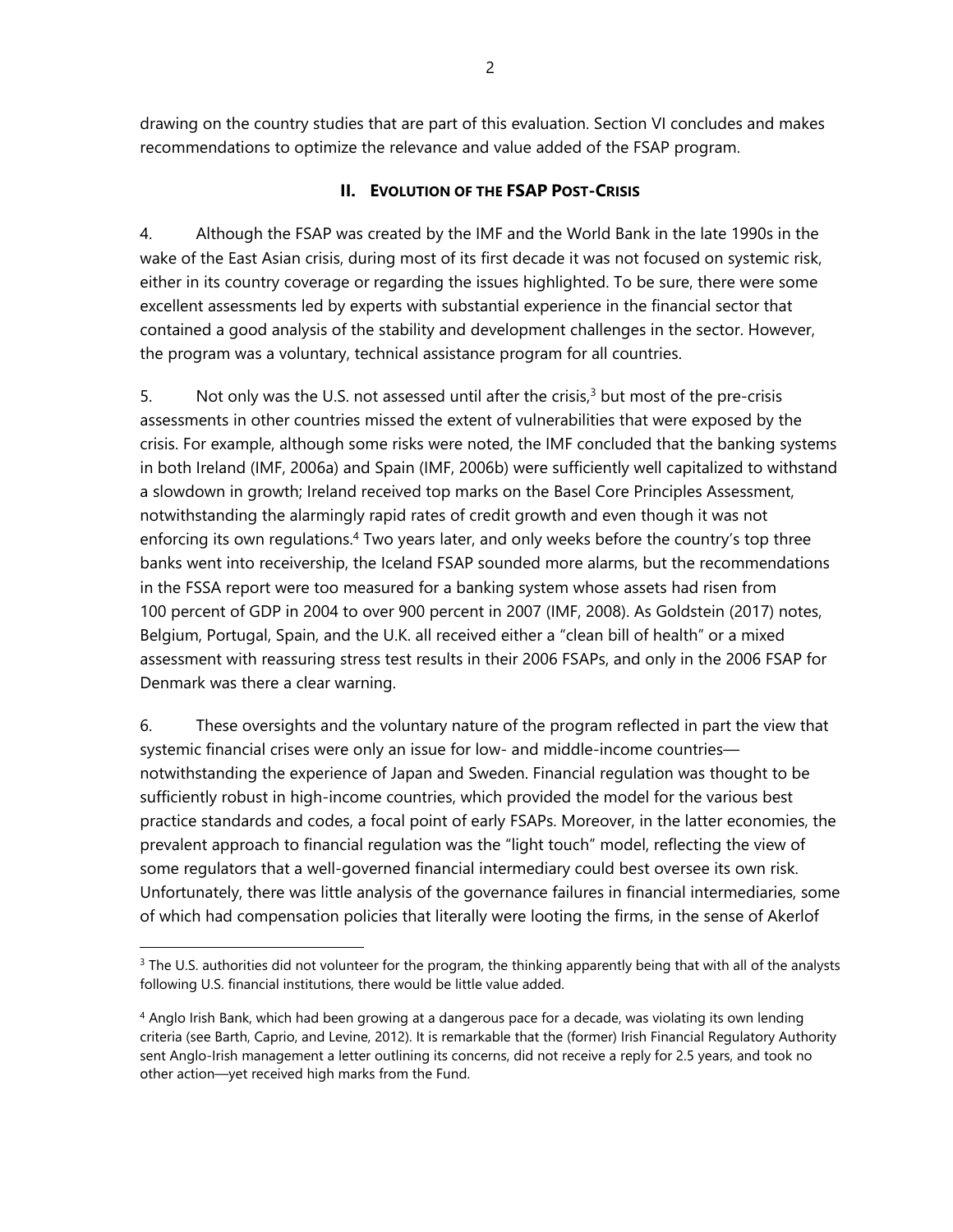and Romer (1993).<sup>5</sup> Basically, many observers, including the IMF, assumed that financial firms in rich countries were well-governed and had the incentive to safeguard their own viability. Intellectually this view was consistent with that in academia that financial markets could "slice and dice" risk, allocating it to those who could best bear it; if the boards of firms were not doing their job, the share price would suffer, and the board members would be replaced. Voices contradicting this majority view (Borio and White, 2004; Rajan, 2005) were largely ignored.

7. Importantly, the light touch approach was based on a "one risk, one bank at a time" view, also sometimes referred to as a microprudential or bank supervisor view, which assumed that risk could be separately and independently assessed, and that if each bank were managing its risk properly, the system as a whole would be stable. Although many came to recognize the problems with this view only after the GFC, Persaud (2000) and Danielsson and others (2001) had written eloquently on the problem with this reasoning long before the crisis (see Caprio, 2014, for a review). That Persaud paper's title alone ("Sending the herd off the cliff edge: the disturbing interaction between herding and market-sensitive risk management practices"), in addition to the prestigious prize it won (the Jacques de Larosiere Prize, named after a highly regarded former IMF Managing Director) did not lead to more attention to the dangers of a solely microprudential approach is consistent with the deep entrenchment of the light-touch, efficient markets view. Prior to the crisis, in many supervisory agencies and in the Basel Committee on Bank Supervision (BCBS), the microprudential view dominated. In the IMF, there was a clear separation between the FSAP and Article IV surveillance; neither the FSAP nor macrofinancial research more generally was featured or even mentioned much in Article IV documents (Caprio, 2011).

8. Following the GFC, reflecting widespread recognition of the need for attention to be paid to the overall financial system and the importance of a macroprudential view of the financial sector, the Fund's approach to financial surveillance was substantially overhauled. In particular, the FSAP was refocused in 2009 on three main pillars (i) identifying key financial vulnerabilities and assessing the resiliency of the financial sector; (ii) assessing the overall financial sector policy framework and management; and (iii) examining financial sector safety nets and resolution mechanisms. Standards and codes assessment became less central to the exercise. Rather than being required, the IMF now determines, after discussion with country authorities and a desk review of changes since the last assessment, on whether to undertake standards and codes assessments in each FSAP.

9. Going further, in 2010 assessments under the FSAP were made mandatory for a list of 25 jurisdictions judged to have systemically important financial sectors—formally recognizing FSAPs as a surveillance tool. The criteria for the systemically important designation emphasized the size

<sup>5</sup> The authors develop a model, applied to the U.S. Savings and Loan crisis of the 1980s–90s, in which bankers take high risks and then pay themselves out of the short-term profits, ignoring the likelihood of longer-term losses. When their bonuses are cashed out in advance of the realization of losses, they have in effect looted their bank. Bebchuk, Cohen, and Spamann (2010) argue that this incentive system was at work in the GFC.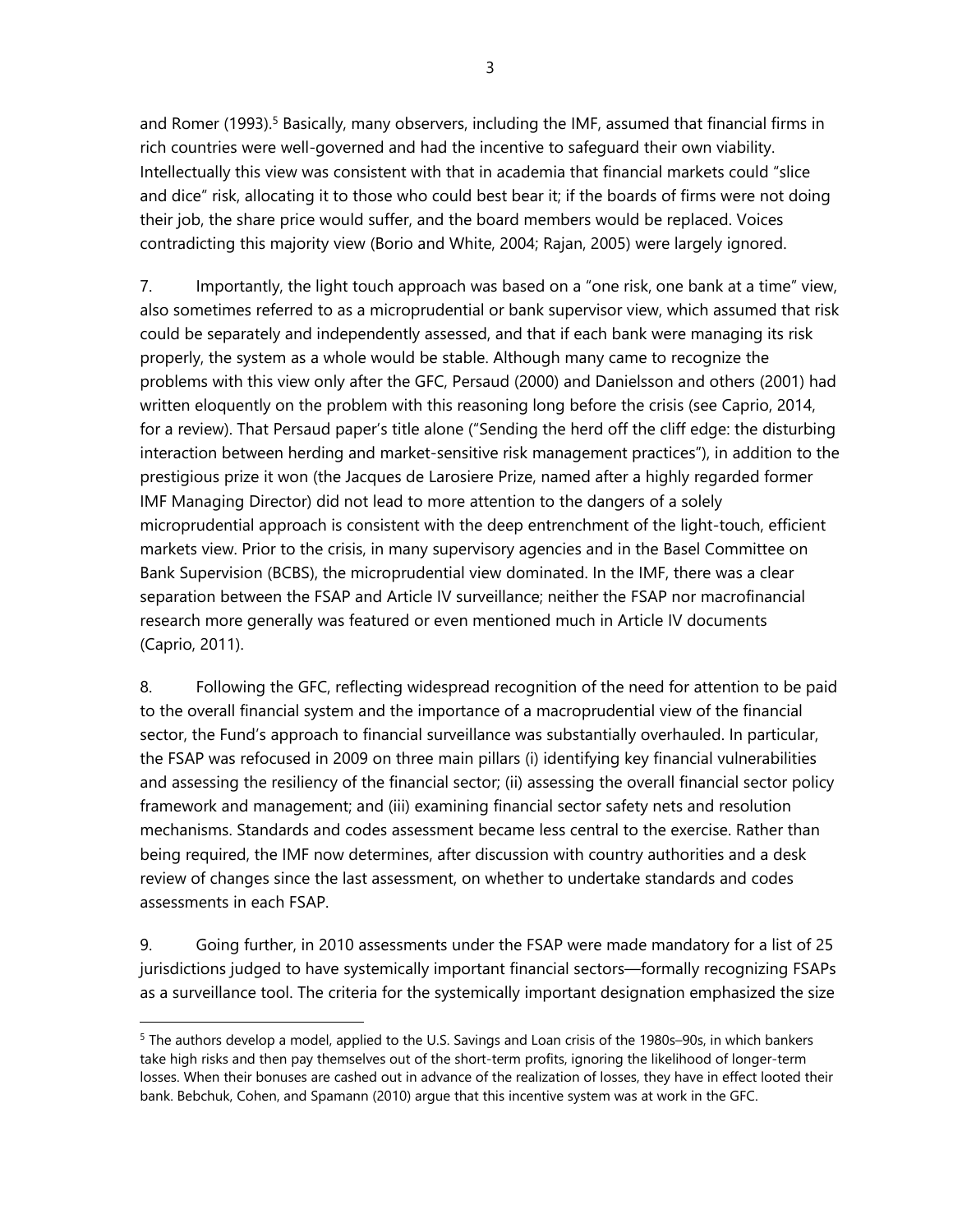and interconnectedness of the financial systems (IMF, 2010). Subsequently, in 2013, citing advances in the modelling of interconnectedness, the Board decided to expand this list to 29 countries, referred to as the S29. The full list is shown in Appendix Table 1.

10. These changes occurred against the backdrop of a global effort led by the Financial Stability Board (FSB) to overhaul the international financial regulatory architecture. Essentially, the international community has agreed on the following pillars of financial stability: stress-testing, capital (via a relatively modest increase in required capital ratios), liquidity ratios, better bank resolution methods, and increased supervisory diligence, relative to the pre-crisis period, to keep financial systems safe, as well as on process-oriented improvements to regulation and supervision. Since the crisis, the FSAP can be thought of as an additional element to these components, essentially to provide international monitoring to ensure that they are all functioning well together.

#### **III. FSAP STRUCTURE AND FOCUS**

11. FSAPs focus on the threats to financial stability and the resilience of the financial system to plausible but stressful events or shocks. Resilience is judged by the ability of the financial institutions to absorb these shocks, as well as the capacity of the broader institutional setting and processes (safety net, resolution methods) to cope. In recent years, FSSA reports typically have included: an analysis of the macroeconomic setting and risks to financial stability; consideration of possible spillover effects (across sectors and countries); an analysis of structural policies to enhance financial stability, such as the financial safety net; authorities' preparations for crisis management; and usually the most important findings from assessments of standards and codes that are conducted as part of the FSAP. Low- and middle-income country assessments include attention to the developmental needs of the system, including what can be done to strengthen financial sector infrastructure—accounting, auditing, and the legal framework—and financial inclusion, issues assigned to the World Bank.

#### **A. Recommendations as a Guide to FSAP Focus**

12. Perhaps the best way to understand the FSAP is to look at its key prioritized recommendations for financial stability, which are found in Table 1 in each FSSA. Those recommendations and a Risk Assessment Matrix (RAM) are useful focal points to understand the exercise. As an illustration, Appendix Table 2 of the October 2017 Spain FSSA (IMF, 2017a) shows the key priorities from that FSAP, grouped into categories; many of the recommendations are of varying immediateness, notwithstanding the reference to the "near term."<sup>6</sup> For example, recommendations related to fostering the development of market-based financing (7), setting up

 $\overline{a}$ 

 $6$  Many FSAPs list short-term and medium-term priorities, though the usage of these terms is not uniform across all reports. Most FSSA Table 1s feature both short-term and medium-term recommendations. Earlier FSSAs often did not state which agency or part of government should take the lead, whereas more recently that specificity (in the last column of Table 1) has become more frequent.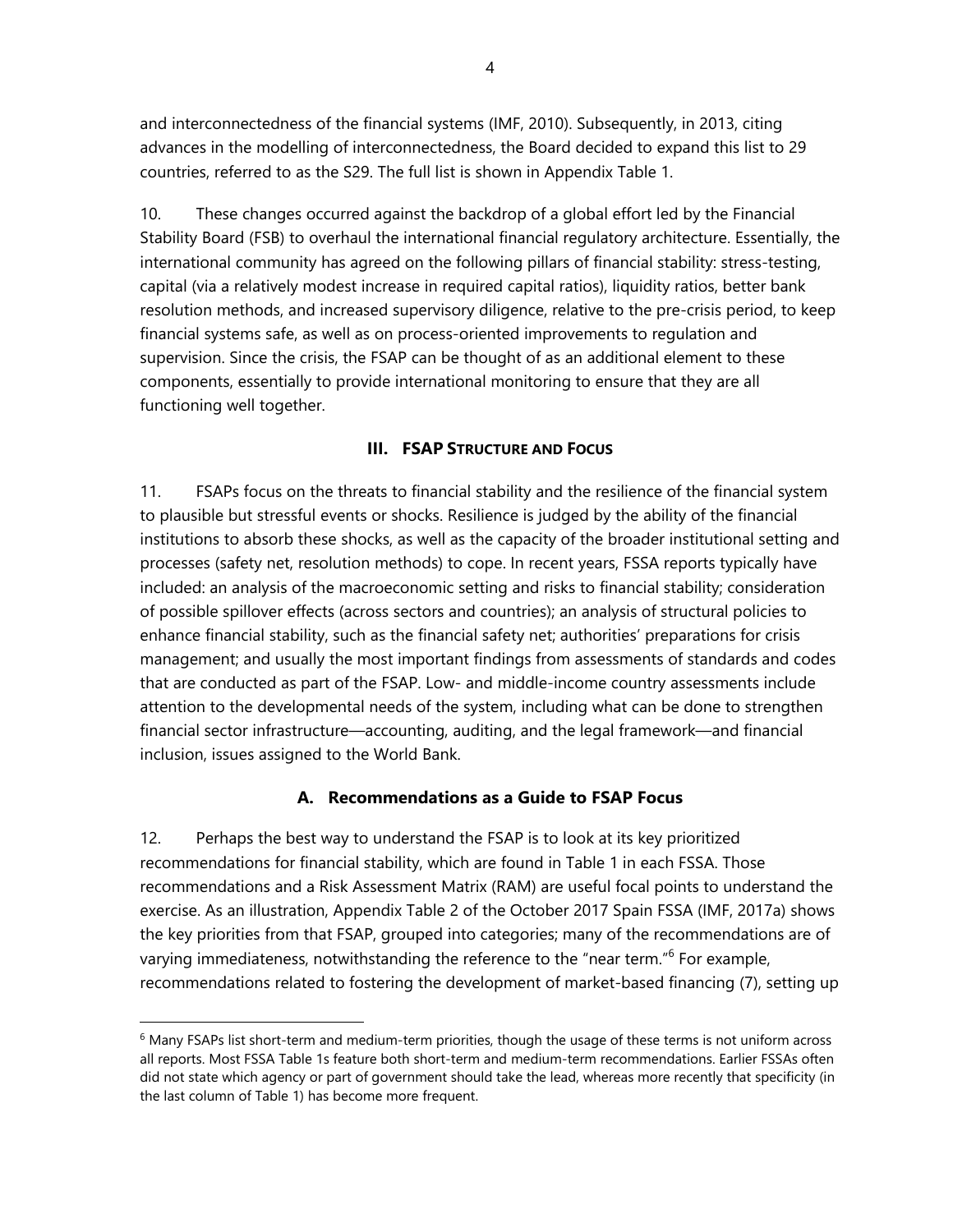a systemic risk council (10), and expanding the macroprudential toolkit (11) are processes that can be initiated but would not come to fruition soon. Moreover, some recommendations have featured in numerous reports for other countries, e.g., the establishment of a systemic risk council, developing the resolution process or strengthening deposit insurance, though the details in the text certainly vary across countries. Appendix Table 3 shows the summary table of recommendations from the 2017 China FSSA (IMF, 2017c). A few similarities (e.g., a systemic risk council) and many differences stand out vis-à-vis that for Spain. There are many more categories and recommendations—35 for China, more than double that for Spain—reflecting a larger financial system and a much larger team (48, including 15 from the World Bank), commensurate with the rapidly growing and changing Chinese financial system.

13. The mix of recommendations differs among countries. For example, reports on countries with poorly developed safety nets might dwell more on the steps needed in that area, while emerging market and developing country FSSAs often include recommendations on market development, especially where these measures could have stability implications. In a recent India FSSA (IMF, 2017d), the IMF team recommended a gradual reduction in the Statutory Liquidity Ratio to help deepen markets. Reflecting the challenges in its financial system, the 2017 China FSSA included more categories and recommendations related to the nonbank financial sector (shadow banks and insurance companies) and the supervision of financial market infrastructure.<sup>7</sup>

14. FSAPs might have many dozens of recommendations, but the process of sorting out which ones make the first table of the FSSA (and therefore more likely to be seen by the IMF Board and to be reviewed in subsequent Article IV consultations) serves as a discipline to the team. The downside of this sorting process, as discussed below, is that recommendations that do not make it into the FSSA only appear in technical annexes and are not subject to regular follow-up by the Fund until possibly in the next FSAP.

#### **B. Increased Focus on Stress Tests and Risk Assessment**

15. Since 2010, as part of the increased focus on financial risks and reflecting an important shift in regulatory philosophy in the wake of the GFC, FSAPs have placed much greater emphasis on stress testing. Stress-testing has moved from only looking at solvency to also focusing on liquidity analysis, reflecting the lesson that capital might appear adequate, but liquidity quickly can dry up in periods of stress. Recent FSAP stress tests also go beyond looking at the initial impact to consider more in depth the role of cross-sector and cross-border feedback effects. The

 $\overline{a}$ 

 $^7$  The FSAP for China also included Detailed Assessment Reports (DARs) on the observance of the Basel Core Principles (BCP), IOSCO Objectives and Principles for Securities Regulations, and the Insurance Core Principles; these DARs presented detailed assessments and assigned grades to the observance of core principles and standards. The China FSSA also included Technical Notes on the Systemic Oversight of Financial Market Infrastructures and on AML/CFT. Such Technical Notes are intended to provide more detailed supporting analysis but not a formal assessment of observance or compliance. The 2017 FSSA for Spain also included a technical note on the Supervision of Spanish banks focused on areas highlighted in the previous FSAP and that still needed improvements; this note did not attempt to reassess compliance with the BCP, which was part of the 2012 FSAP, most notably because banking supervision in Spain, as in all other Euro Area Member States, fundamentally changed with the entering into force of the Council Regulation (EU) No. 1024/2013 (the so-called SSM Regulation), whereby the ECB was assigned this task.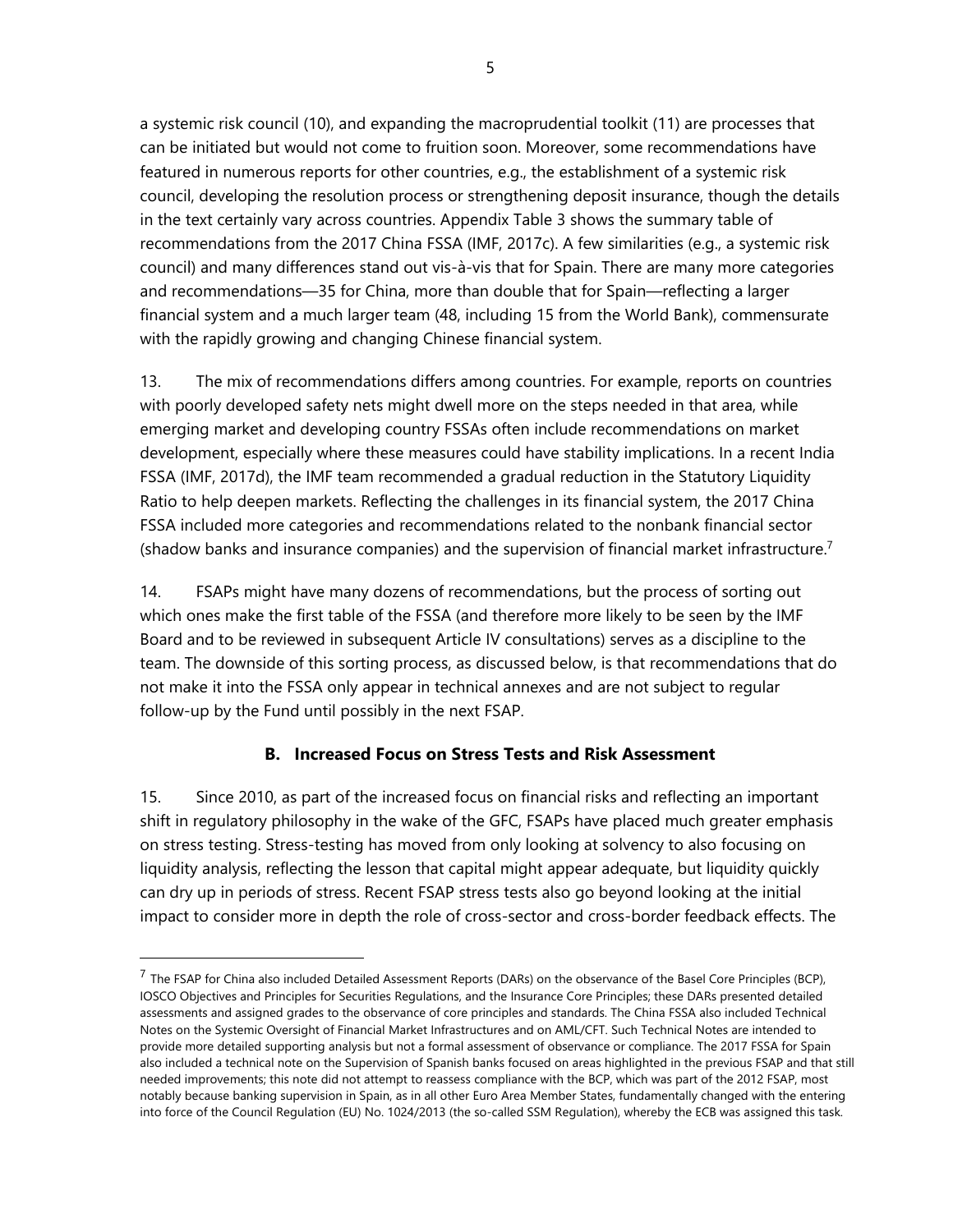6

Fund also has begun applying stress testing to the non-bank financial sector including for example the insurance sector and the asset management sector.

16. These stress tests combine information about individual institutions with macroeconomic information to simulate how financial intermediaries will cope with a variety of "extreme but plausible" shocks relative to the most recent baseline projections. Information on individual institutions comes from annual reports, regulatory filings, market sources, and typically also from confidential supervisory data (although in some jurisdictions it is not feasible or legal for this information to be provided to the IMF).

17. Discussion of risks and stress testing analysis is typically structured around a RAM. To illustrate, Appendix Table 4 summarizes the key points from the RAM for the two most recent FSSAs for Spain (IMF, 2012; 2017d) and Appendix Table 5 contains the corresponding table for the two most recent FSSAs for Germany (IMF, 2011; 2016a). In the case of Spain, the stress tests have become more sophisticated, moving away from mainly studying macro risks to financial stresses more closely related to the risks in the RAM. The later FSAPs also contain a more thorough examination of interconnectedness and spillover risks, using a variety of methods to do so and taking into account these risks using interbank market and cross-sector analysis (bank, insurance companies and mutual fund linkages).

18. Use of stress testing in the FSAP has benefited from analysis featured in the *GFSR*. Thus, the April 2014 *GFSR* (IMF, 2014a) emphasized the issue of shadow banking and the non-bank financial sector, and recent FSAPs have extended stress testing beyond the banking sector (depending on the financial system under investigation). Many *GFSRs* (IMF, 2016b and earlier) and other reports (notably papers from the Bank for International Settlements (BIS)) have warned of the dangers posed by a long period of low interest rates, and this theme has been featured in several FSAPs, notably Germany and the Netherlands. Indeed, several FSAPs have analyzed corporate sector vulnerability using detailed corporate balance sheet data (e.g., Italy 2013, Turkey 2017, Mexico 2017, and Brazil 2018), and the Netherlands FSAP looked at income panel data.

19. A valuable feature of recent FSAPs is an evaluation of how well the authorities are assessing risks facing the financial sector to identify gaps in the regulatory system. Many central banks and supervisory agencies have made significant progress in strengthening financial sector supervision and regulation, but gaps or areas for further improvement are still often identified in FSAPs. In some cases, the issues involve data or skills, for example to conduct sufficiently detailed stress tests of the financial system (e. g., China, India, Zambia), and the IMF has offered technical assistance to help in the upgrading process. In some cases, FSSAs urged authorities to increase the resources for supervising the financial system (e.g., China).

20. In many cases, concerns about possible gaps have been cited, for example in euro area countries in the transition to a new regulatory and supervisory architecture. As noted above in the discussion of Appendix Table 2 for Spain and Appendix Table 3 for China, the IMF has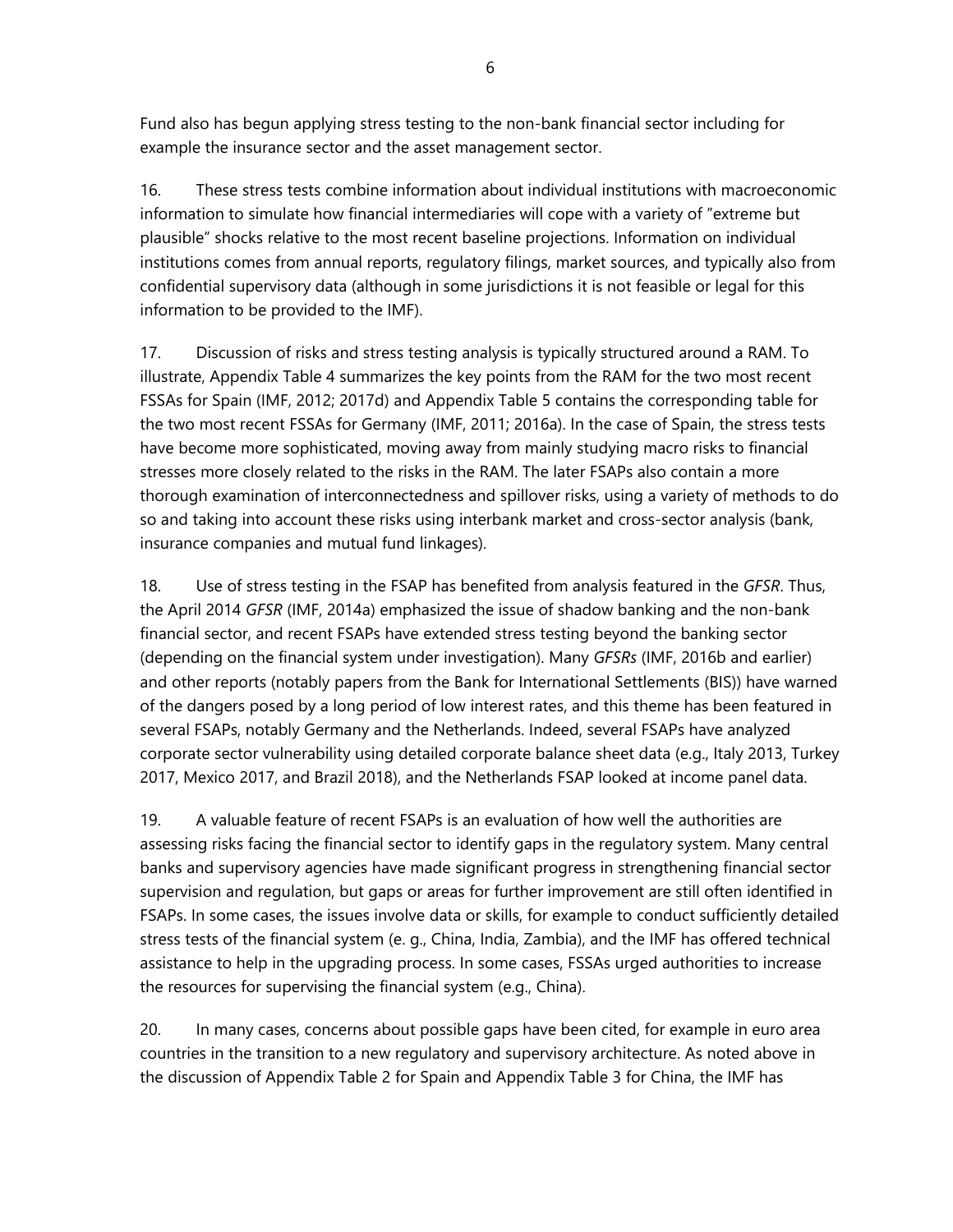adopted the view that countries need to have a Systemic Risk Council for inter-agency coordination on systemic risk factors and on financial sector policy.

21. The Fund also has employed the FSAP to promote crisis preparedness and management. An important issue is whether authorities are set up and prepared to manage bank and other financial institutions' resolution, including by running fire drills in advance of crises. In this vein, the IMF has urged attention to financial system safety nets, in particular to ensure that support for institutions is well designed before a crisis. In this context, deposit insurance systems are carefully evaluated, although the Fund has not recommended depositor protection across the board, and has stated in some FSSAs (e.g., Zambia) that preconditions (including a stable macro and financial environment and an effective resolution system) for the introduction of a deposit insurance system have not yet been met (see IMF, 2017b).

#### **IV. RESOURCE COSTS**

22. The FSAP deploys significant resources, which increasingly have been allocated to S29 jurisdictions. This shift is seen both in terms of the rising share of FSAPs in S29 jurisdictions and their rising average cost. In the 2002–09 period, only about one in five FSAPs were for this group. Since then, this ratio is just over a third and even higher in the most recent years (Figure 1). At the same time, there was a decline in FSAPs in non-29 jurisdictions, with only 12 in the last two years.



23. Several factors were behind these recent trends. First, IMF staff noted that they had made a deliberate decision to cap FSAPs at 12-14 per year due to resource constraints. Second, several of the S29 FSAPs took a sizeable chunk of resources, including China, Spain, India, and Japan in 2017, the U.K. and Germany in 2016, and the U.S. in 2015, which taken together may have crowded out some non-S29 countries. Third, the demand for FSAPs in non-S29 countries might have been influenced by political factors, e.g., since the "Arab Spring," FSAPs for countries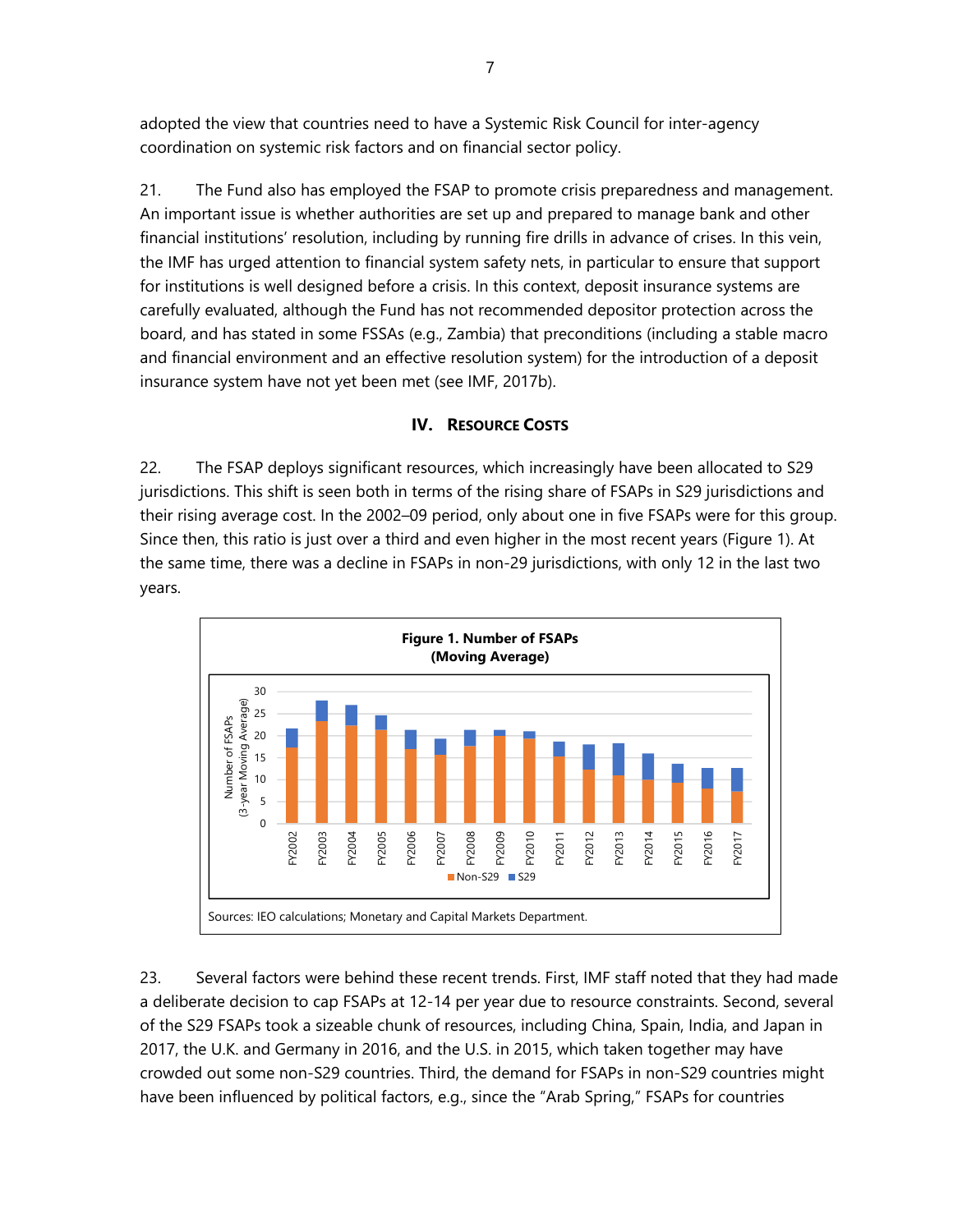covered by MCD have been fewer than in the past, as political change might have crowded out attention to financial sector issues among domestic policy makers. Finally, it is possible that country authorities from the non-S29 did not request FSAPs because they knew that given the limited resources, S29 countries would receive priority.8

24. The importance of the S29 is even more evident in terms of the cost of the program (excluding travel). As shown in Figure 2, FSAPs for these jurisdictions have accounted for just under 60 percent of the total cost of FSAPs (about 300 staff years or FTEs) since 2010 (Figure 2), when the Board decided to require an assessment every 5 years. Further, the 5 jurisdictions with the most systemically important financial sectors (U.S., Euro area, Japan, U.K and China, or S5) accounted for a third of the spending in the broader S29 group. With the focus more on larger and more complex financial systems, the average cost of an FSAP has mounted considerably (Figure 3a). These averages hide substantial variation. Figure 3b shows the annual variation in total spending on S29 and non-S29 FSAPs.



 $\overline{a}$ 

<sup>8</sup> IEO country case studies for Kenya, Ghana, and Nigeria (Ncube, 2018) and Malaysia, Singapore, and Thailand (Cheong, 2018) indicate some unmet demand for Fund advice and TA on financial issues.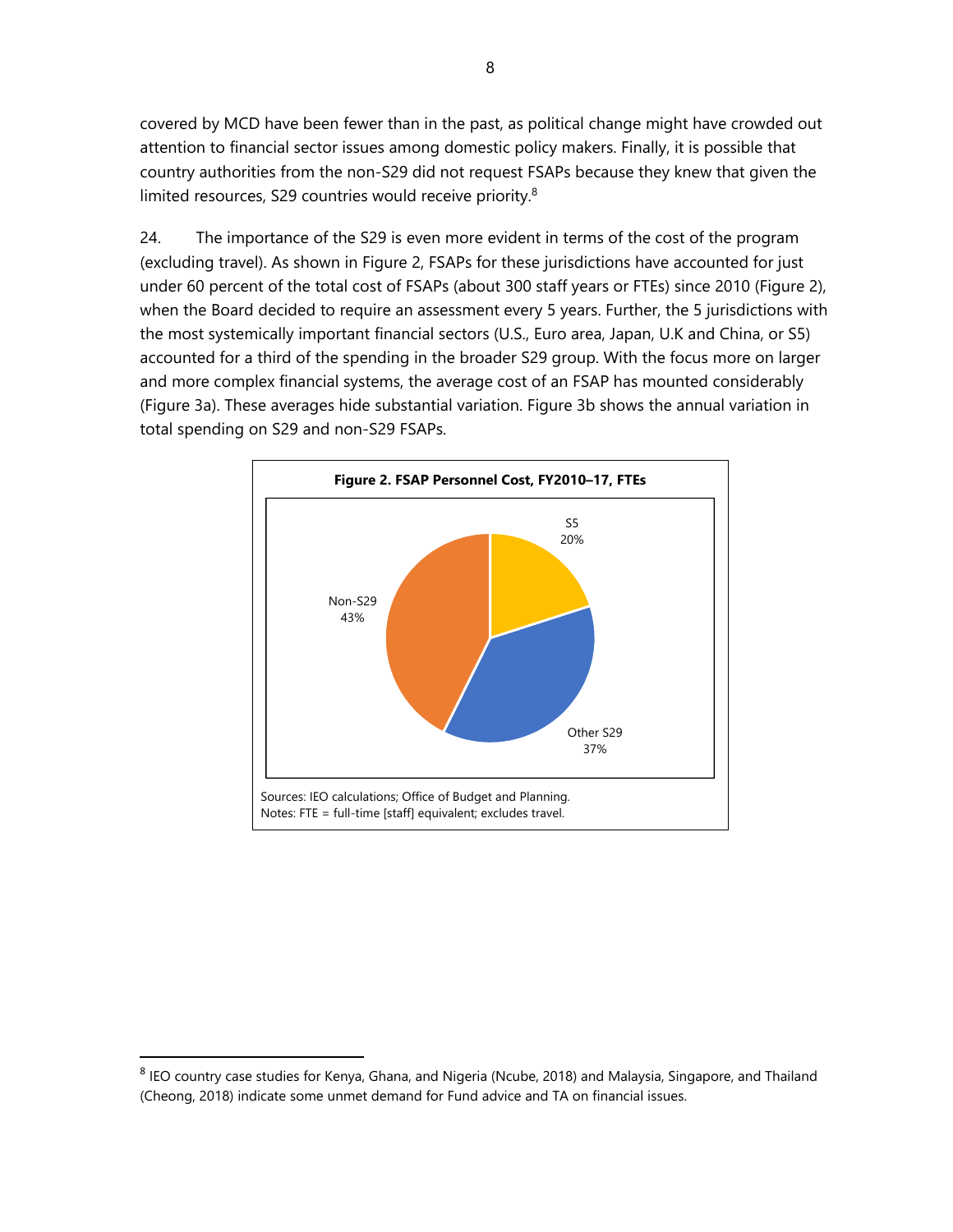

Sources: IEO calculations; Office of Budget and Planning. Notes: FTE = full-time [staff] equivalent; excludes travel.



**Figure 3b. Total Direct Personnel Cost of FSAPs, FY2010–17** 

25. Figures 4 and 5 (also in FTEs) show the variation in cost across the S29 and non-S29 countries, with the most expensive FSAP (China 2017) many orders of magnitude more expensive than the least costly (Aruba, 2009, not visible in Figure 5). These data are only for the IMF side of the assessment; for countries in which a joint assessment was undertaken, World Bank costs are not included. In addition, no data is available on the cost to country authorities. In the absence of data, one might assume for S29 countries that the cost to the authorities (staff compensation) was roughly on the same order of magnitude as the cost to the Fund, meaning that the total labor costs of S29 FSAPs during the 2010–17 period would have been over \$100 million, with the IMF covering \$53 million.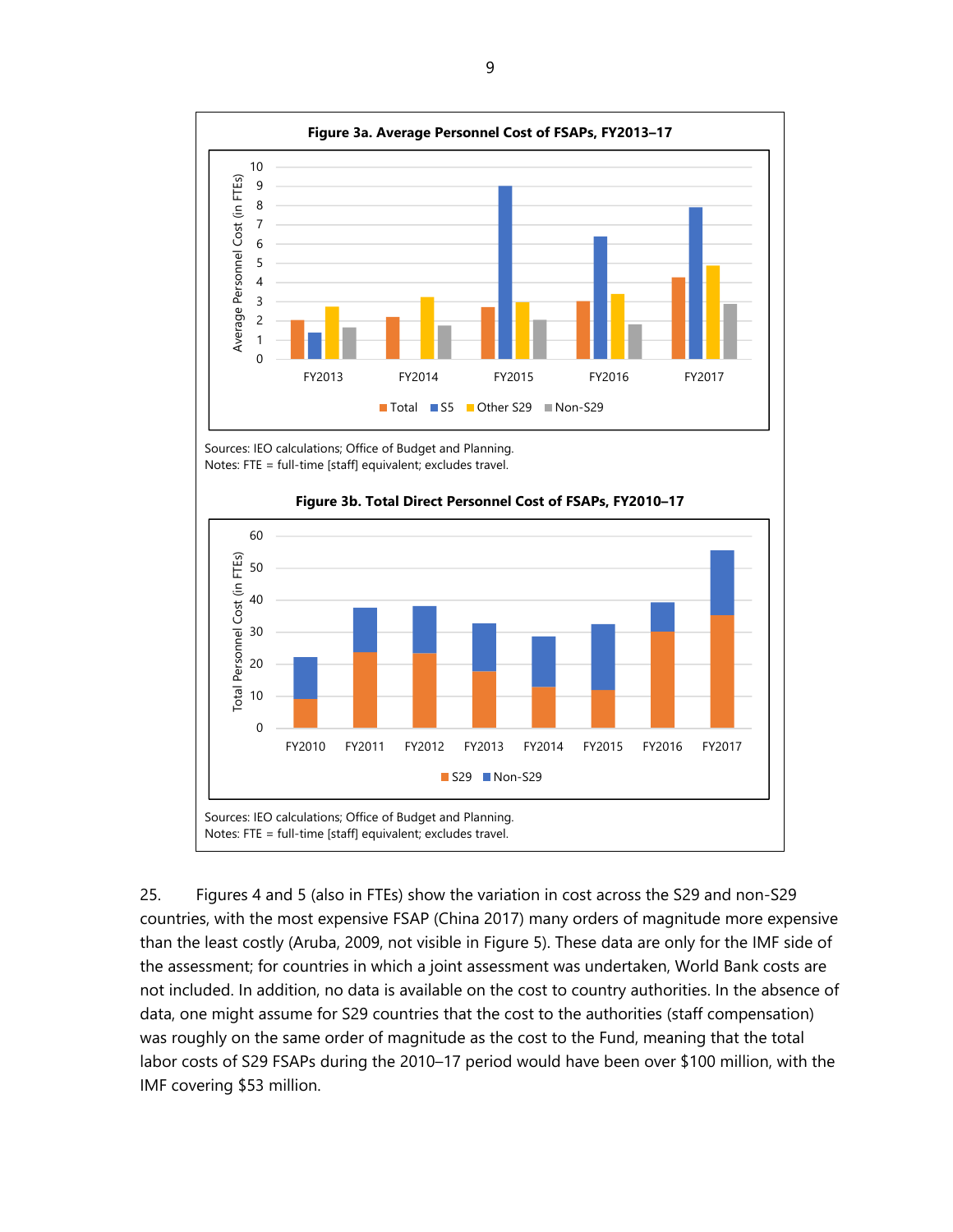

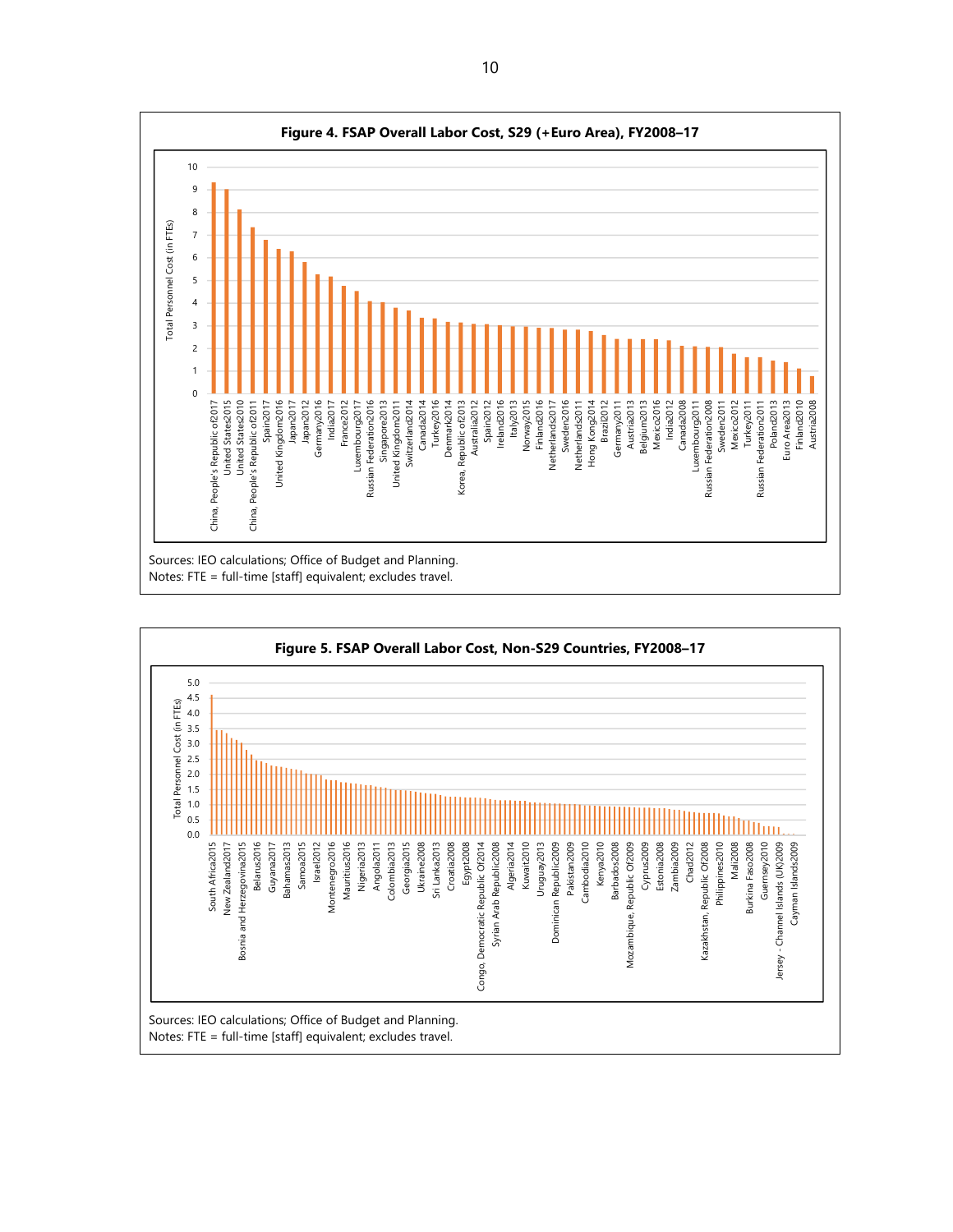26. FSAPs for the S29 countries have grown costlier over time, even as the expertise of authorities in these countries has improved. It should be understood that the surveillance of large and complex financial systems is expensive, though the benefit of the increased costs is less clear. While much lower, the unit cost of FSAPs for non-S29 countries has also risen. The share of spending on non-S29 FSAPs has declined since 2010, but at the same time the Monetary and Capital Markets Department (MCM) increased annual personnel spending on technical assistance from \$27 in 2010 to \$39 million in 2017.<sup>9</sup> These sums complement the cumulative total of \$39 million (in 2017 U.S. dollars) spent on non-S29 FSAPs during the FY 2010–17 period. Some stratification of resource allocation clearly is taking place beyond the S29 vs. non-S29 breakdown. In the period covered by Figures 3 and 4, about 10 FSAPs consumed more than 5 staff years each, another 20 FSAPs cost between 3 and 5 staff years each, and the remaining 139 FSAPs were under that level (about two-thirds of the latter at less than one staff year).

#### **V. RELEVANCE AND USEFULNESS OF THE FSAP**

27. This section looks first at the various audiences for the Program, as the relevance and usefulness of the FSAP likely depends on the vantage point of the observer. The discussion then turns to the coverage of issues and their follow-up, as well as the quality of the analysis and omitted issues.

#### **A. Audience, Messaging, and Role**

28. The most relevant audience for the FSAP varies by country. Possible target audiences are the authorities in the country being assessed, authorities in other countries, financial market participants in the country and around the world, academia; and the global community.<sup>10</sup> In addition, the FSB peer review teams typically look closely at FSAP outputs.<sup>11</sup>

29. In some cases, the authorities in countries being examined see the FSAP's value mainly in terms of third parties. For example, Miles (2018) interprets U.K. authorities as valuing the FSAP as a check-up by an independent and reputable third party, particularly as the U.K. prepares for Brexit, in effect appreciating the process and the presumably positive assessment they receive rather than looking to the IMF team to identify risks or issues of which they were unaware.

1

<sup>&</sup>lt;sup>9</sup> These figures include external financing and are reported in constant 2017 U.S. dollars. Focusing only on Fundfinanced spending on technical assistance, the increase was from about 15 million to 19.5 million annually in constant 2017 U.S. dollar terms.

 $10$  Although they are subsumed in this list, the groups that wrote the various standards and codes—the BCBS, the International Organization of Securities Commissions (IOSCO), etc.—constitute groups interested in specific parts of the FSAP and indeed pre-crisis seemed to be a core constituency.

<sup>&</sup>lt;sup>11</sup> Beginning in 2010, the FSB began a system of peer reviews of implementation of agreed standards among its members (22 countries plus the Euro Area and Hong Kong SAR). To a large extent, these reviews overlap with the standards and codes assessments of the FSAP, though country officials note that the FSB peer reviews tended to be "friendlier" than assessments done by FSAP teams.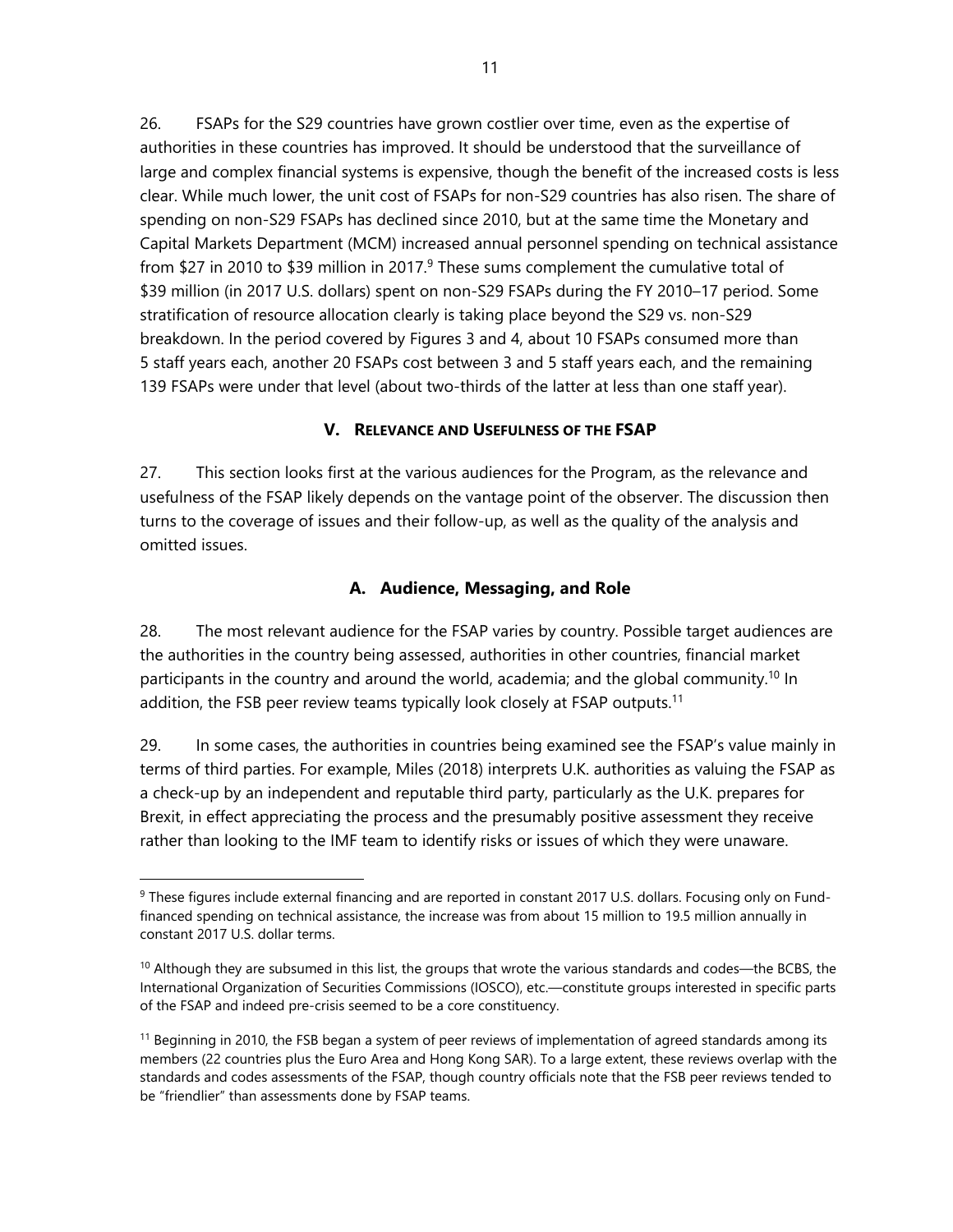Murray (2018) portrays U.S. authorities as willing to undergo a rigorous examination as a demonstration effect for other countries, and essentially as a way to motivate countries to improve their financial systems, rather than in the expectation that they will learn anything that is new and significant.

30. Although this view could be seen as hubris similar to that characterizing the pre-GFC era (as Murray notes), it is also the case that the authorities in the U.S., the U.K, and most other high-income countries are devoting many times the level of resources to regular stress testing and surveillance of their own financial systems as the IMF can devote during the FSAP. Moreover, member country officials stressed that a 5-year interval was too long for identifying risk given the potentially rapid changes in financial markets. Some current and former IMF staff and a number of outside observers concurred that the FSAP teams are unlikely to discover issues that regulatory authorities in most advanced countries might have missed. For these countries, the value of an FSAP to the authorities may largely center round an opportunity to exchange views with a trusted advisor and to explore lessons from the latest stress tests in other countries, and/or evidence of cross-border risks that the IMF believes deserve added weight.

31. Consistent with this view, many observers in advanced countries suggested that the FSAP had a high value added in the immediate aftermath of the crisis but is now subject to diminishing returns. Resources, training and skill levels have increased in most countries. In many advanced economies and some emerging economies, the authorities are regularly running their own stress tests with ever more granular data, some of which is not legally available to the Fund or only available under restricted conditions.12

32. Fund staff continues to put a high value on the stress testing exercise. They argued that maintaining stress test expertise required the Fund to continue to "get its hands dirty," not just provide high-level commentary. They pointed out that stress-testing standards vary quite widely across jurisdictions (as confirmed in a 2017 BCBS review), and that the Fund can still play an important role in developing and disseminating new techniques beyond traditional bank solvency stress tests, including liquidity stress tests, stress tests of non-bank intermediaries, and system-wide stress tests.<sup>13</sup>

33. Another common complaint by authorities is that the FSAP exercise imposes a high burden on their agencies, with overlapping and not always well thought out requests that place

 $12$  On the other hand, IMF staff indicated that even in jurisdictions with sophisticated micro-level stress tests, FSAPs have found major gaps in authorities' macrofinancial stress testing.

 $13$  This evaluation found reports of some value added, e.g., a German official explained that the 2016 IMF stress tests were highly regarded by the Bundesbank and had improved their own models (Anderson, 2018).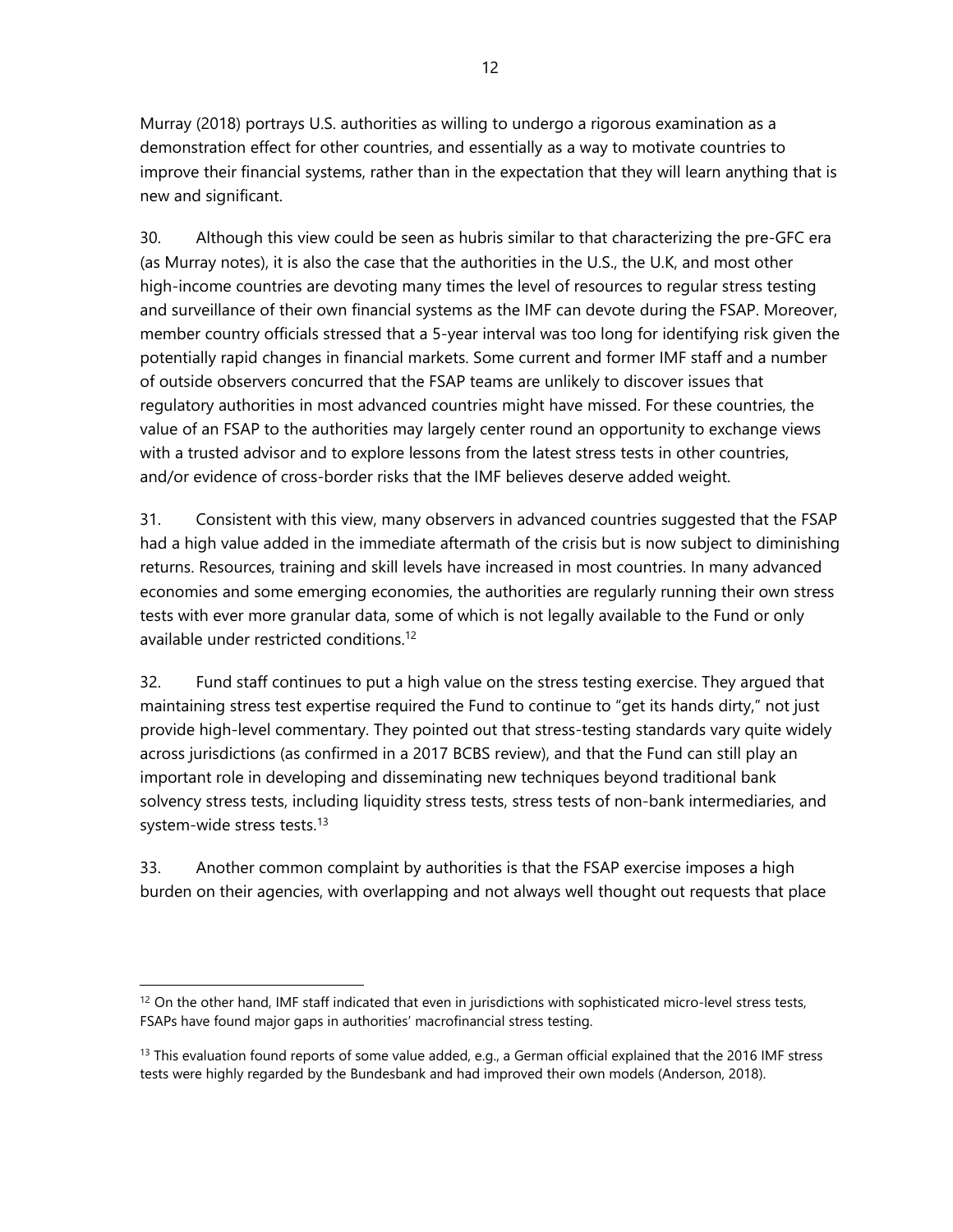significant demands on their staff's time.<sup>14</sup> While the Fund is typically viewed as the most authoritative international interlocutor, opportunities for national regulatory authorities to communicate with one another on systemic risk issues have grown more pervasive, including with other counterparts (notably through the FSB peer reviews and various standards and codes committees). On the other hand, these opportunities are more limited for low- and many middleincome countries (e.g., those not members of the FSB or the BCBS).

34. A strength of the FSAP program according to IMF staff and some country authorities is that it forces communication across different domestic regulatory agencies within a country. In many countries, financial regulatory authority can be fragmented, and cross-regulator communication and coordination is much less regular than many believe worthwhile. This view provides a rationale for the frequent FSSA recommendation for some umbrella group bringing regulatory agencies in a country together to evaluate and respond to risks. IMF recommendations to strengthen coordination could potentially add value in many countries, although establishing a forum for communication is notably easier than making it work effectively. 15

35. An important contribution of FSAPs is that they serve to alert about the risk of regulatory backsliding. A periodic assessment of the system and highlighting of emerging regulatory or supervisory weaknesses remain relevant even where jurisdictions previously have passed scrutiny with flying colors. A common critique of financial markets is that their participants do not remember or were not around for a previous crisis, causing them to underestimate risk; the same can be said of regulators (and of FSAP participants), who might be less alert to risk in the later stages of a long period of economic prosperity and rising markets. While regulatory standards and vigilance might have been heightened after the crisis, there is no guarantee that this will remain so. One of the causes of the last crisis was a failure of microprudential regulation through regulatory capture, an ideology of skepticism of regulation and/or psychological bias (Johnson and Kwak, 2010; Barth, Caprio, and Levine, 2012). Whatever the cause, post-crisis reviews in Iceland, Ireland and the U.K. concluded that the regulatory agencies did not do their jobs.<sup>16</sup> In many jurisdictions the pendulum is now swinging to ease up on the tightening of regulation and supervision that occurred after the GFC.

36. In practice, the value of an FSAP depends in part on timing. The 2012 FSAP for Spain came at an opportune moment when the Spanish authorities were grappling with resolution

<sup>&</sup>lt;sup>14</sup> For example, the Chinese authorities indicated that the 2017 FSAP involved 550 meetings, up from 400 meetings for the 2011 FSAP (Dollar, 2018); the Japanese authorities referred to 250 meetings during the 2017 FSAP (Ariyoshi, 2018); and the U.K. authorities mentioned a much higher number of meetings (Miles, 2018).

<sup>&</sup>lt;sup>15</sup> The impact of IMF advice would depend on the incentives and culture among country officials. In interviews in a country with an interagency forum for exchanging information on supervisory concerns, a senior official mentioned that participants are reluctant to say anything that could reflect negatively on their or other agencies.

<sup>&</sup>lt;sup>16</sup> See Barth, Caprio, and Levine (2012), Chapter 5 for sources, which in all cases were official government reviews.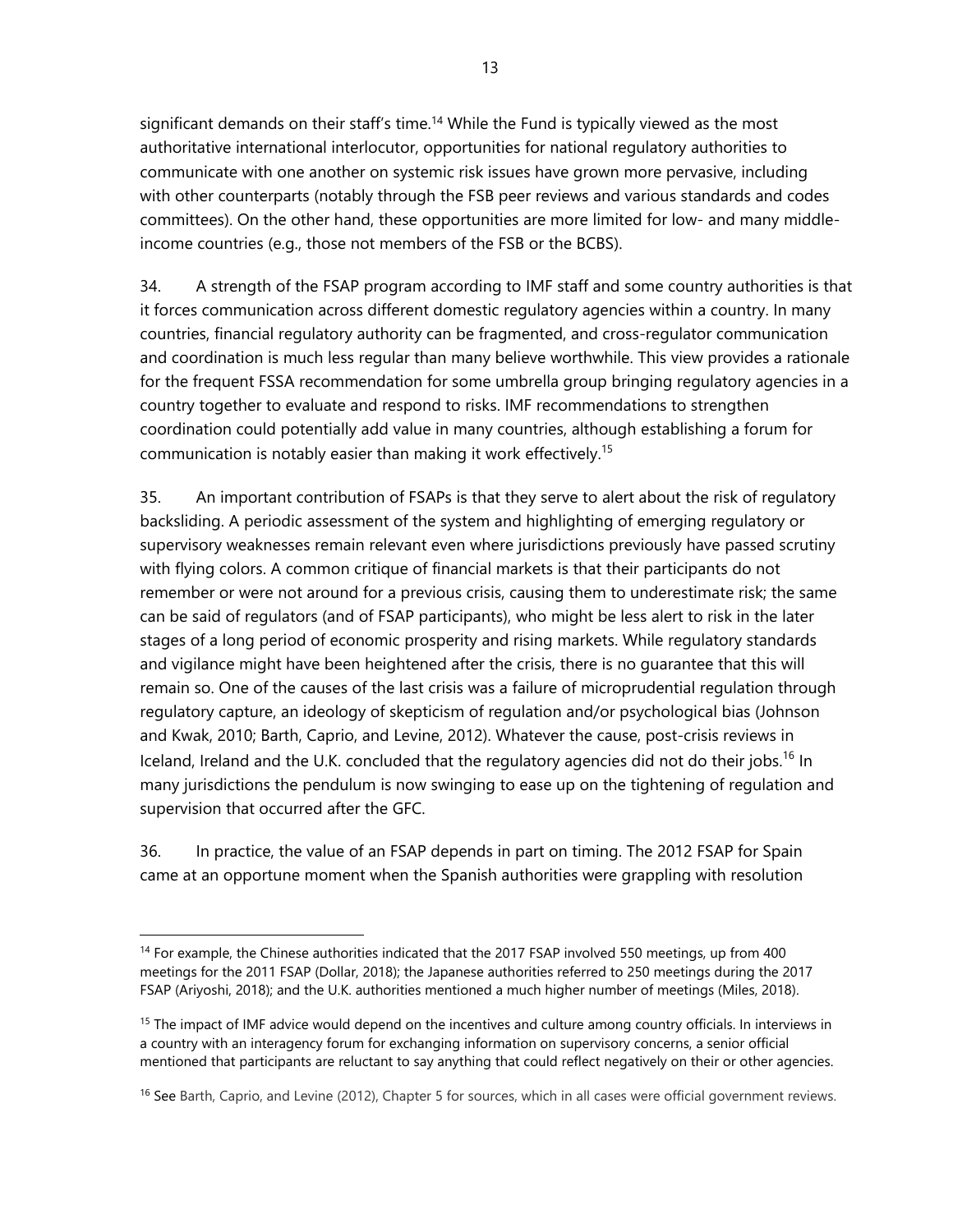issues, and the team seemed to be able to encourage the authorities along that path. According to Veron (2016):

[s]enior Spanish and European officials who were interviewed for [this] evaluation concurred that thanks to this *"serendipitous"* [emphasis added] timing, FSAP missions had significant influence in helping the authorities to acknowledge the reality they were facing and prepare appropriate responses. The quality of the FSAP team and work was widely praised by Spanish and other European interviewees.

37. Had the Spanish assessment taken place a few years earlier or later, it likely would not have been nearly as useful. In the case of Italy, the 2011 FSAP raised issues about the balance sheets of banks, but the continued weak performance of the Italian economy exacerbated these difficulties, and in retrospect the FSAP warning appears muted (Anderson, 2018). On the other hand, the FSSA was clear about the governance failures in Banca Monte dei Paschi di Siena, and the lack of impact may have been because the audience was not ready for the messages (IMF, 2013).

38. In emerging and developing countries, the value added by the FSAP is easier to see in some cases than others. Dollar (2018) reports that the Chinese authorities highly regarded the 2011 and 2017 FSAPs, having implemented fully or largely 7 of the 11 priority recommendations from the former. According to Dollar while "the authorities did not always follow Fund advice, it was a critical input into their deliberations and decision-making." The 2012 FSAP for Nigeria was also influential in strengthening the regulatory environment in a number of aspects (Ncube, 2018). Many developing country regulators use the FSAP to compare their systems with others at comparable or somewhat more advanced levels of development.<sup>17</sup>

39. However, according to other IEO case studies, such as those for Brazil (Dhar, 2018), Mexico (de Bolle, 2018), and Southeast Asia (Cheong, 2018), country authorities were less appreciative of the FSAP, observing that their own expertise had increased greatly in recent years and that IMF teams had not always done sufficient preparation and were not always sufficiently cognizant of country circumstances to provide useful advice.

40. Given that the FSAP periodicity is at most once every five years and much longer for most non-S29 jurisdictions, country authorities observed that more follow-up in Article IV staff reports would be helpful. Some authorities welcomed the recent move to more in-depth coverage of financial and macrofinancial issues in the Article IV consultations in principle but noted that currently the value added of the Article IV financial sector analysis was substantially below that of FSAPs, reflecting that financial sector skills on Article IV mission teams were more limited.

<sup>&</sup>lt;sup>17</sup> Based on discussions with officials from low-income countries who have studied at the Center for Development Economics (Williams College) and also regulators who have participated in financial sector regulatory seminars at the World Bank from late-1990s through June 2017.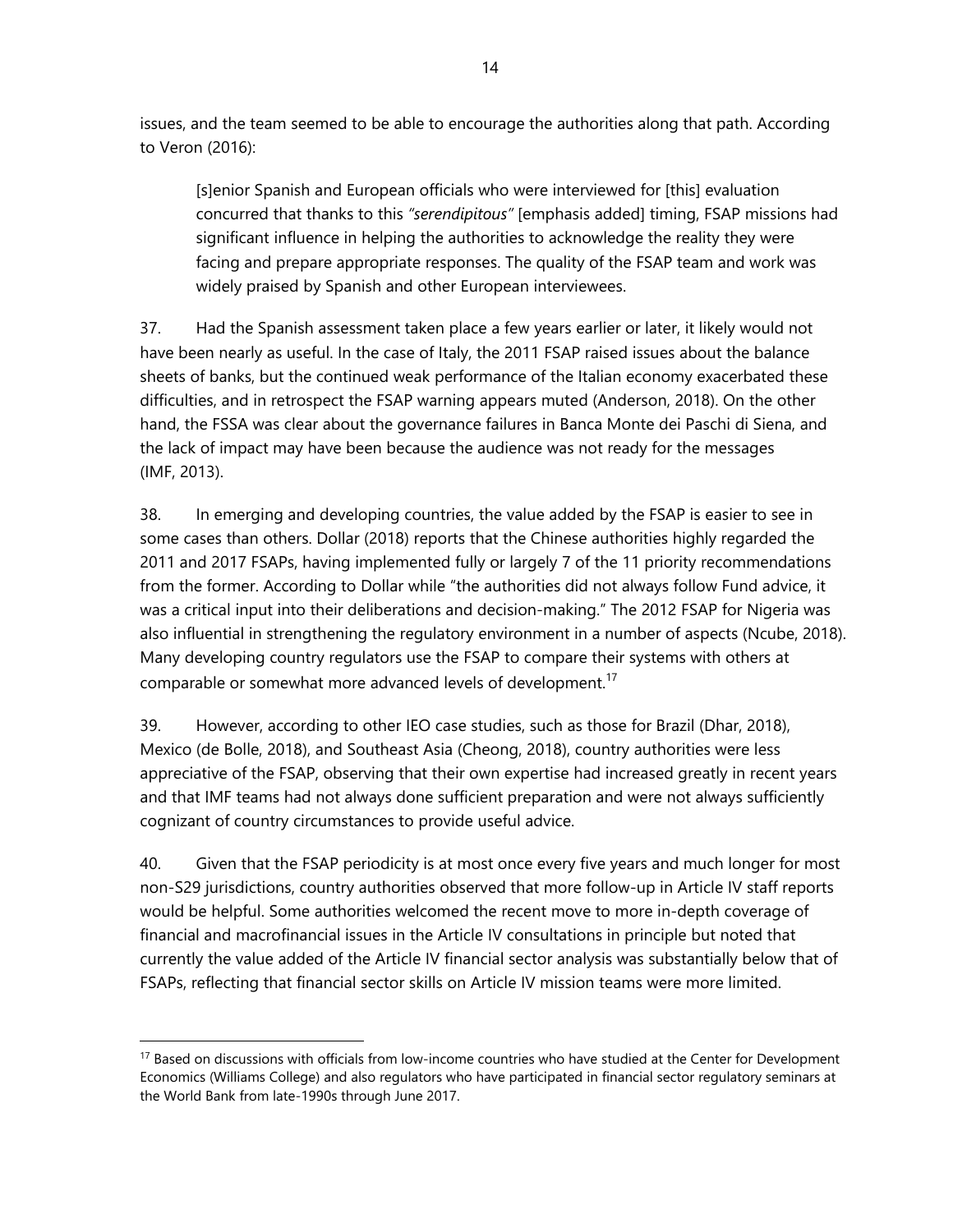41. Outside the official sector, the audience for FSAPs seems much more restricted. In the financial markets, it is difficult to find market participants who read the FSAP documents for many advanced S29 countries, even those who worked for firms taking relatively longer-term positions (and even former Bank and Fund staff who worked on FSAPs). On the other hand, for emerging markets, especially for those on which information is less available, the FSAPs seem to be more highly regarded as a source of information. Dollar (2018) noted that leading economists working on China regarded IMF reports as "…critical for data and useful for analysis." Market participants, particularly working for long-term investors confirmed that China's FSAP provided a wealth of information and analysis otherwise hard to obtain in a rapidly changing environment. Malaysian market participants also were reported to value the financial analysis in the FSAP (Cheong, 2018).

42. For the academic community, there is clearly potential for learning from FSAPs about the institutional detail in countries with limited other sources. However, it is remarkable that there are few articles in economics and finance journals that draw on the FSAP. Indeed, from 2006–18, the *Journal of Financial Stability*—a natural outlet for such papers—saw only a handful of submitted papers that either employed data or information from, or evaluated outputs of, the FSAP. Discussions with financial economists in academia also failed to reveal significant research in academic journals related to the FSAP.

#### **B. Coverage of Issues and Follow-up**

43. The relevance and usefulness of the FSAP to reducing the likelihood and severity of financial crises depends on the coverage of the reports and, where shortcomings are found, the follow up by the IMF and by country authorities. The coverage of issues in most FSAPs is fairly encyclopedic, *a fortiori* in larger countries, in line with the size of some of the teams, but the balance of attention can be questioned or there might be topics that will become important but are not getting attention.

44. Examples from the case studies of issues that received too little attention at least in the view of some observers included a lack of attention to: rapid expansion of credit by public sector banks in Brazil; consequences of possible unwinding of very low long-term interest rates in Japan; and the issues around inconsistent incentives among credit rating agencies in the U.S. (which was a significant factor in the crisis and yet was only mentioned in the 2015 FSAP in conjunction with one part of the IOSCO assessment).

45. These examples highlight two issues related to the relevance and usefulness of the FSAP in its stability function. First, stability was not always the primary concern when different standards and codes were devised; several capital markets experts involved with IOSCO argue that stability issues were not the focus of the drafters of those principles and that if a set of standards for the stability of capital markets were desired, it would be optimal to start over. Rather than providing an encyclopedic assessment of a wide variety of institutional issues, stability concerns should be the filtering device for inclusion in FSAPs. Second, it seems that a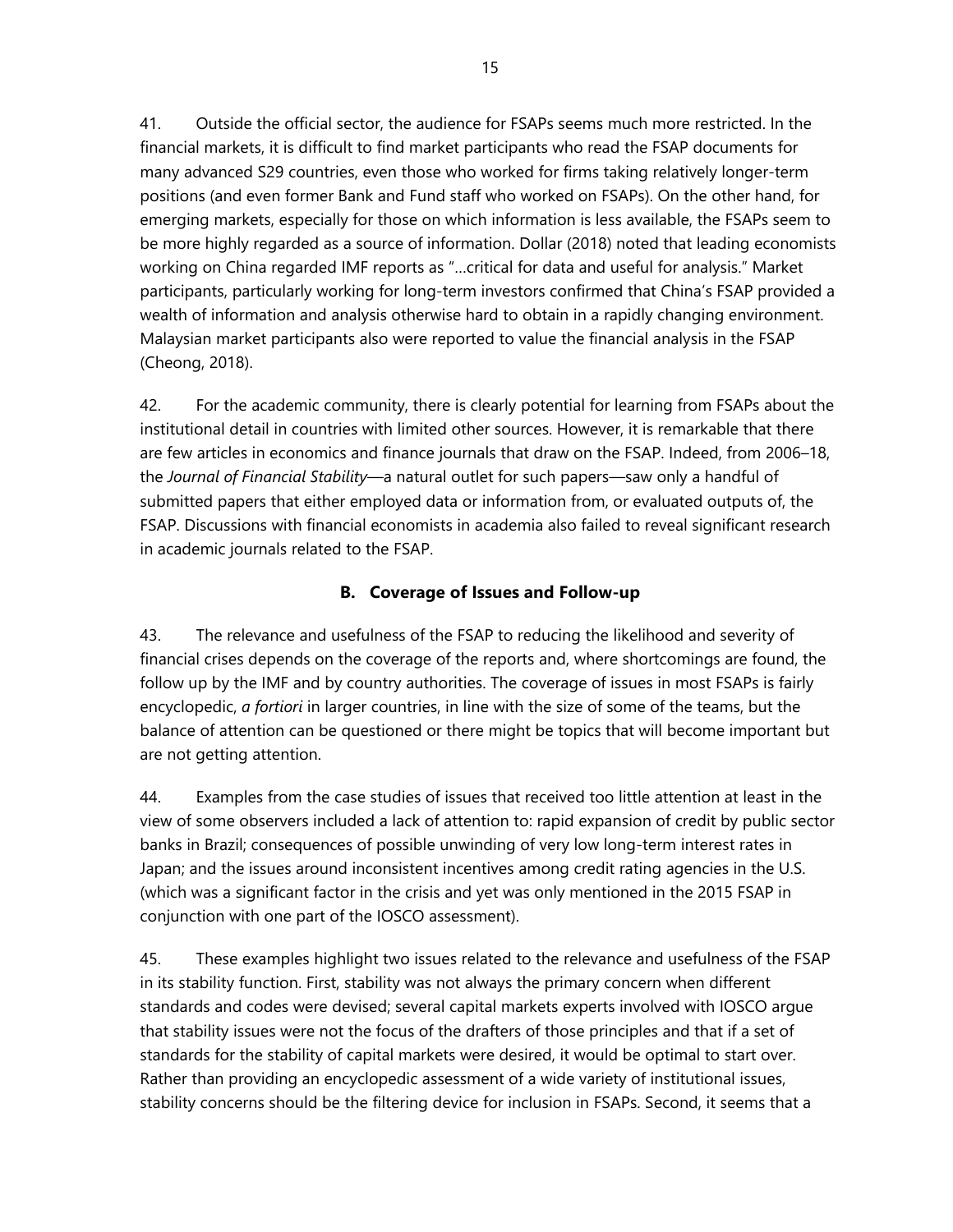checklist orientation still exists in the FSAP: when there is a code to be assessed, it seems that following a set of procedures to assess that code—rather than analyzing how the financial sector is working, and specifically how incentives in the financial sector work to support or undermine financial stability—influence the team's work. Unfortunately, it was not possible to get a breakdown of time spent on various parts of the FSAP (e.g., standards assessment, stress testing, safety net or crisis preparedness evaluation, etc.)

46. Another way to enhance the relevance of FSAPs is by more consistently follow up on its recommendations. In addition to the recommendations that make it to Table 1 of the FSSA, each FSAP contains dozens of other recommendations in various supporting documents. While a subsequent FSAP will often look at what happened to the implementation of the main recommendations from a prior FSAP, such an investigation does not regularly happen relative to all of the report's recommendations.<sup>18</sup> Moreover, although Article IV staff reports in the year of or following an FSAP include a copy of Table 1 of the FSSA, subsequent Article IV consultations often do not follow up even on the main FSAP recommendations (at least, not in their written documentation). In part this is due to the scarcity of financial sector expertise on those missions and that Article IV consultations are faced with multiple priorities (Takagi, 2018). The outcome seems to be that many FSAP recommendations are not pursued in IMF staff work for a substantial period of time, if at all.

#### **C. Quality, Sophistication, and Breadth of Analysis**

47. Just as opinions on the usefulness of a program like the FSAP vary depending on the audience, so too do views on the quality, relevance and sophistication of its analysis.

48. From the vantage point of this author—someone who was involved from the World Bank side in establishing the program and since 2006 has had low-income country students using information in or critiquing parts of individual FSAPs—it seems clear that the quality of the program as a diagnostic tool to detect sources of financial instability has improved. MCM and the Fund more broadly have brought in more staff with financial sector expertise and stepped up training on finance-related issues. However, as indicated in the case studies, country officials' perceptions of team quality vary, with teams for advanced economies typically receiving higher marks from authorities (except for still some complaints about inadequate preparation and insufficient familiarity with the previous FSAP). MCM senior staff pointed to the difficulty in attracting qualified financial sector staff and the broader shortage of financial skills in the Fund as a factor behind some variation in quality (Stedman, 2018).

49. One concern raised several times by authorities related to the basis for FSAP recommendations, and whether adequate account is taken of country circumstances. For example,

<sup>&</sup>lt;sup>18</sup> Strikingly, officials in some countries said that some team members did not seem to be familiar with the previous report (see Section V).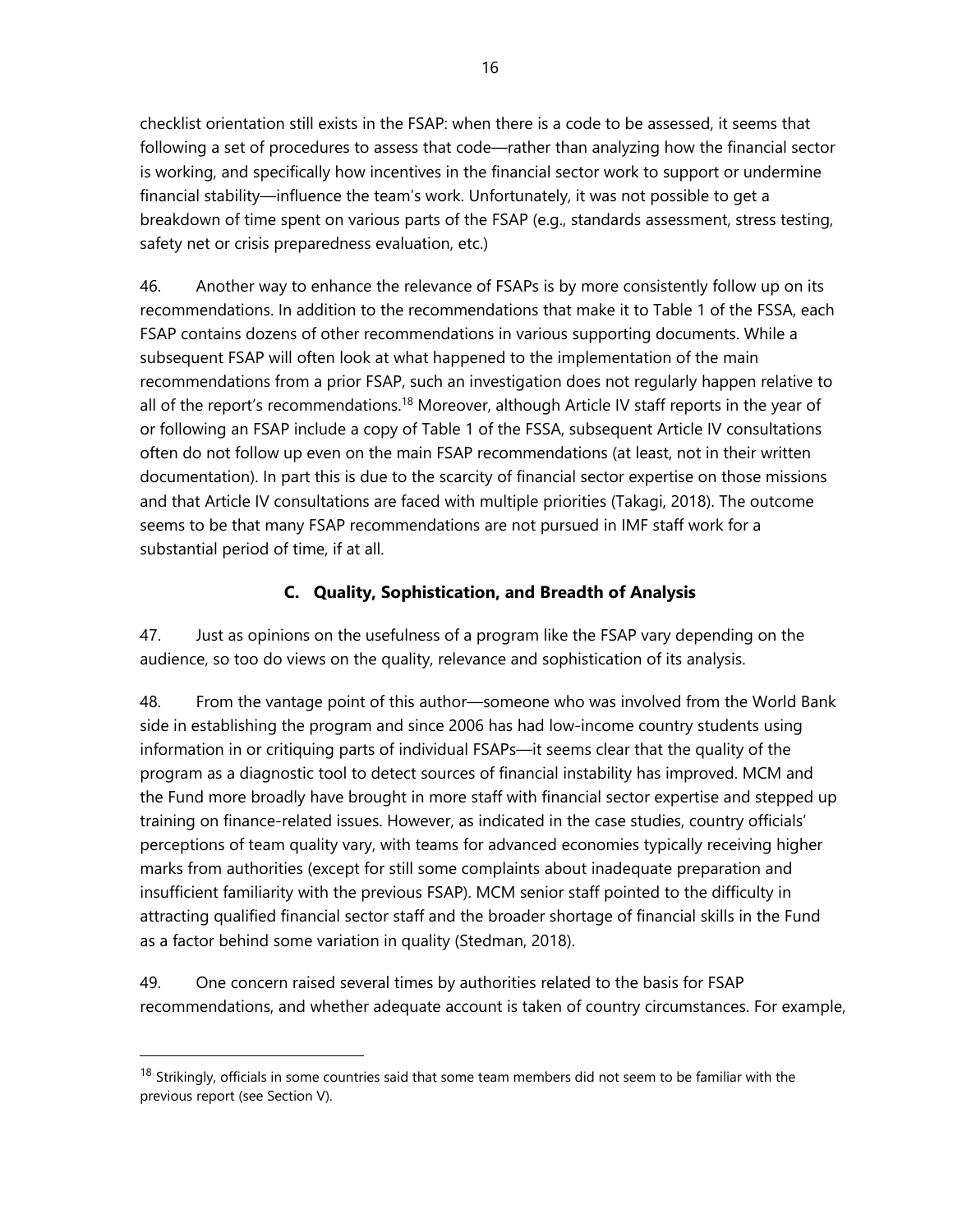the IMF apparently believes that regulatory agencies need to be devoting more attention to small banks, as this issue has arisen in a number of countries. As Miles (2018) notes, the superiority of a "bank examiner" approach has not been shown empirically, nor was there any discussion of tradeoffs of the benefits and costs of this approach when this recommendation was made by the U.K. FSAP. Unfortunately, this way of reaching "best practice" recommendations—based on the opinions of regulators and not grounded in empirical research—is one that pervades the regulatory community and continues, despite the severity of the crisis in some of the countries that originated this "best practice." The FSAP team certainly is well-placed to note practices in other countries, but there should be some justification for recommendations beyond the opinion of the experts on the team. At the very least, the Fund needs to distinguish between its official recommendations, which should be well grounded, and merely the opinions of the experts who happen to be on the team.

50. In the last few years, MCM has been moving to make the FSAP more efficient and to modernize the process. More attention is paid to pre-mission preparation, including a determination of the focal points of the assessment. In May 2018, management set a cap of six FTEs for FSAPs; this cap could release resources for voluntary non-S29 FSAPs or other bilateral financial surveillance activities.<sup>19</sup> In light of the complaint that FSAP team members are not always well-prepared, it will be important to ensure that this target is not achieved by foisting more work on country authorities but rather by greater focus of the team's work.

51. The Fund is also developing its approach to stress testing (Anderson and others, 2018), including not just solvency tests of the banking sector, but also liquidity tests and more systemwide testing, in some cases using household surveys and corporate data.

52. Still, advanced economy authorities are at best mixed and mostly skeptical of the value added by the Fund's stress testing. Jeanne (2018) notes that regulatory authorities in a number of countries have moved to a more granular ("capillary"), bottom-up approach using data that in some countries cannot be shared with the Fund. The five-year horizon in most IMF stress tests was viewed to be onerous and artificial, seemingly tied to the periodicity of S29 assessments rather than a belief that the models yield any useful information at this time horizon. In contrast, many (but not all) developing and emerging countries seemed to gain significantly from the exercise, as the advanced countries had in the immediate aftermath of the crisis when the IMF was regarded externally as more of a leader in this area.

<sup>&</sup>lt;sup>19</sup> In special circumstances, management may approve exceptions to this cap, such as for a first-time FSAP, the need for coverage of specific sector/issues that are critical for financial stability, and the size and complexity of the country's financial sector. Prior to this ceiling, the FSAPs for China (2011, 2017), the U.S. (2010, 2015), the U.K. (2016), Japan (2017), and Spain (2017) exceeded it.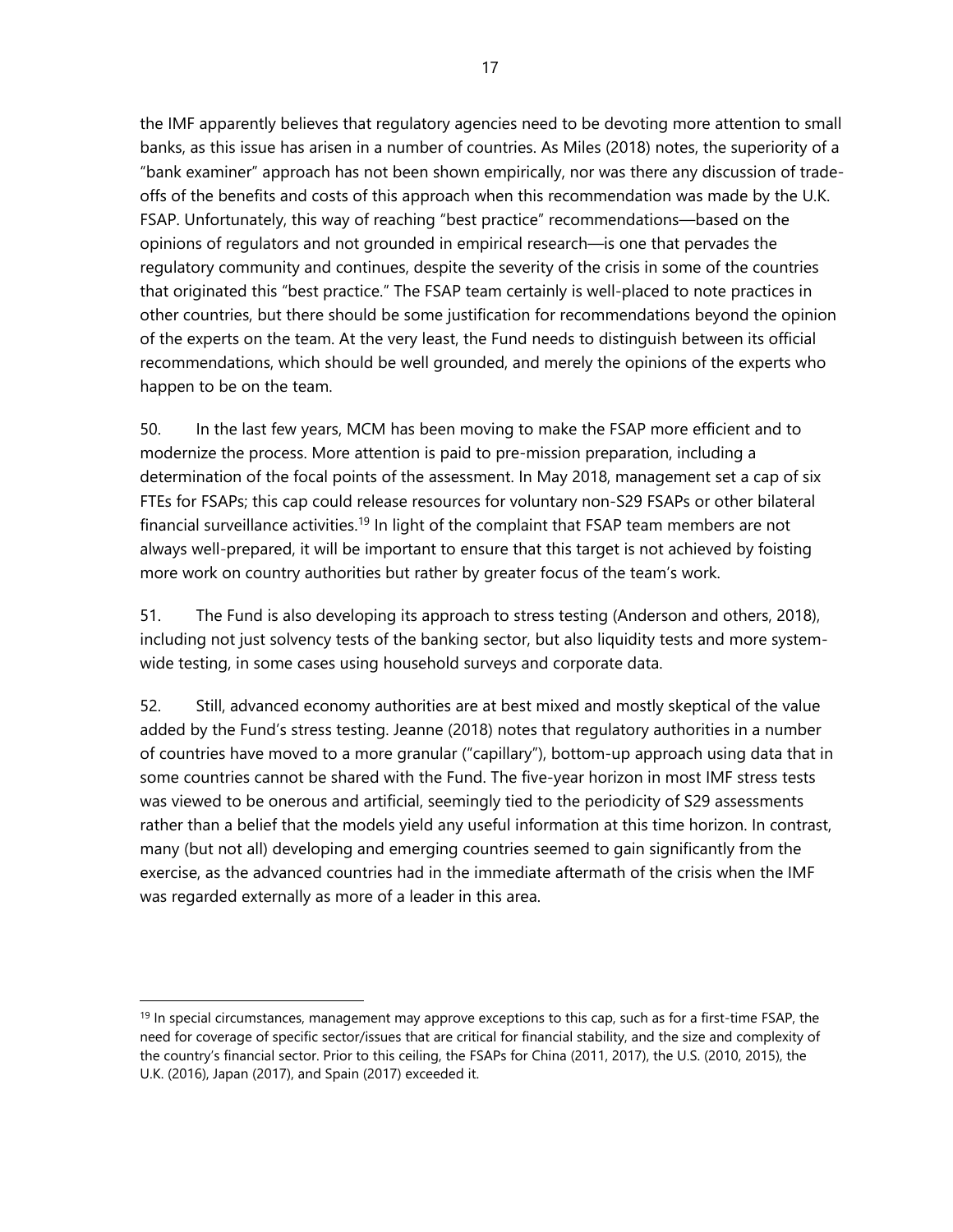#### **D. Use of Market Indicators**

53. Although the FSAP is not carried out exclusively from a supervisory standpoint and is rooted in an analysis of balance sheet data, market-based indicators typically receive much less attention.<sup>20</sup> This relative neglect stands in contrast to recent work by academics who have concluded that there is potentially significant informational value in market indicators. For example, Sarin and Summers (2016) employed a variety of market-based measures of banks' stock price volatility and implied volatility, beta, price-earnings ratios, out-of-the-money put option prices, credit default swap spreads and preferred stock prices, in an analysis which concluded that risks in 2016 were at least as high as in 2007 if not higher than in 2008, at least for the largest international banks and midsize U.S. banks. The authors posited that the primary factor behind this plight of the banking system is the decreased franchise value, which is an issue that has been highlighted in the *GFSR*.

54. Although low profitability has been picked up in several FSAPs as a risk (with the 2017 Netherlands FSAP being a good example), the review of FSSAs undertaken for this paper found that analysis of market indicators typically has received relatively brief attention. Basically, one comes away from most S29 FSAPs with the view that while there are risks and some regulatory fine-tuning to be done, the financial system looks much stronger than prior to the GFC—not surprising as this is the view of the regulatory community, and many working on FSAPs are part of that community. Sarin and Summers (2016) argue that financial systems are still very much at risk.

55. More generally, Sarin and Summers and many other economists doubt that the changes to the regulatory framework since the GFC have been sufficient to maintain financial stability.<sup>21</sup> Although crises can be difficult to predict, as there are innumerable trigger events, financial fragility is easier to detect. Rising leverage ratios, rapid expansions of credit, asset price booms especially in combination with leverage, rising debt to equity ratios (or price to book value ratios) and dramatic signs of risk taking all are readily observable.<sup>22</sup> Adrian and others (2018) look at leverage in relation to market size as a predictor of vulnerability, and Adrian and Brunnermeier (2016) propose a measure of systemic risk (Δ CoVaR, the change in the value at risk on the financial system conditional on an institution being under duress relative to its median state) and show that it is

 $^{20}$  The FSAP's focus might reflect the view that the GFC itself was a result of the failure of market monitoring. However, as noted above and by Levine (2014), the crisis was at least as much a case of supervisory neglect.

 $21$  See Vickers (2017), which states: "The general opinion expressed by those in the financial sector and its regulators is that reform since 2008 has got us to about the right place in terms of limits on bank leverage. But the majority view of economists outside the financial sector is that Basel III goes nowhere near far enough."

 $22$  Thus, so-called "Ninja" loans (those requiring no documentation of income, jobs or assets) not only were expanding rapidly before the 2008 crisis in the U.S., they had also been an important factor in the Savings and Loan crisis. To be sure, not all waves of increased speculation have had severe macro effects, though the absence of more severe effects (e.g., 1987 and 2000) likely were because of the macro policy response.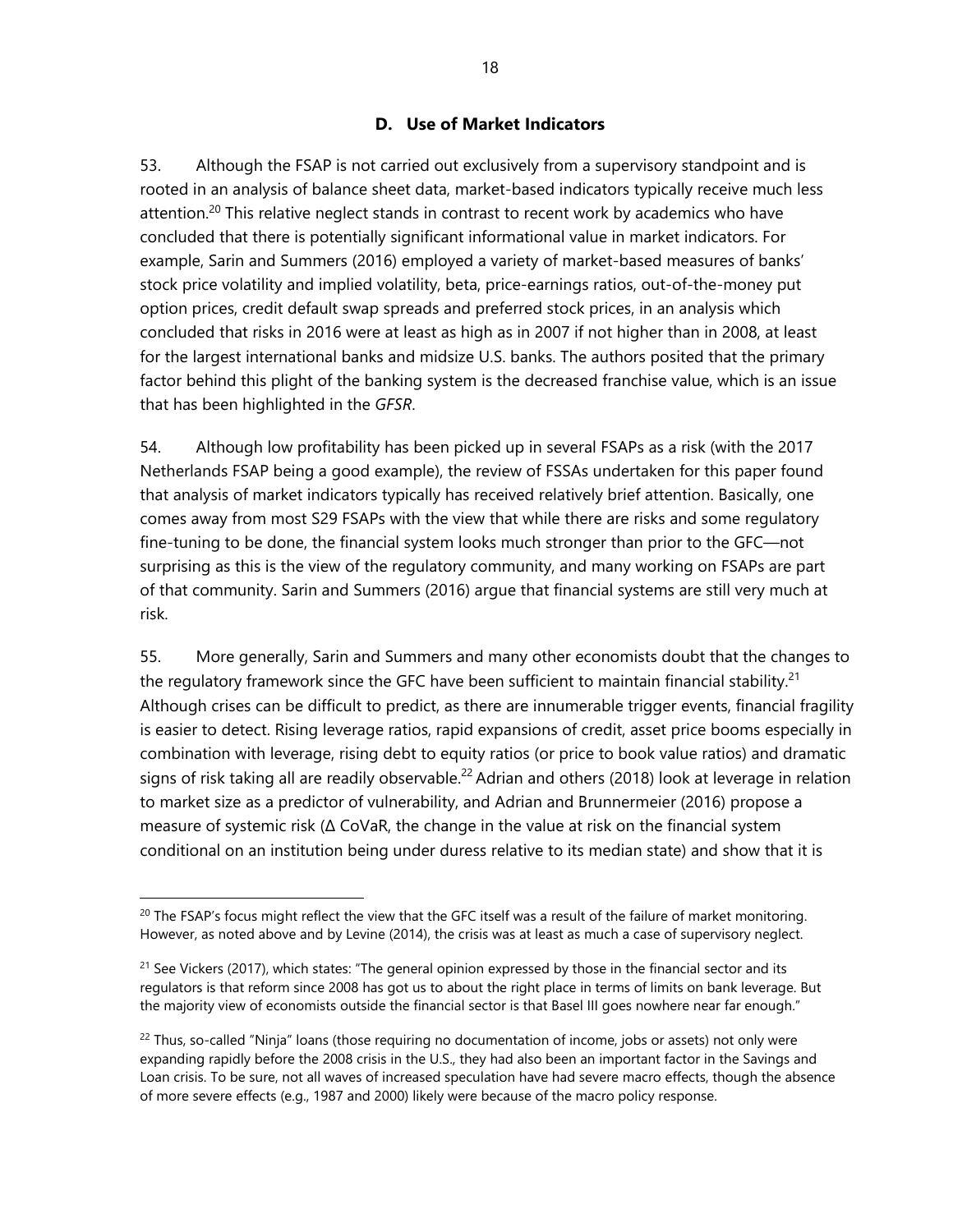predicted by leverage, size, maturity mismatch and asset booms. Abbassi and others (2017) examine credit risk connectedness, finding that banks' wholesale funding patterns and asset exposures affect their interdependence, and that market measures of interdependence provide a way to estimate these linkages even when more disaggregated balance sheet data are not available. More generally, researchers have been developing measures of credit risk, market and funding risk, and solvency and profitability risks of financial intermediaries and of their vulnerability to macro risks and interlinkages (e.g., Venditti and others, 2018).

56. While there is room for much more research in this area, there already is scope for FSAPs—and the Fund's financial surveillance more broadly—to make greater use of marketbased measures and public information to judge the safety and soundness of financial systems, especially for the high-income and emerging markets. This suggestion does not imply relying completely on market indicators, but it does mean more use of them than appears to be the case at present.<sup>23</sup> For example, greater use of market indicators would allow a more continuous monitoring of risks and vulnerabilities. Relevant indicators could be identified in IMF monitoring, both in periodic FSAP and in intervening Article IV consultations.

#### **E. Topic Selection and New Issues**

57. An important question is whether FSAPs tend to be spread too thin rather than focusing on key risks. Experts inside and outside the IMF have suggested that in some FSAPs, topics that could become key to medium-term financial stability may receive less attention than those that are the focus of current discussion in policy making circles and the media (e.g., see Miles, 2018). For example, Borio (2018) argues that resource misallocation, which may have increased with a prolonged period of low interest rates, can contribute to delaying bank balance sheet adjustment by lowering the opportunity cost of holding bad loans and perhaps increasing the difficulty of distinguishing between more and less efficient uses of funds. Resource misallocation of course can also occur due to other factors, as when politically-motivated state-owned banks and/or directed credit programs grow in size. Misallocation can slow productivity and output growth, and in turn contribute to the adoption of costly policies. Yet it is difficult to find this concern in FSAPs, beyond the encouragement of asset quality reviews in Europe several years ago.

58. Another area that received little attention in some FSAPs is the coverage of operational risks. For example, Ariyoshi (2018) notes the omission in the FSAP of earthquake risk in Japan, notwithstanding the potentially devastating effects—financial, economic, human, environmental, etc.—were one to strike a large population center. Japan of course is not alone in its exposure to this risk. As with many operational risks, this one cannot be priced accurately, but financial institutions and exchanges can plan for how their systems and records will survive. They might

<sup>&</sup>lt;sup>23</sup> IMF staff indicated that most FSAPs for economies with developed financial markets use market data – e.g., recent FSAPs for the Euro Area, U.S., China, Spain, New Zealand, Germany, U.K., Luxembourg, Ireland, Sweden, and Norway. They also pointed out that in most other countries, the availability and reliability of market indicators is very limited.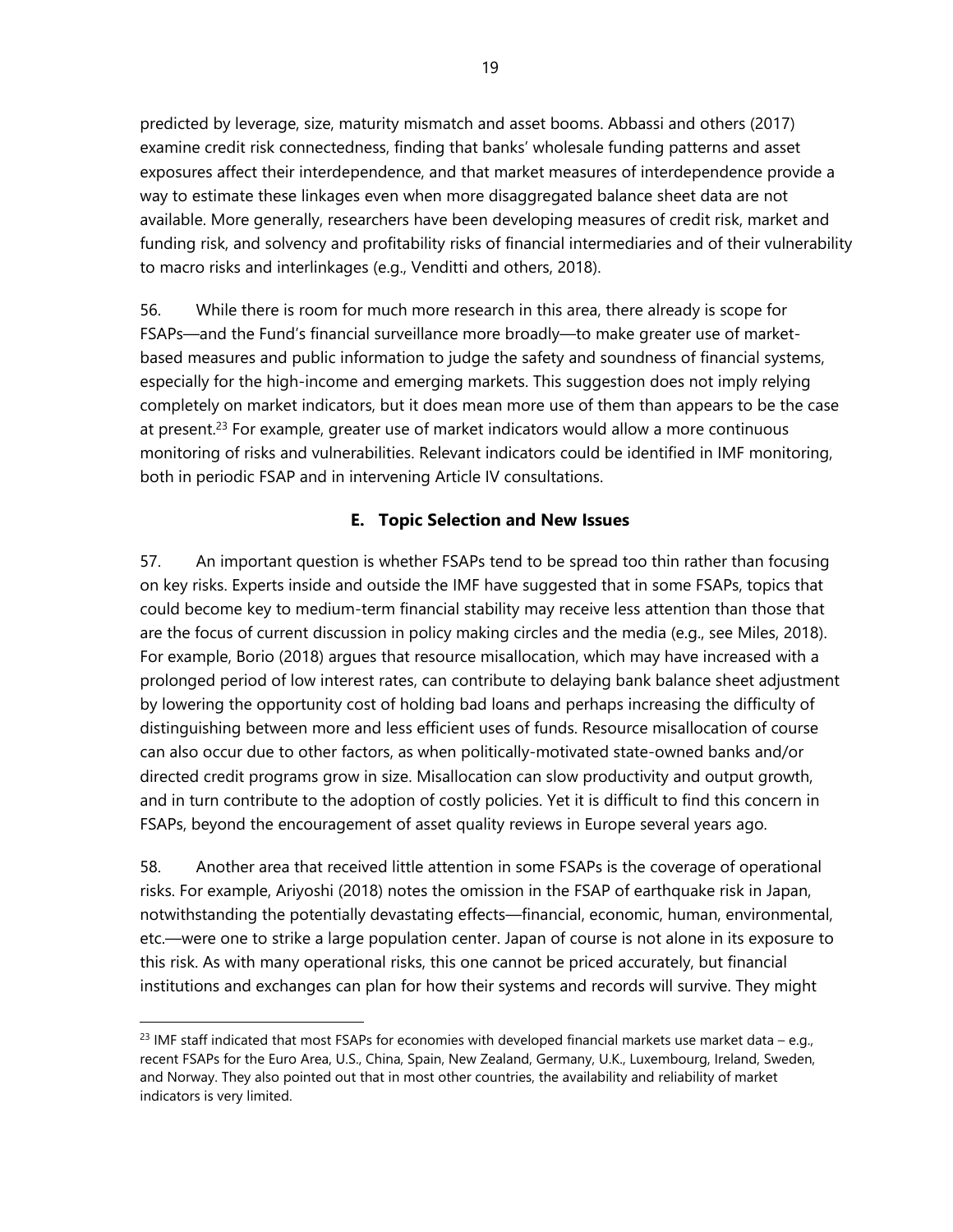have plans that might or might not need improvement, but readers of the FSAP will not discover whether that is the case or not.

59. Another issue that is rapidly affecting the financial systems of rich and poor countries alike—both financial institutions and exchanges around the world—is the impact of new emerging digital technologies. A particular concern relates to cyber risk, the electronic disruption of financial institutions and possibly financial networks, such as SWIFT. Demekas (2018) notes that cyber risk is an increasing concern of regulatory authorities that need to involve the intelligence community and private electronic security firms. Cyber risk, which has yet to lead to a systemic crisis, is just beginning to be explored in a few S29 FSAPs, though low-income countries, with limited expertise, might be the most vulnerable, and hacking is rapidly growing in sophistication.<sup>24</sup> Indeed, as the IMF shapes its response, cyber risks are evolving too rapidly for countries to wait until their next FSAP to analyze their vulnerabilities.

60. New financial technology is yielding not just risks but pronounced benefits. Digital finance is already increasing the participation of many of the unbanked or underbanked in the financial systems of many countries (e.g., Kenya, India) and even is making the sighting of cash a rare phenomenon in others (Sweden). However, expanding financial access, as with any change in markets, involve risks as well. Banks and other intermediaries understandably do not want to be facing increased competition from other suppliers of payments services, and mobile money infrastructure also offers ways to market other financial services, which could be quite positive for users of financial services but disruptive to the suppliers. Although recent FSAPs have included qualitative discussions of cyber risks and the potential impact of fintech, this is an area that will need to get much more attention in the future particularly as fast-changing financial technology could become a risk to financial stability.

61. Digital or so-called cryptocurrencies, such as Bitcoin, Ethereum, and a wave of similar "coins" also are evolving and pose issues for finance, though at present do not appear to be likely to cause systemic issues. While issues around cryptocurrencies might be of concern in particular countries, the issues seem more in the domain of multilateral surveillance, such as the *GFSR*, rather than the FSAP.

62. An even more significant risk is related to global warming. A recent report of the Task Force on Climate-Related Financial Disclosures (TCFD), created by the FSB at the behest of G20 Finance Ministers, argued for a greater sense of urgency to shed light on the risks posed by climate change, both direct ones, such as increased severe weather-related events, as well as the indirect effects due to large relative price changes as the planet switches from brown to green technologies. TCFD (2017) recommended greater disclosure, especially on the part of financial intermediaries related to their governance (overseeing climate risks and opportunities); strategy

<sup>&</sup>lt;sup>24</sup> See SWIFT warning, November 28, 2017, available at https://www.reuters.com/article/us-cyber-heistwarning/swift-warns-banks-on-cyber-heists-as-hack-sophistication-grows-idUSKBN1DT012.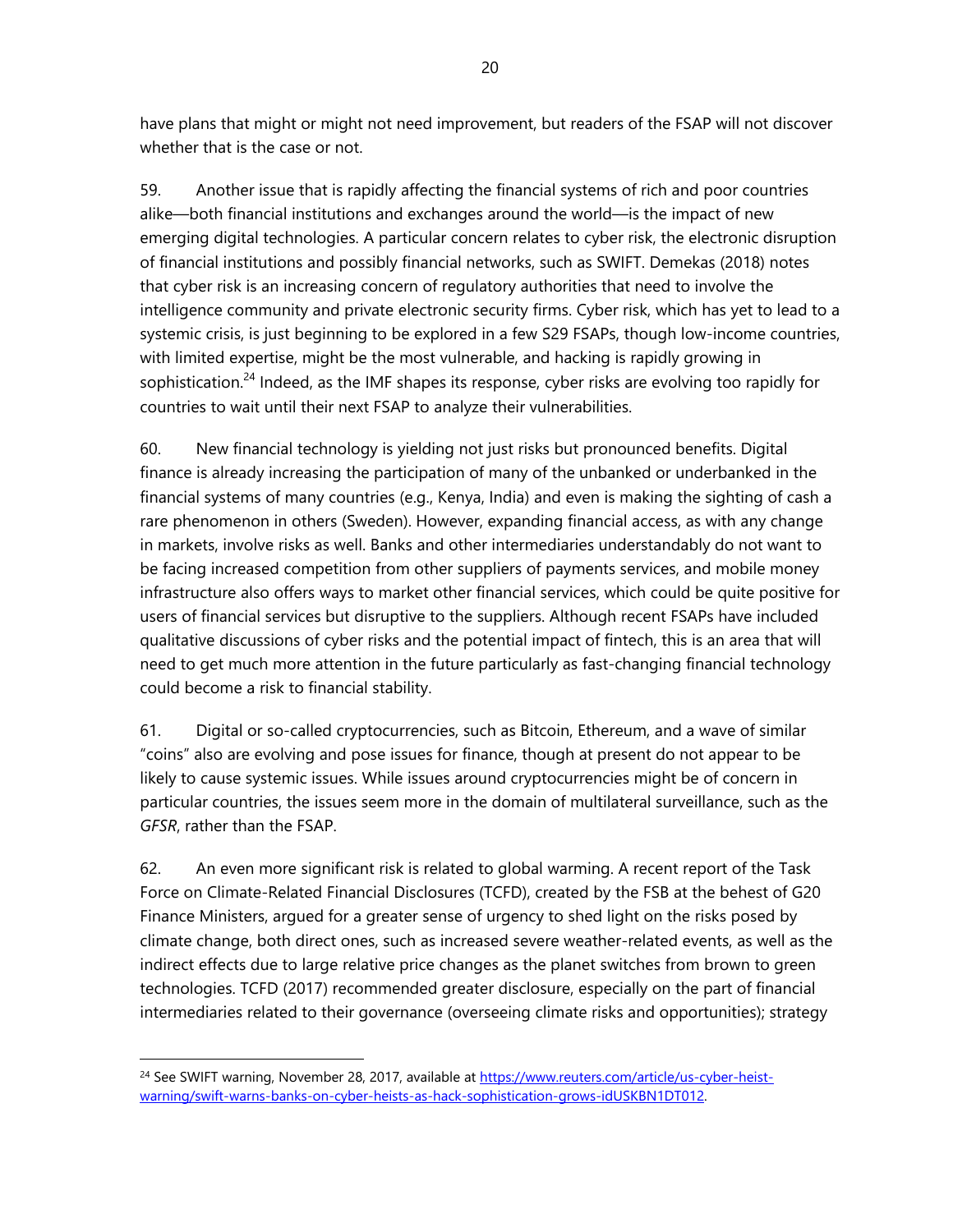(the impact of climate change on businesses, strategy and planning); risk management (the process by which climate risks are identified, assessed, and managed); and metrics and targets (to assess risks and opportunities).

63. Banks and insurance companies are highly exposed to climate change by under-pricing the risks to their clients. Reducing uncertainty is one way to respond: getting more information on the climate-related risks to which financial institutions are exposed is a first step.<sup>25</sup>

64. Given the potential size of the risks, the FSAP would seem to offer an opportunity for discussions with authorities as to how they are coping with and planning for these risks, what policies are helping or hurting in the process, and then disseminating these views. Although climate change seems like a very long-term risk, the path according to the scientific community is relatively clear and adjustment costs will be smaller—even with a high discount rate—the sooner information-gathering and planning is begun.

#### **VI. CONCLUSIONS AND RECOMMENDATIONS**

65. One of the often-overlooked factors behind the GFC (and many financial crises of recent decades) was the failure of regulators to implement rules and to use effectively the powers that they had. To the extent that the FSAP and more broadly financial surveillance by the IMF can keep the authorities "on their toes" and help disseminate information about risks, risk modelling and other practices related to financial system stability, it provides a useful check-up on national and global financial system stability. A regular and timely review of the key risks facing financial systems and what is being or can be done to strengthen the resilience of those systems falls entirely within the IMF's mandate. Moreover, the discipline of being assessed by a group of outsiders with deep knowledge of a variety of financial systems is an important contribution, in particular because domestic accountability of regulators generally is done by non-specialists. Legislative bodies cannot attract staff with sufficient expertise, nor are other government agencies successful in this regard (e.g., the U.S. General Accountability Office is constrained by civil service pay scales). Moreover, governments' attitudes towards regulation and its enforcement can fluctuate over time. Thus, the IMF can make an important contribution; the issue is how to maximize its value added.

66. The FSAP has become an increasingly sophisticated tool for evaluating the stability of financial systems and, for low- and middle-income countries (in conjunction with the World Bank), an important way to assess their developmental needs. But, at the same time, in response to the crisis and in part as a result of the IMF's significant technical assistance and training efforts, financial regulatory authorities have made great strides on their own and in some cases with IMF assistance. National authorities can and are dedicating orders of magnitude more time and effort to understanding the risks facing their systems and have access to more data,

<sup>&</sup>lt;sup>25</sup> IMF staff notes that some FSAPs have pursued the issue of climate-related risks through analysis of insurers and reinsurers and, where relevant, have also assessed risks from energy prices in the context of stress testing.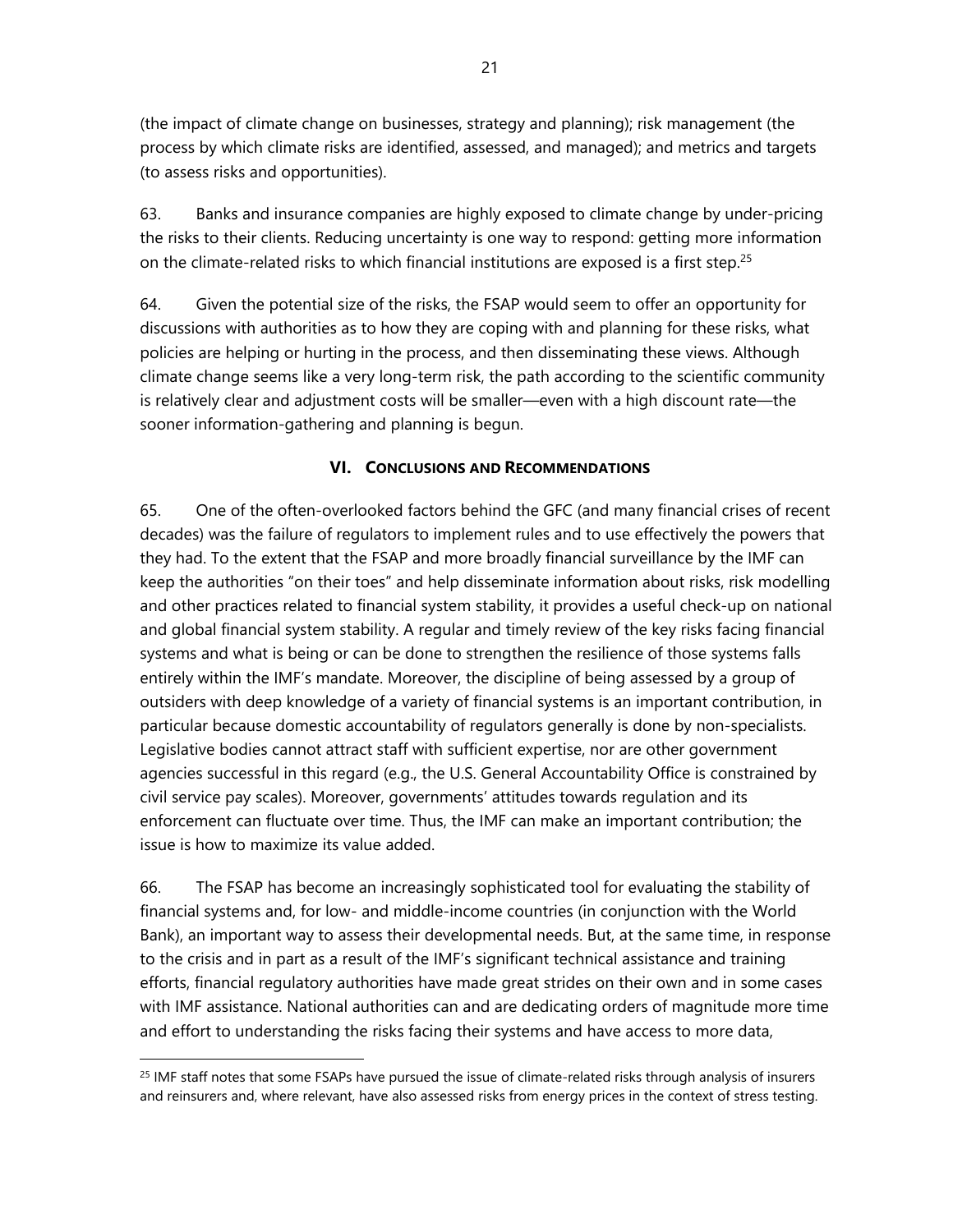including proprietary information that in some cases cannot be legally shared. As a result, in many high-income and even middle-income countries officials report that the value added provided by the FSAP in terms of new analytical insights is relatively limited, even while IMF staff continue to see shortcomings in stress-testing frameworks used by many authorities, including in advanced economies.

67. The first recommendation concerns team preparation. In recent years MCM has significantly increased the amount of preparatory work preceding FSAP missions—a trend that should be reinforced including for consultants (many of whom reported not having sufficient preparation time). Greater preparation would ensure that team members were well-versed with current issues in the country concerned and the previous FSAP, and therefore making the best use of authorities' time. Preparation also provides the basis for greater attention to topic selection and prioritization, moving further towards a customized approach.

68. Second, work on preparation could be supported by fully-fledged and regular "off-site monitoring," especially for the countries with more systemically important financial sectors which also tend to be those with more information that is or can be made available online, as well as with market-based data. Offsite analysis has several advantages: it would allow staff to stay on top of significant risks; it can be used to prepare staff for mission work—so as to use their time and that of authorities most effectively; and it could be better used to decide on which countries need a closer look as part of the IMF's financial surveillance work, either by prioritizing a new FSAP or receiving emphasis in Article IV consultations. At the same time, maximizing the amount of work that can be done off-site could allow for a streamlined FSAP.

69. Third, FSAP and Article IV surveillance should be more closely integrated. There are many ways in which this could evolve in the longer term, but the immediate actions for the IMF are similar: greater tailoring of FSAPs to country circumstances and greater emphasis on financial and macrofinancial analysis in Article IV consultations, relying more heavily on the analysis and risks identified in FSAPs where available. We suggest two basic options for the longer term. Under the first option, the FSAP would maintain its current basic structure but would be more selective in its scope, including having different roles in stress-testing in countries with different local capacities. At the same time, Article IV surveillance would increase its focus on macrofinancial stability issues. Country case studies report that officials value the financial expertise on FSAP teams significantly more than that on Article IV teams, suggesting the need to further strengthen the latter. This is critical because even five-yearly FSAPs are too infrequent to detect fast changing risks, especially in countries where more than a decade can pass between FSAPs. Financial and macrofinancial Article IV surveillance would be rooted in, but not limited by, the previous FSAP exercise.

70. Under the second option, the responsibility for short-term financial stability work would be redirected to the Article IV consultation, providing more frequent in-depth surveillance over stability risks. This would require a very large increase in financial skills to Article IV teams: 2-4 staff with deep financial skills for countries with complex systems, and 1-2 added staff for less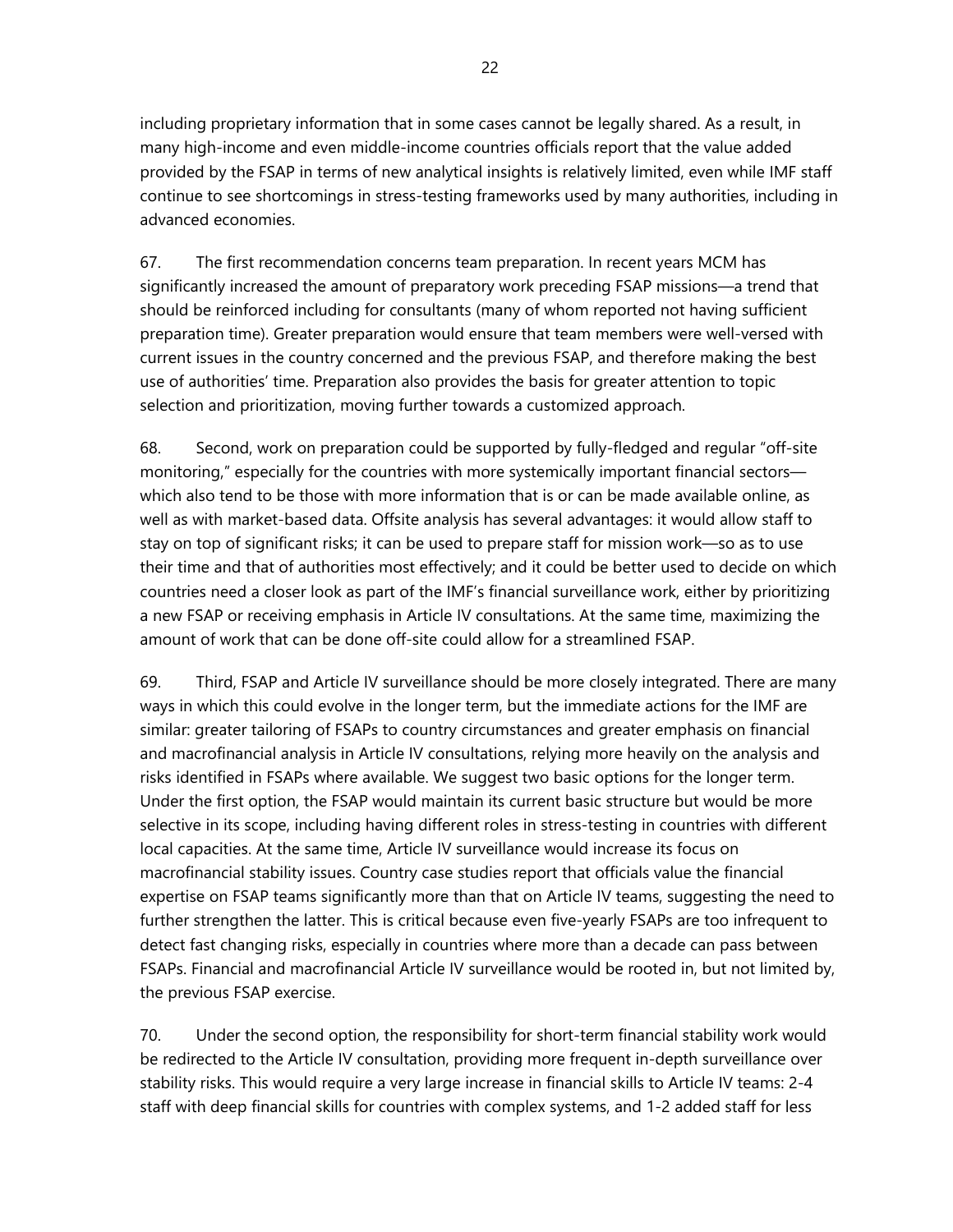complex systems—implying a major shift in resources within the IMF. Also, country authorities would have to agree to longer and more resource intensive Article IV consultations. In any case, this option would need to be tried and assessed in a few countries on a pilot basis.

71. Under either approach, the FSAP could continue to be a useful tool to assess medium to longer term financial sector issues and would continue as a technical assistance tool for low- and some middle-income countries.<sup>26</sup> This work would be organized around more institutional analysis of the structure, development, and efficiency of financial systems, and should address medium- to longer-term risks. Doing a periodic, lower frequency check of systems and processes—how the safety net is functioning, the efficiency of bank resolution and crisis management, structural financial sector issues that are influencing resource allocation, a review of regulatory gaps or weaknesses—would be a reasonable goal for an infrequent assessment (e.g., once a decade).

72. Fourth, the IMF should be more strategic in allocating FSAP resources, based on a broader expectation that participating in an FSAP would be a regular part of surveillance for more jurisdictions than the current S29, to include a broader range of economies with welldeveloped financial markets. Rather than coming up with a different static FSAP list, a more flexible approach is recommended. Under such an approach, the five or so financial sectors that are most systemically important would continue to be subject to a mandatory FSAP every five years, but with greater focus in coverage. The appropriate frequency for other jurisdictions would be determined according to a periodic assessment of systemic risk, interconnectedness and size, based in part on off-site monitoring. Under such an approach, FSAPs for many of the current S29 would be less frequent, freeing up resources for more frequent FSAPs in other jurisdictions that could have higher degrees of vulnerability.

73. Fifth, the Fund should consider some differentiation of its role in stress testing. Although stress testing should remain an important part of the Fund's financial sector surveillance, both the comments of advanced country authorities and the discussion in Jeanne (2018) suggest that some rethinking is needed. The Fund would need to devote significant additional resources to innovation in stress testing if it wants to remain relevant in the more advanced countries. Alternatively, for the most advanced countries, the Fund should consider reviewing and advising the work of national regulators, ensuring that the stress tests are indeed stressful, assessing a suitable array of risks, and bringing the Fund's perspective on cross-border factors. Also, IMF staff should learn from advanced country regulators and disseminate advice and training to

 $\overline{a}$ 

 $^{26}$  It may be possible to separate the surveillance and capacity building aspects of FSAPs. In 2016 the IMF launched a new demand-driven, donor-financed TA product, the Financial Sector Stability Review (FSSR) for lowand lower-middle-income countries. There were three FSSRs in 2016–17 and four were scheduled for 2018. FSSRs provide a baseline diagnostic review of authorities' capacity to undertake analysis related to financial stability and its institutional underpinnings, proposes medium-term reforms, and identifies priorities for TA. FSSRs covered topics such as banking supervision, securities markets, insurance and pensions, bank resolution and deposit insurance, monitoring of financial stability, financial stability issues under dollarization, and financial deepening and inclusion (e.g., Costa Rican FSSR). So far, FSSRs have been conducted without World Bank participation.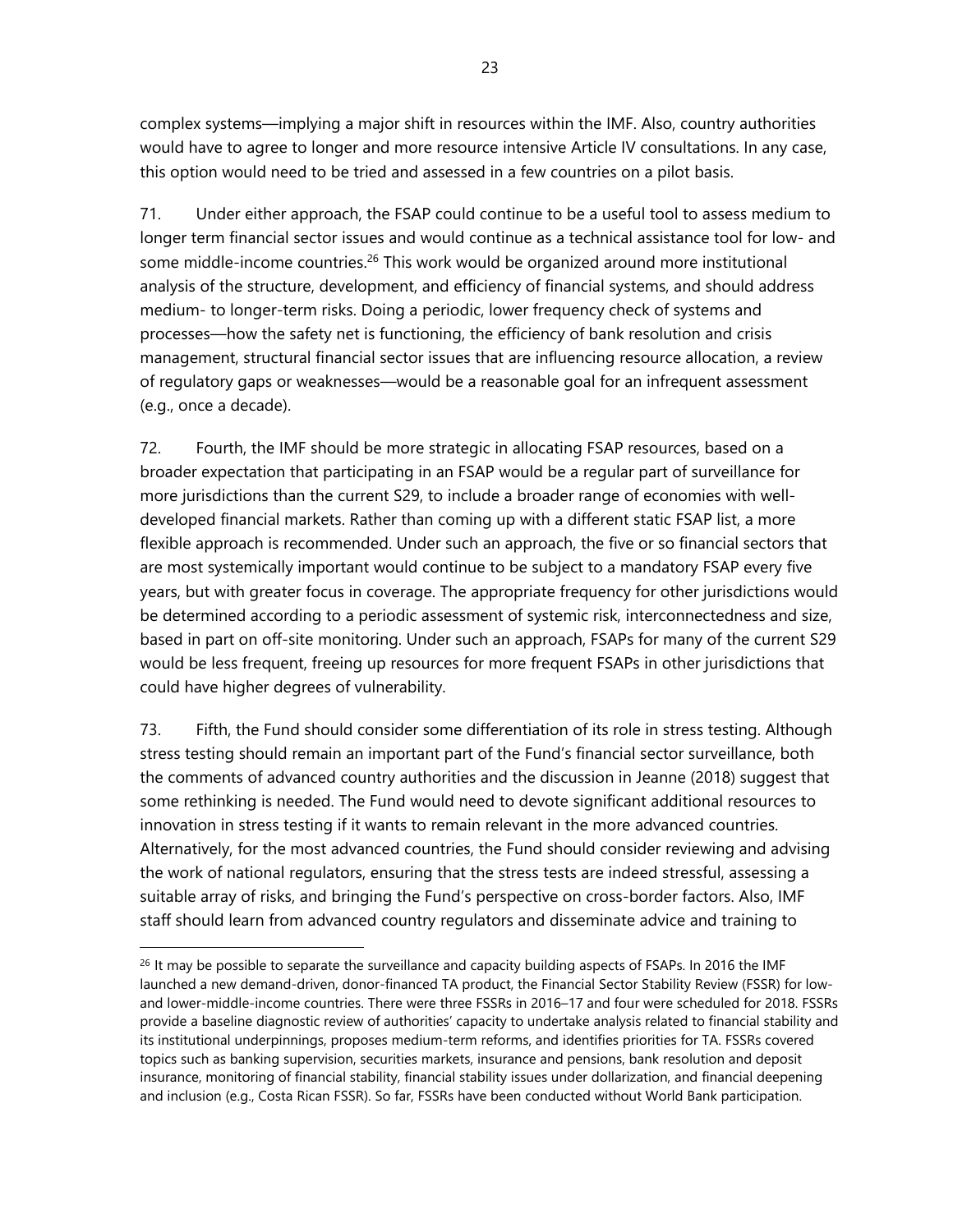others. In many other economies, where both data are more limited and skills are not at the frontier, IMF staff will need to continue to take the lead and actually do the testing as well as to continue to provide TA, which will also help maintain staff expertise in this area.

74. Sixth, the Fund's expertise in macrofinancial work needs to continue to be built up. IMF staff does not yet seem to have reached the point of delivering consistent excellence in macrofinancial surveillance. Moreover, truly cutting-edge financial sector work requires a depth of specialist expertise which does not appear to be easily compatible with the Fund's promotion and mobility schemes. As shown in Stedman (2018), it seems that incentives internally still favor becoming a macroeconomic generalist, which is consistent with authorities' views that the financial sector expertise of Article IV teams was not as strong as on FSAP teams. What type of role the Fund wishes to play must fit with the types of staff that it can attract, maintain, and dedicate to financial surveillance.

75. There are a few additional considerations that should be included in a reassessment or re-design of the FSAP. There is a lot of weight being placed on stress testing, but there is not yet strong evidence that current techniques are truly up to the task of safeguarding financial stability, as many of the models (both those used by the IMF and by authorities) have not been vetted in refereed journals, nor replicated and verified in subsequent research. Moreover, it remains to be seen whether the broader overhaul of the financial regulatory architecture will provide a sufficiently robust framework. While the IMF's role in setting international standards is discussed elsewhere in this evaluation (Cecchetti, 2018), it would seem relevant for FSAPs to pay more attention to whether international standards which are intended as a minimum provide adequate safeguards given national circumstances (see Miles, 2018).

76. Last, given the expense and importance of the issues covered in FSAPs, it would be useful for the Fund to actively encourage research on the FSAP process, most importantly by putting the publishable data together in an accessible form. For example, no one has done any research on the many different recommendations made by FSAPs because the overwhelming majority is buried in technical papers rather than summarized on a website. Allowing countries to benchmark their financial systems relative to others might also encourage their reform efforts, and accessible data would certainly encourage researchers inside and outside the Fund to use this information in publications in referred journals and for others to test and re-test the results. Independent, external empirical examination of the IMF approaches and recommendations would help identify needed modifications and enhance the credibility and traction of IMF advice.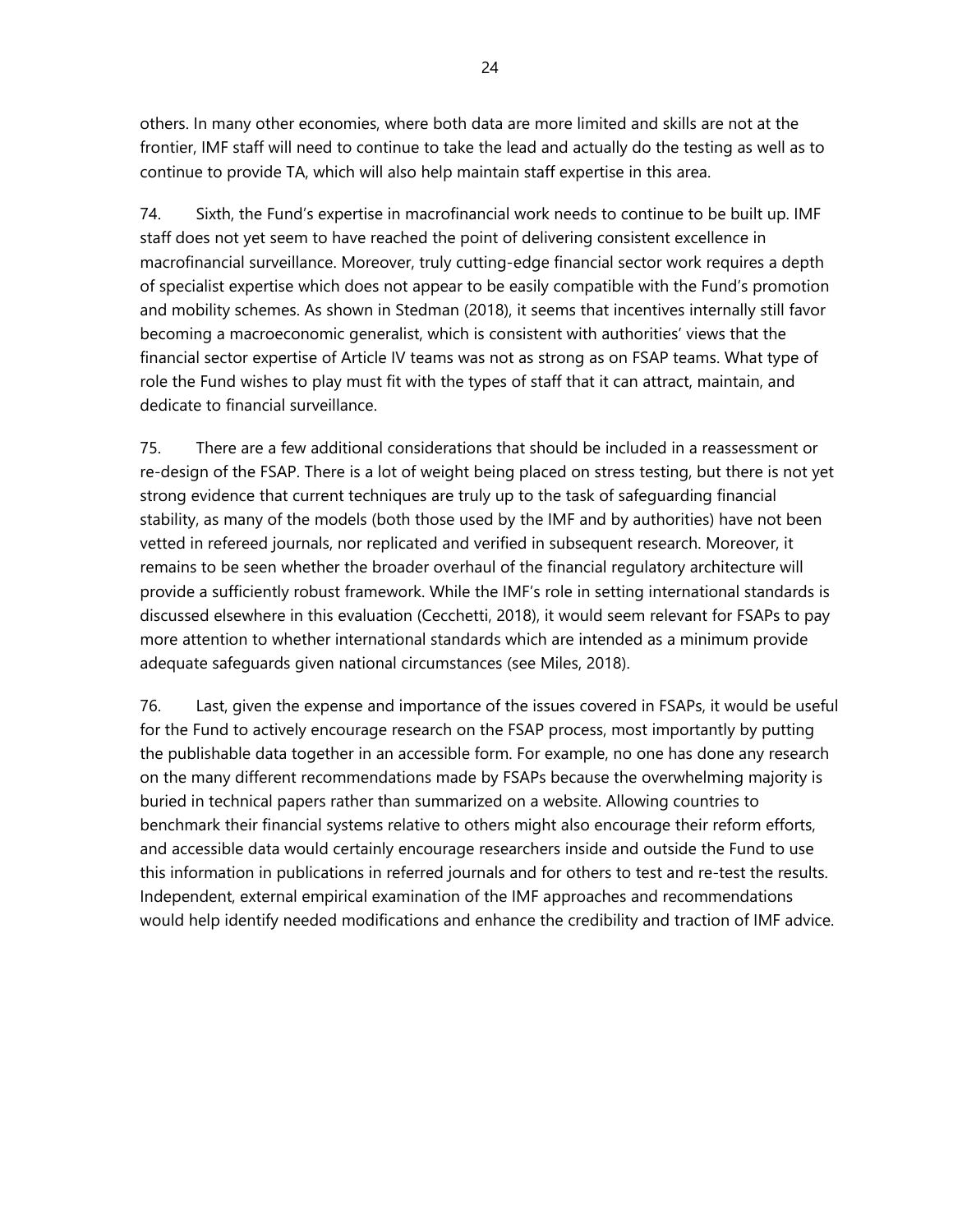| <b>APPENDIX TABLE 1. JURISDICTIONS WITH SYSTEMICALLY IMPORTANT FINANCIAL SECTORS</b> |  |
|--------------------------------------------------------------------------------------|--|
|--------------------------------------------------------------------------------------|--|

| Australia                                             | Hong Kong SAR      | Poland                    |
|-------------------------------------------------------|--------------------|---------------------------|
| Austria                                               | India              | <b>Russian Federation</b> |
| Belgium                                               | Ireland            | Singapore                 |
| Brazil                                                | Italy              | Spain                     |
| Canada                                                | Japan              | Sweden                    |
| China                                                 | Korea              | Switzerland               |
| <b>Denmark</b>                                        | Luxembourg         | Turkey                    |
| Finland                                               | Mexico             | United Kingdom            |
| France                                                | <b>Netherlands</b> | <b>United States</b>      |
| Germany                                               | Norway             |                           |
|                                                       |                    |                           |
|                                                       |                    |                           |
| Note: Countries in <i>italics</i> were added in 2013. |                    |                           |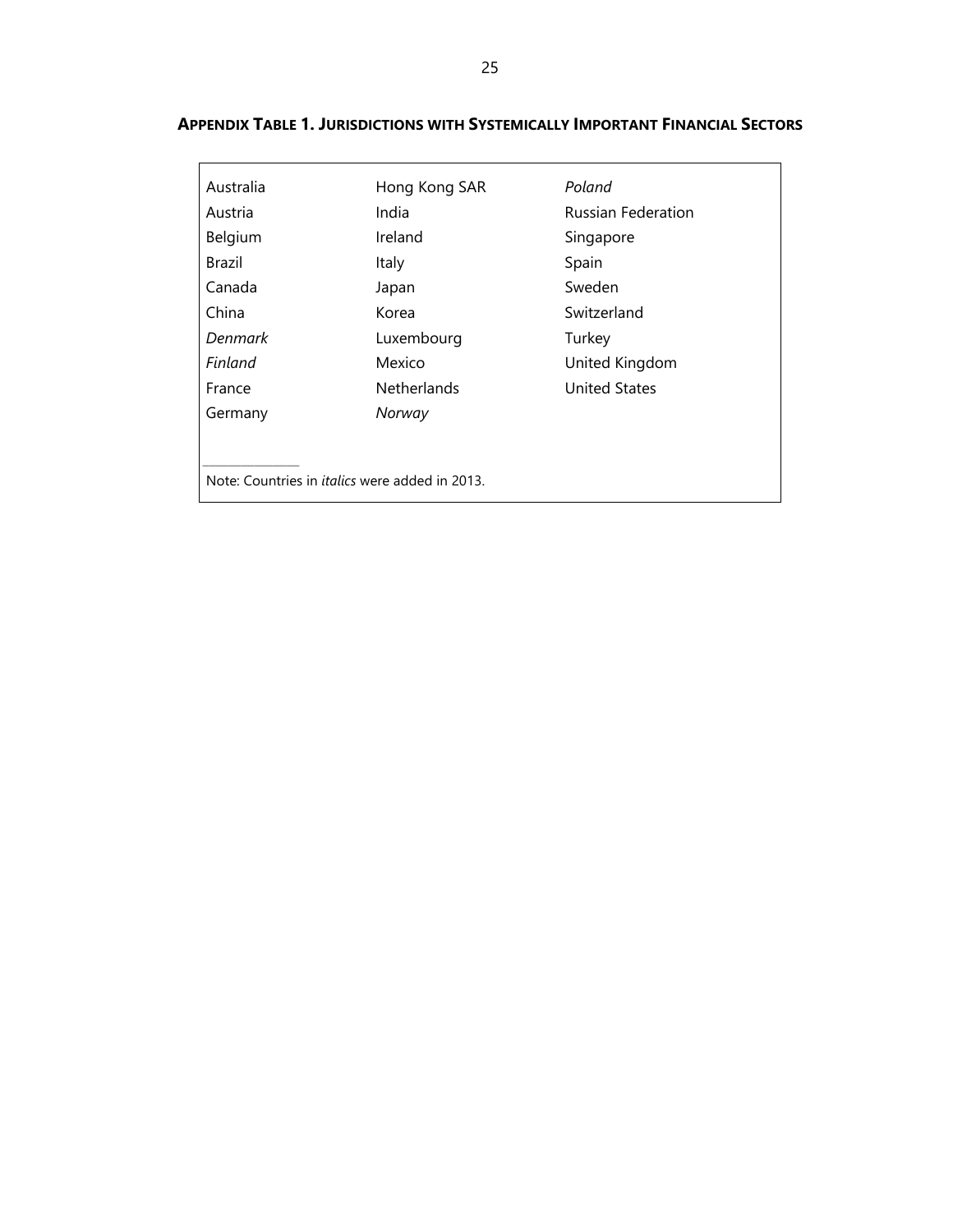|                | To address crisis legacy and mitigate other risks to financial stability                                                                                                                                                                                                           |                                      |
|----------------|------------------------------------------------------------------------------------------------------------------------------------------------------------------------------------------------------------------------------------------------------------------------------------|--------------------------------------|
| 1              | Enforce implementation of the ECB guidance on NPLs, including promoting banks'<br>disclosure of targets and progress (paragraph 19)                                                                                                                                                | SSM, BdE                             |
| $\overline{2}$ | Improve recovery of viable businesses by enabling the stay and involvement of<br>public creditors in all pre-insolvency processes and enhancing the OCAP process for<br>SMEs; strengthen commercial courts by resourcing them better (paragraph 21)                                | MoE, MoJ                             |
| 3              | Evaluate the scope for further banking consolidation through mergers, branch<br>reduction, and business model adjustments (paragraph 22)                                                                                                                                           | SSM, BdE                             |
| 4              | Monitor rigorously interest rate and bond market risks; ensure appropriate capital<br>requirements to mitigate such risks (paragraph 23)                                                                                                                                           | SSM, BdE                             |
| 5              | Improve liquidity monitoring, including by closing reporting gaps; critically review<br>funding structures and policies of banks with excessive reliance on ECB's liquidity<br>support; overall, place a premium on effective liquidity risk management by banks<br>(paragraph 23) | SSM, BdE                             |
| 6              | Initiate, supervisory and prudential steps to reduce the mismatching of<br>assets/liabilities in insurer balance sheets (paragraph 24)                                                                                                                                             | <b>DGSyFP</b>                        |
| 7              | Foster development of market-based financing and supply of nonbank financial<br>services for corporates and households (paragraph 25)                                                                                                                                              | MoE, BdE, CNMV,<br><b>DGSyFP</b>     |
| 8              | Enhance capacity to monitor and analyze macrofinancial linkages, intra-system<br>connectedness and cross-border spillovers; close data gaps (paragraph 31)                                                                                                                         | BdE with CNMV and<br><b>DGSyFP</b>   |
| 9              | Review, as a priority, Sareb's medium-term financial outlook based on adverse<br>scenarios; set up a tripartite committee (BdE, MoE, and FROB) to work out any<br>needed mid-course corrections (paragraph 57)                                                                     | MoE, BdE, FROB                       |
|                | To strengthen systemic and prudential oversight                                                                                                                                                                                                                                    |                                      |
| 10             | Set up a "Systemic Risk Council" for inter-agency coordination on systemic risk<br>factors, surveillance, and system-wide financial sector policies (paragraph 33)                                                                                                                 | MoE with BdE, CNMV,<br><b>DGSyFP</b> |
| 11             | Expand the macroprudential toolkit to include borrower-based tools (paragraph 39)                                                                                                                                                                                                  | All authorities                      |
| 12             | Increase supervisory focus on corporate governance practices across all credit<br>institutions, and the nonbank sector (paragraphs 46, 51, 52)                                                                                                                                     | SSM, BdE, DGSyFP,<br><b>CNMV</b>     |
| 13             | Assign the BdE full regulatory powers in matters not harmonized at the European<br>level including authorizing mergers (paragraph 48)                                                                                                                                              | BdE, MdE                             |
|                | To bolster crisis management, resolution, and safety nets                                                                                                                                                                                                                          |                                      |
| 14             | Develop a credible resolution strategy for credit cooperatives and other Less<br>Significant Institutions (LSIs); prepare recovery and resolution plans for significant<br>insurance companies (paragraphs 63-64)                                                                  | BdE, FROB, DGSyFP                    |
| 15             | Strengthen and upgrade the deposit guarantee scheme; create a protection scheme FGD, MoE, DGSyFP<br>for insurance policyholders (paragraph 66)                                                                                                                                     |                                      |
|                | $1$ In addition, the FSSA also has several other recommendations. These are important and could follow after consideration has<br>been given to the "near-term" recommendations in this table<br>Source: Reproduced from IMF (2017a).                                              |                                      |

# **Appendix Table 2. Spain: Key Financial Stability Recommendations, 2017 (Near-term)<sup>1</sup>**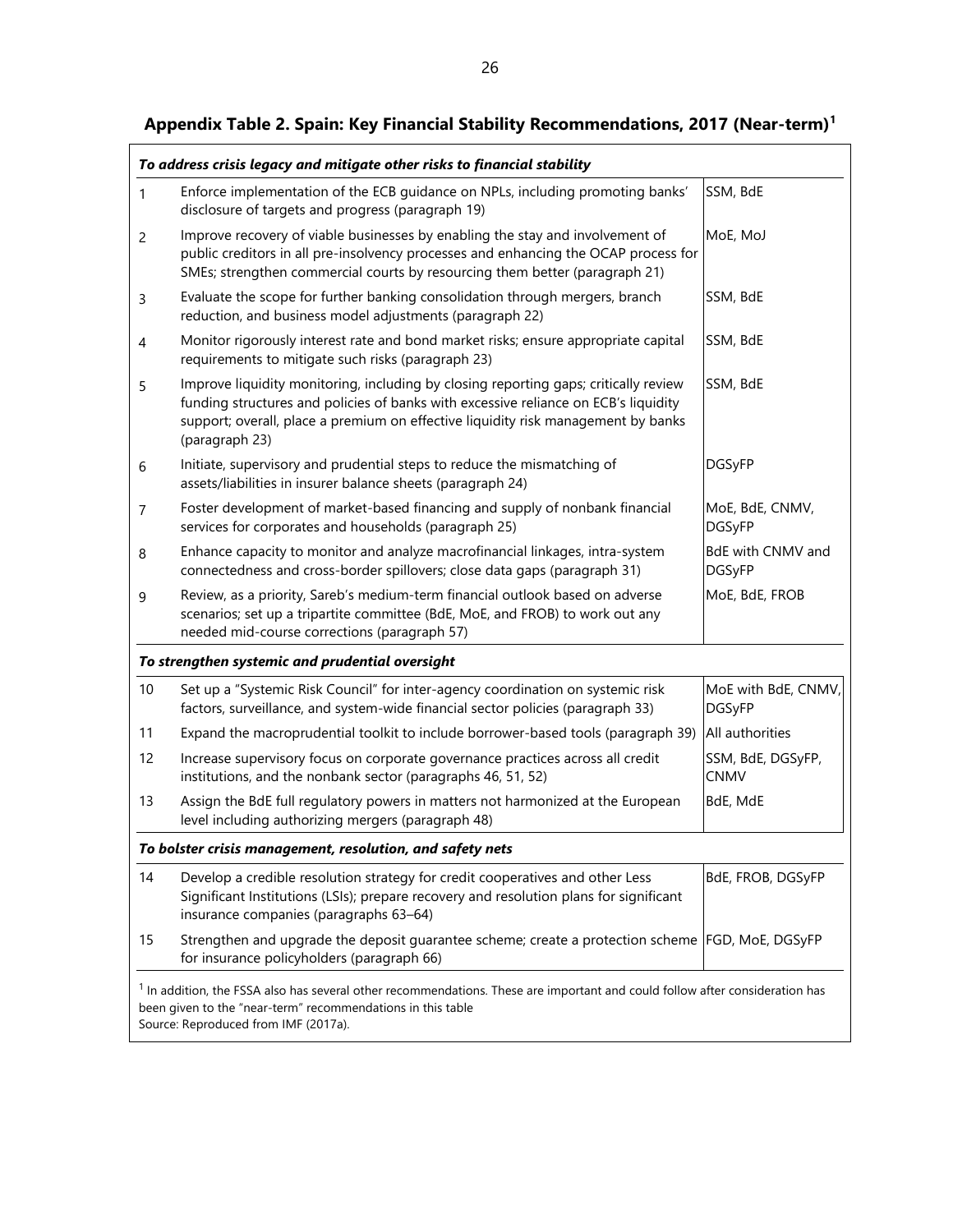### **APPENDIX TABLE 3. CHINA: MAIN RECOMMENDATIONS**

| <b>Recommendation</b>                                                                                                                                                                                                                          | Priority <sup>1</sup> |  |
|------------------------------------------------------------------------------------------------------------------------------------------------------------------------------------------------------------------------------------------------|-----------------------|--|
| <b>Macroeconomic Recommendations</b>                                                                                                                                                                                                           |                       |  |
| De-emphasize high GDP growth projections in national plans that motivate setting high-growth<br>targets at the local level. (145-47)                                                                                                           | H, NT                 |  |
| Systemic Risk, Macroprudential Policy, and Strengthening Oversight                                                                                                                                                                             |                       |  |
| Create a new Financial Stability Sub-Committee (FSS-C) with the sole functioning of preserving<br>financial stability (155-58)                                                                                                                 | H, NT                 |  |
| Establish robust mechanisms for cooperation, coordination, and exchange of information-<br>including granular financial data-with domestic and foreign safety-net participants. (139)                                                          | H, NT                 |  |
| Trigger the countercyclical capital buffer, and review banks' capital requirements with a view to a<br>targeted-and in some cases substantial-increase in capital. (164, Box 6)                                                                | H, NT                 |  |
| Amend primary laws to strengthen operational and budgetary autonomy of the People's Bank of<br>China (PBC) and the regulatory agencies, and increase their resources. (162)                                                                    | H, MT                 |  |
| Address data gaps that impede systemic risk monitoring and effective financial regulation and<br>supervision. (121, Box 5)                                                                                                                     | H, MT                 |  |
| Review purpose and structure of the PBC's macroprudential assessment (MPA) with a view to<br>simplifying, and use it solely as an input to the deliberations of the FSS-C and its working-level<br>sub-groups. (Box 5)                         | M                     |  |
| <b>Regulation and Supervision: Banks</b>                                                                                                                                                                                                       |                       |  |
| Enhance group risk supervision and the ability to supervise banking and wider financial groups, as<br>well as ownership structures, including the identification of ultimate beneficial owners (176-78)                                        | H, MT                 |  |
| Eliminate the use of collateral in loan classification, constrain banks' ability to roll-over credit to<br>non-small and medium enterprise corporate borrowers, and classify all loans overdue by more<br>than 90 days as nonperforming. (180) | H, MT                 |  |
| Strengthen enforcement of the "look-through" principle. (121, Box 6)                                                                                                                                                                           | M                     |  |
| Increase liquidity coverage ratio (LCR) coverage for interbank products and for off-balance sheet<br>Wealth Management Products (WMPs). (169)                                                                                                  | M                     |  |
| Enhance regulatory reporting requirements to collect more granular supervisory data on banks'<br>investment holdings and provisioning. (179)                                                                                                   | M                     |  |
| The China Banking Regulatory Commission (CBRC) should enhance forward-looking integrated risk M<br>analysis to identify vulnerabilities, challenge banks, and facilitate ex ante intervention. (1103)                                          |                       |  |
| <b>Stress Testing</b>                                                                                                                                                                                                                          |                       |  |
| Substantially enhance and systematize data and information sharing across the three regulatory<br>agencies and the PBC for stress testing and systemic risk assessment purposes. Use more granular<br>supervisory data in stress tests. (159)  | H, MT                 |  |
| Expand the coverage of nonbanks and interconnections significantly for systemic risk assessment,<br>developing and integrating stress testing of collective investment schemes (CIS). (159)                                                    | M                     |  |
| Enhance inter-agency coordination and analytical capacity of the stress testing teams. (160)                                                                                                                                                   | M                     |  |
| <b>Shadow Banking and Implicit Guarantees</b>                                                                                                                                                                                                  |                       |  |
| Make legal and regulatory changes to ensure the bankruptcy remoteness of CIS, including WMPs,<br>in the event of insolvency of the manager or the custodian. (168)                                                                             | H, MT                 |  |
| Move toward eliminating limits on lending to specific sectors, conditional on eliminating implicit<br>guarantees. (167)                                                                                                                        | M                     |  |
| Interventions in asset markets, including housing and the equity market, should be limited to<br>episodes of systemic risk. (¶Box 4)                                                                                                           | M                     |  |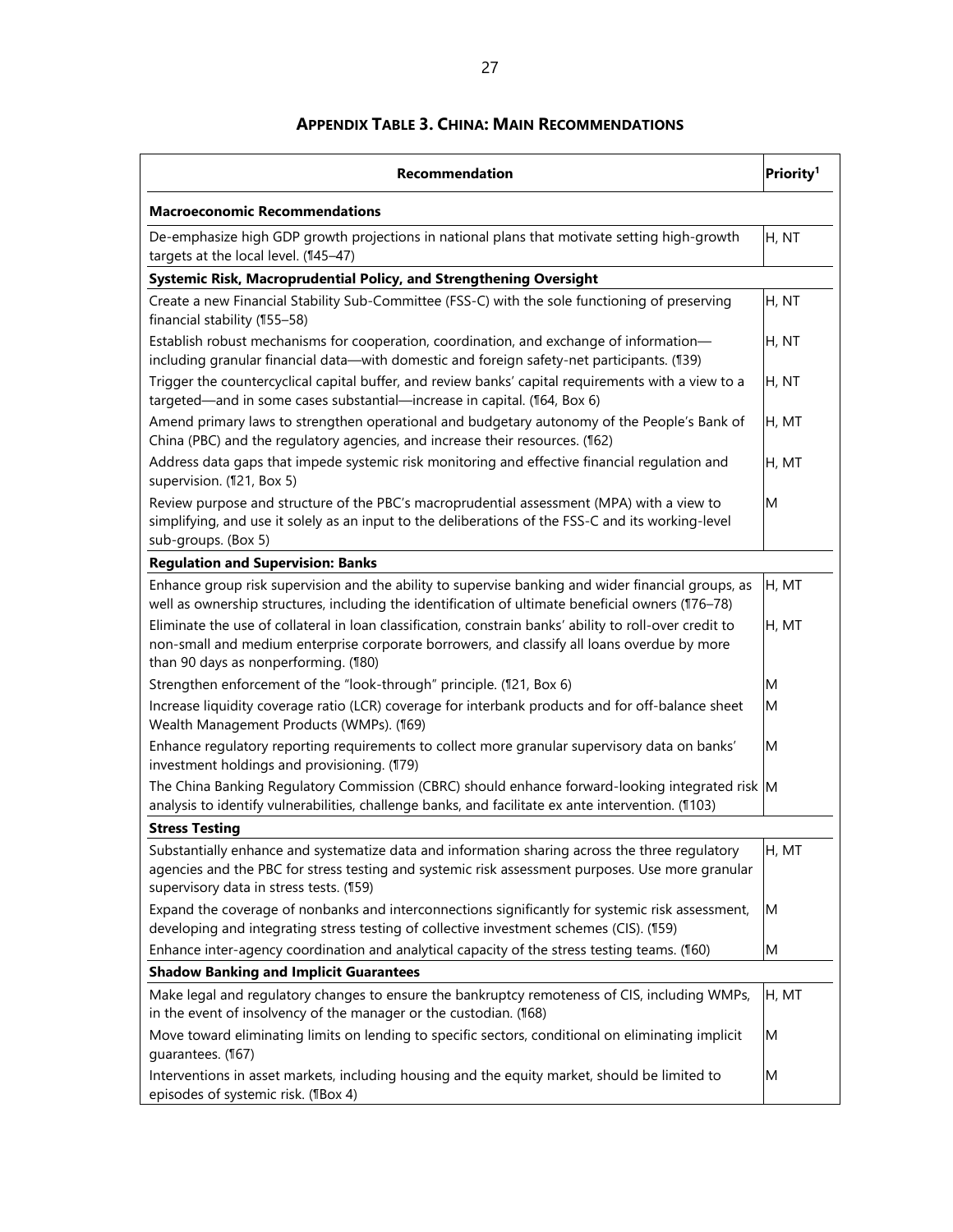| <b>Regulation and Supervision: Securities Markets</b><br>Improve disclosure of CIS; prohibit specifying expected returns in the prospectus of WMPs. (182)<br>Introduce a functional overlay to supervision to ensure that similar products issued by differing<br>financial firms are supervised and regulated similarly. (150, 62)<br>Tighten eligibility and enhance haircut methodology for repo collateral. (171)<br>Strengthen systemic risk monitoring mechanisms to ensure a holistic view of securities markets<br>and their financial sector interconnectedness. (184)<br><b>Regulation and Supervision: Insurance</b><br>Develop plans for risk-based supervision, bringing together all issues and actions of each insurer,<br>including market conduct. (188) | H, NT<br>H, MT<br>M<br>M |
|---------------------------------------------------------------------------------------------------------------------------------------------------------------------------------------------------------------------------------------------------------------------------------------------------------------------------------------------------------------------------------------------------------------------------------------------------------------------------------------------------------------------------------------------------------------------------------------------------------------------------------------------------------------------------------------------------------------------------------------------------------------------------|--------------------------|
|                                                                                                                                                                                                                                                                                                                                                                                                                                                                                                                                                                                                                                                                                                                                                                           |                          |
|                                                                                                                                                                                                                                                                                                                                                                                                                                                                                                                                                                                                                                                                                                                                                                           |                          |
|                                                                                                                                                                                                                                                                                                                                                                                                                                                                                                                                                                                                                                                                                                                                                                           |                          |
|                                                                                                                                                                                                                                                                                                                                                                                                                                                                                                                                                                                                                                                                                                                                                                           |                          |
|                                                                                                                                                                                                                                                                                                                                                                                                                                                                                                                                                                                                                                                                                                                                                                           |                          |
|                                                                                                                                                                                                                                                                                                                                                                                                                                                                                                                                                                                                                                                                                                                                                                           |                          |
|                                                                                                                                                                                                                                                                                                                                                                                                                                                                                                                                                                                                                                                                                                                                                                           | M                        |
| Establish a plan to move valuation to a more market-consistent basis. (188)                                                                                                                                                                                                                                                                                                                                                                                                                                                                                                                                                                                                                                                                                               | M                        |
| <b>Supervision of Financial FMIs</b>                                                                                                                                                                                                                                                                                                                                                                                                                                                                                                                                                                                                                                                                                                                                      |                          |
| Adopt full delivery-versus-payment in the China Securities Depository and Clearing Corporation<br>(CSDC). (190)                                                                                                                                                                                                                                                                                                                                                                                                                                                                                                                                                                                                                                                           | H, NT                    |
| Strengthen resilience of financial market infrastructures (FMIs) through: full implementation of the<br>CPSS-IOSCO Principles; and strengthening of the legal framework (190-92)                                                                                                                                                                                                                                                                                                                                                                                                                                                                                                                                                                                          | H, MT                    |
| Expand provision of central bank services to all systemically-important central counterparties<br>(CCPs). (194)                                                                                                                                                                                                                                                                                                                                                                                                                                                                                                                                                                                                                                                           | M                        |
| <b>AML/CFT</b>                                                                                                                                                                                                                                                                                                                                                                                                                                                                                                                                                                                                                                                                                                                                                            |                          |
| Mandate enhanced customer due diligence (CDD) for domestic politically-exposed persons on a<br>risk sensitive basis. (198)                                                                                                                                                                                                                                                                                                                                                                                                                                                                                                                                                                                                                                                | M                        |
| Ensure that self-laundering is more effectively investigated and prosecuted as a stand-alone<br>offense. (198)                                                                                                                                                                                                                                                                                                                                                                                                                                                                                                                                                                                                                                                            | M                        |
| <b>Crisis Management</b>                                                                                                                                                                                                                                                                                                                                                                                                                                                                                                                                                                                                                                                                                                                                                  |                          |
| Triggers for activating a government-led crisis response should be more clear and defined, and<br>limited to systematic cases that may require public resources. (1102)                                                                                                                                                                                                                                                                                                                                                                                                                                                                                                                                                                                                   | H, NT                    |
| Develop a special resolution regime for banks and systematically important insurance companies.<br>(1106)                                                                                                                                                                                                                                                                                                                                                                                                                                                                                                                                                                                                                                                                 | H, MT                    |
| Develop a formal framework for emergency liquidity assistance by the PBC. (1109)                                                                                                                                                                                                                                                                                                                                                                                                                                                                                                                                                                                                                                                                                          | H, MT                    |
| Enhance the design of the protection funds to limit moral hazard. (1107-108)                                                                                                                                                                                                                                                                                                                                                                                                                                                                                                                                                                                                                                                                                              | M                        |
| <b>Financial Inclusion</b>                                                                                                                                                                                                                                                                                                                                                                                                                                                                                                                                                                                                                                                                                                                                                |                          |
| Enhance the legal, regulatory, and supervisory frameworks for fintech. (1117)                                                                                                                                                                                                                                                                                                                                                                                                                                                                                                                                                                                                                                                                                             | M                        |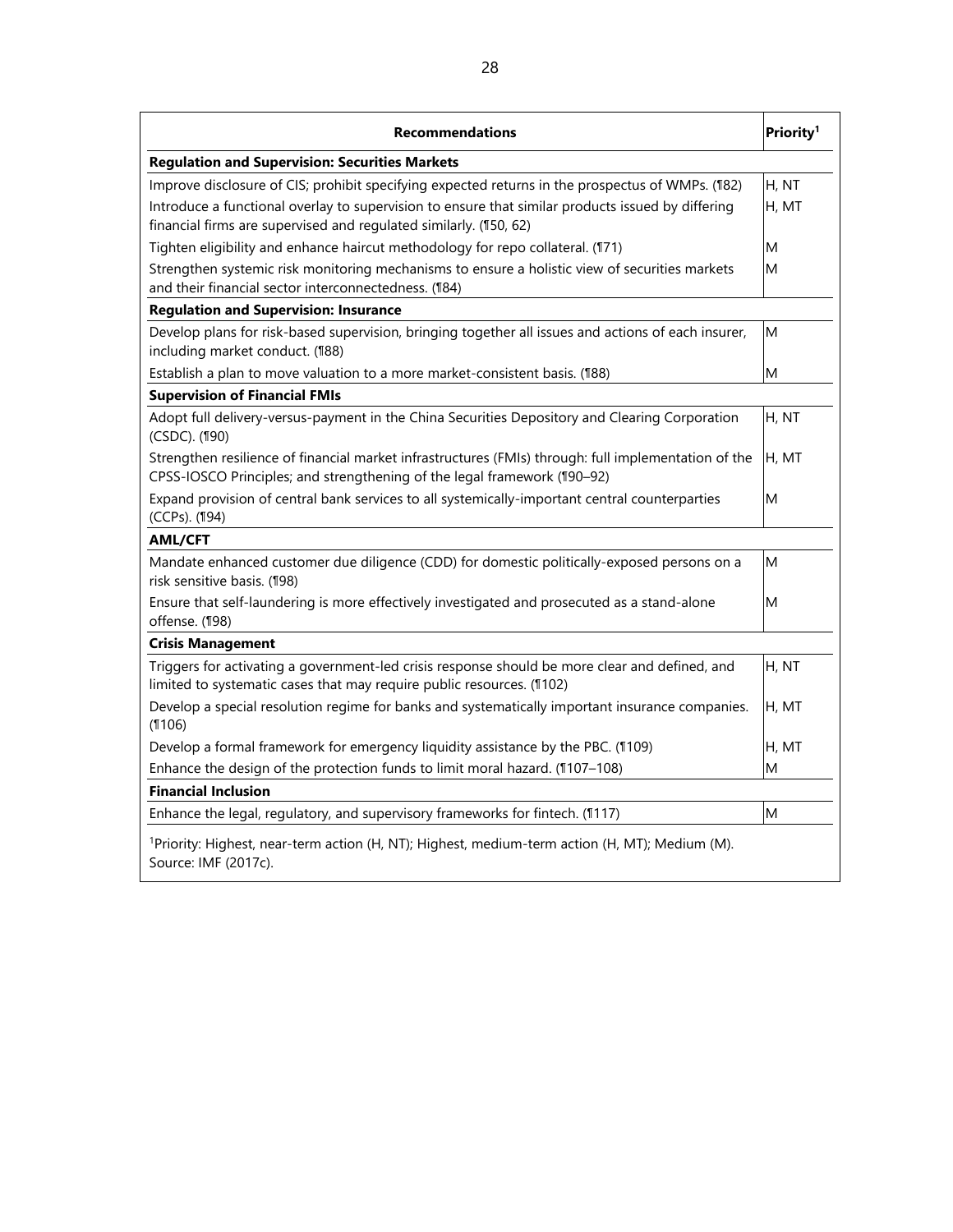## **APPENDIX TABLE 4. RISK ASSESSMENT AND STRESS TESTING: SPAIN, 2012 AND 2017**

| <b>FSSA</b>               | 2012                                                                                                                                                                                                                                                                                                                                                                                                                                                                                                                                                                                                                                                                                                                                                                                                                                                                                                                                                                        | 2017                                                                                                                                                                                                                                                                                                                                                                                                                                                                                                                                                                                                                                                                                                                                                                                                                                                                                                                                                                                                                                                                                                                                                                                                                                                                                                                                                                                                                                                                                                                                                                                                                     |
|---------------------------|-----------------------------------------------------------------------------------------------------------------------------------------------------------------------------------------------------------------------------------------------------------------------------------------------------------------------------------------------------------------------------------------------------------------------------------------------------------------------------------------------------------------------------------------------------------------------------------------------------------------------------------------------------------------------------------------------------------------------------------------------------------------------------------------------------------------------------------------------------------------------------------------------------------------------------------------------------------------------------|--------------------------------------------------------------------------------------------------------------------------------------------------------------------------------------------------------------------------------------------------------------------------------------------------------------------------------------------------------------------------------------------------------------------------------------------------------------------------------------------------------------------------------------------------------------------------------------------------------------------------------------------------------------------------------------------------------------------------------------------------------------------------------------------------------------------------------------------------------------------------------------------------------------------------------------------------------------------------------------------------------------------------------------------------------------------------------------------------------------------------------------------------------------------------------------------------------------------------------------------------------------------------------------------------------------------------------------------------------------------------------------------------------------------------------------------------------------------------------------------------------------------------------------------------------------------------------------------------------------------------|
| Risk matrix               | • Continued weak growth and high<br>unemployment<br>• Intensification of the decline in real estate prices<br>• Spillovers: Deteriorating Euro Area growth and<br>worsening of Eurozone crisis<br>• Difficulty in meeting banks' refinancing needs                                                                                                                                                                                                                                                                                                                                                                                                                                                                                                                                                                                                                                                                                                                          | • Weak economic growth due to internal and<br>external factors<br>• Tighter and more volatile global financial<br>conditions<br>• Significant growth deterioration in countries<br>with a large presence of Spanish banks                                                                                                                                                                                                                                                                                                                                                                                                                                                                                                                                                                                                                                                                                                                                                                                                                                                                                                                                                                                                                                                                                                                                                                                                                                                                                                                                                                                                |
| Solvency test - scenarios | 1. Baseline growth projections are consistent with<br>the IMF's World Economic Outlook Update<br>(January 2012), while the adverse scenarios<br>comprise:<br>2. A "double-dip" recession scenario of one<br>standard deviation from the baseline GDP<br>growth trend over the two-year horizon ("IMF<br>adverse"). In this scenario, most of the shock to<br>economic growth occurs in the first year<br>resulting from a sharp decline in output, further<br>declines in house prices close to levels observed<br>in 2002, and rising unemployment. Although the<br>cumulative GDP shock under this scenario of<br>5.7 percentage points would be extreme by<br>historical standards, it represents a plausible tail<br>risk under current circumstances.<br>3. An alternative adverse scenario ("BdE adverse")<br>where the shock to the two-year real GDP<br>growth is more modest (i.e., reduced by 2.5<br>percentage points relative to the "IMF adverse"<br>scenario. | 1. "Baseline Scenario" based on the IMF<br>October 2016 or January 2017 Update World<br>Economic Outlook. while the adverse scenarios<br>comprise:<br>Scenario 1: Financial stress in Europe<br>• Assumes the realization of financial stability<br>risks in the Euro Area with spillovers<br>worldwide.<br>• Includes an abrupt unwinding of financial<br>risk taking and low secondary market<br>liquidity in systemic advanced economies.<br>• Assumes a reemergence of financial stress<br>in high spread Euro Area economies,<br>represented by an increase (and<br>divergence) in long-term government bond<br>yields and stock-market sell-off.<br>Shocks include:<br>• A tightening of financial conditions in<br>systemic economies, represented by risk<br>premium shocks and increases in long-term<br>yields; A credit cycle downturn in all<br>emerging market economies and a<br>disorderly deleveraging in China,<br>represented by an increase in default rate<br>on bank loans; suppressed economic risk<br>taking worldwide, with private investment<br>and private consumption declining in all<br>economies; Additional contraction in<br>consumption and investment in Spain.<br>Scenario 2: De-globalization and<br><b>Stagnation in Advanced Economies:</b><br>• Triggered by financial markets reactions to<br>de-globalization initiatives in the short-<br>term, and their dampening effect on growth<br>in the medium-term.<br>Sources of shocks:<br>• Stock-market sell-off and heightened<br>uncertainty regarding international trade<br>and financial arrangements in the short-<br>term. |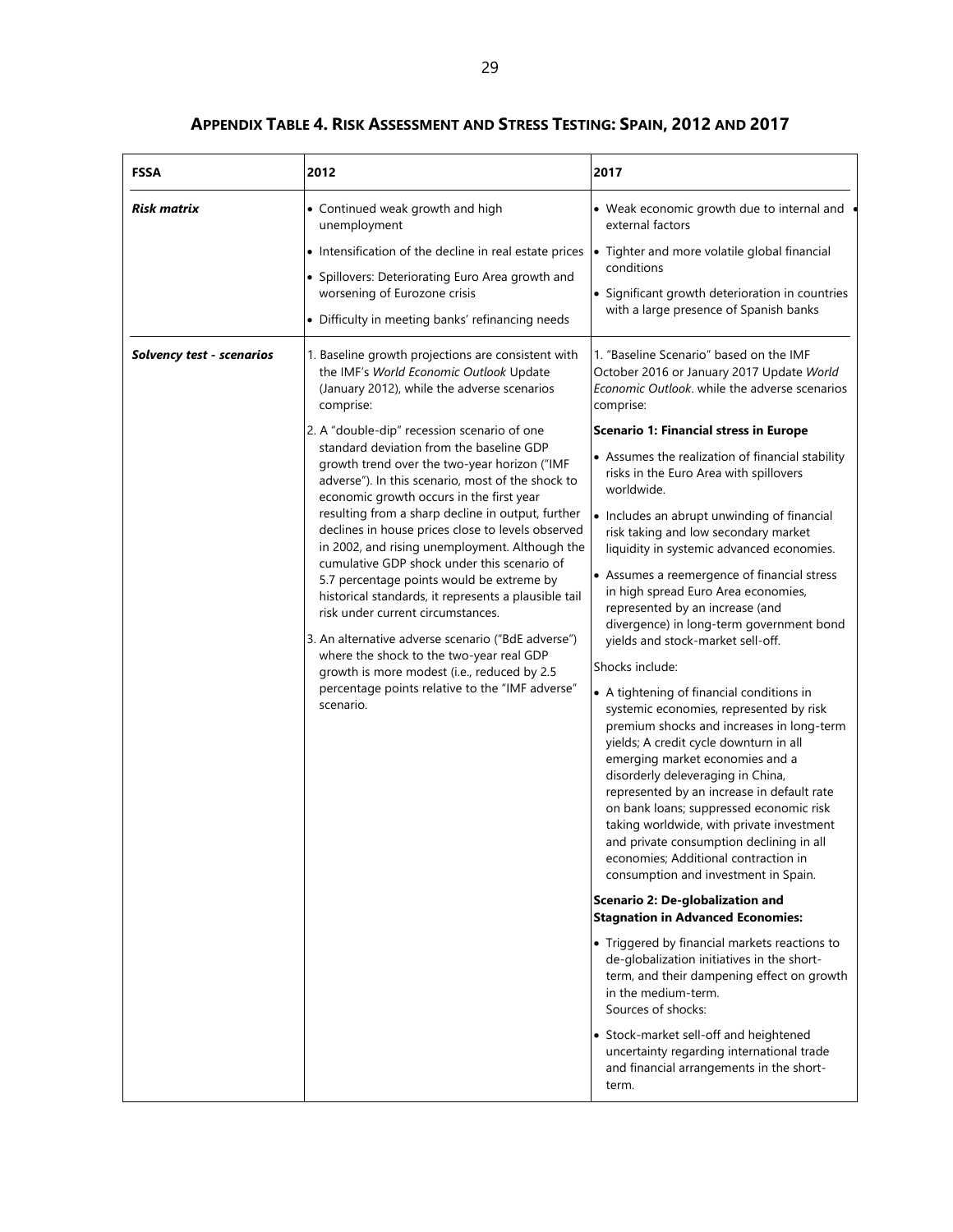| <b>FSSA</b>                                                      | 2012                                                                                                                                                                                                                                                                                                                                                                                                                                                                                                                                                                                                                                                                                                                                                                                 | 2017                                                                                                                                                                                                                                                                                                      |
|------------------------------------------------------------------|--------------------------------------------------------------------------------------------------------------------------------------------------------------------------------------------------------------------------------------------------------------------------------------------------------------------------------------------------------------------------------------------------------------------------------------------------------------------------------------------------------------------------------------------------------------------------------------------------------------------------------------------------------------------------------------------------------------------------------------------------------------------------------------|-----------------------------------------------------------------------------------------------------------------------------------------------------------------------------------------------------------------------------------------------------------------------------------------------------------|
|                                                                  |                                                                                                                                                                                                                                                                                                                                                                                                                                                                                                                                                                                                                                                                                                                                                                                      | • Secular stagnation in the medium-term due<br>to protectionist measures in Europe and the<br>United States.                                                                                                                                                                                              |
|                                                                  |                                                                                                                                                                                                                                                                                                                                                                                                                                                                                                                                                                                                                                                                                                                                                                                      | • Large capital outflows from emerging<br>markets.                                                                                                                                                                                                                                                        |
|                                                                  |                                                                                                                                                                                                                                                                                                                                                                                                                                                                                                                                                                                                                                                                                                                                                                                      | • Additional demand shocks in those<br>countries with a significant Spanish bank<br>presence.                                                                                                                                                                                                             |
|                                                                  |                                                                                                                                                                                                                                                                                                                                                                                                                                                                                                                                                                                                                                                                                                                                                                                      | • Political uncertainty and roll back of reforms<br>hit confidence and affect bond yields in<br>Spain. Spain suffers additional pressure on<br>public finances and an aggregate demand<br>shock.                                                                                                          |
| <b>Liquidity risk</b>                                            | Implied Cash Flow Tests                                                                                                                                                                                                                                                                                                                                                                                                                                                                                                                                                                                                                                                                                                                                                              | • An extended Basel III LCR scenario with                                                                                                                                                                                                                                                                 |
|                                                                  | • 5-day test: Consecutive outflow of liabilities over<br>five days                                                                                                                                                                                                                                                                                                                                                                                                                                                                                                                                                                                                                                                                                                                   | variants (retail/wholesale shock).<br>• A Basel III NSFR scenario.                                                                                                                                                                                                                                        |
|                                                                  | • 30-day test: One-off aggregate outflow of<br>liabilities for 30 days.                                                                                                                                                                                                                                                                                                                                                                                                                                                                                                                                                                                                                                                                                                              | • A cash-flow based scenario analyzing<br>different maturity buckets.                                                                                                                                                                                                                                     |
|                                                                  | Proposed Basel III Standard Measures                                                                                                                                                                                                                                                                                                                                                                                                                                                                                                                                                                                                                                                                                                                                                 |                                                                                                                                                                                                                                                                                                           |
|                                                                  | • Liquidity Coverage Ratio (LCR): short-term<br>resilience to potential liquidity disruptions Stock<br>of high-quality liquid assets would need to cover<br>30-day net cash outflows                                                                                                                                                                                                                                                                                                                                                                                                                                                                                                                                                                                                 |                                                                                                                                                                                                                                                                                                           |
|                                                                  | • Net Stable Funding Ratio (NSFR): long-term<br>structural ratio to address liquidity mismatches.<br>The amount of available stable funding to<br>exceed the level of required funding.                                                                                                                                                                                                                                                                                                                                                                                                                                                                                                                                                                                              |                                                                                                                                                                                                                                                                                                           |
| <b>Spillover Risk into the</b><br><b>Domestic Banking System</b> | The methodology is based on Espinosa-Vega and<br>Sole (2010); it assumes the manifestation of<br>extreme tail risks (i.e., the failure of the banking<br>system of a country) and illustrates the relative<br>importance of systemic linkages across countries<br>through the global banking network. Spillovers are<br>modeled by (i) estimating the "domino effects"<br>triggered by the default of a banking system's<br>interbank obligations (credit shock); (ii) looking at<br>the effects of a credit-plus-funding event, where<br>the default of a banking system also leads to a<br>liquidity squeeze for those countries exposed to<br>funding from the defaulting system (i.e., the credit<br>shock is compounded by a funding shock and<br>associated fire sale losses). | <b>Cross-border analysis</b><br>Espinoza-Vega and Sole (2010) methodology<br>Diebold and Yilmaz (2014) methodology<br>The Global VAR (2007) met<br><b>Interbank market analysis</b><br>Espinoza-Vega and Sole (2010) methodology<br><b>Cross-sector analysis</b><br>Diebold and Yilmaz (2014) methodology |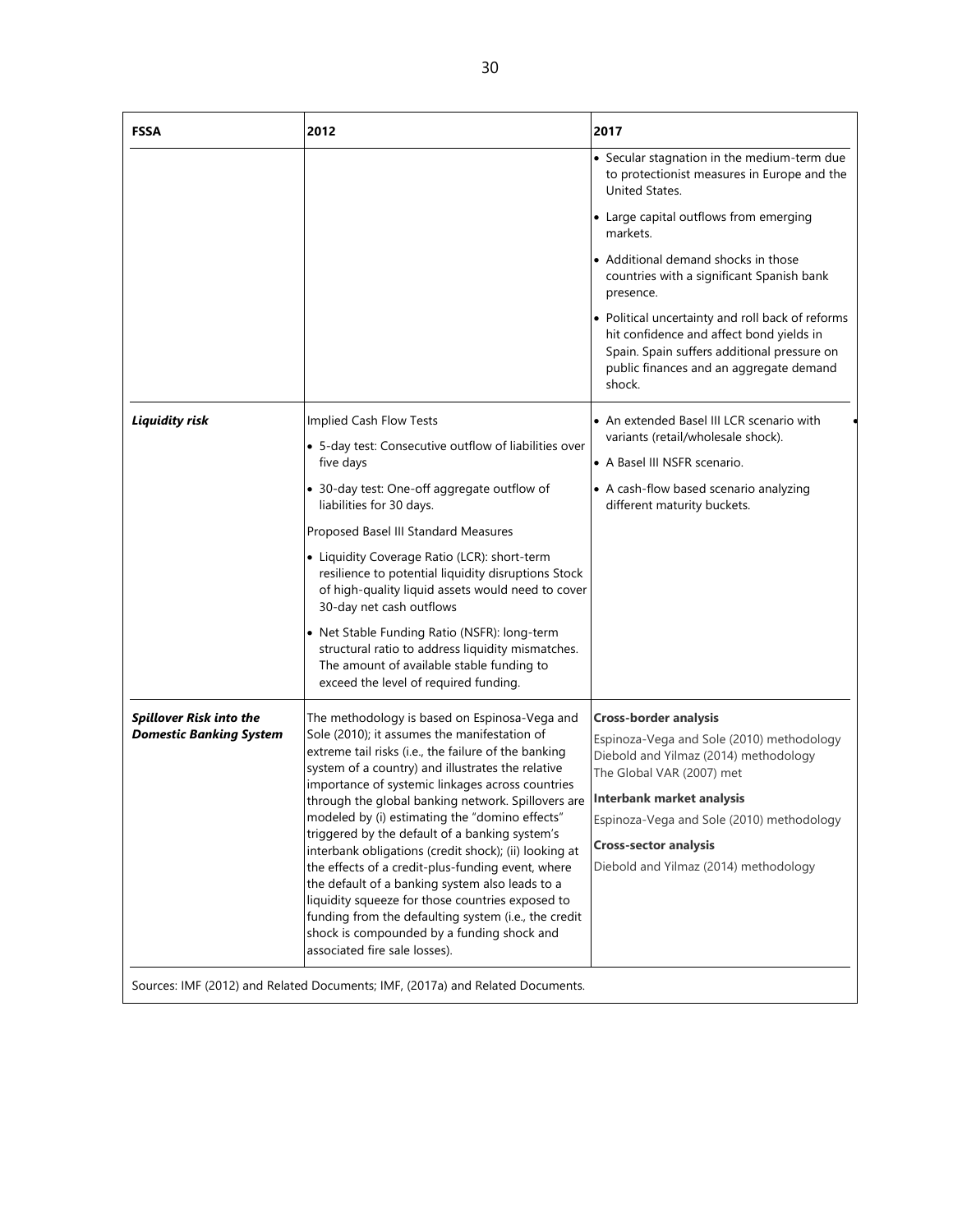| <b>FSSA</b>                      | 2011                                                                                                                                                                                                                                                                                                                                                                                                                                                                                                                                                                                               | 2016                                                                                                                                                                                                                                                                                                                                                                                                                                                                                                                                                                                                                                                                                                                                                                                                                                                                                                                                                                                                                                                                                                                                                                                                                                                                                                                                                                                                                                                                                                                                                                                                                                                                                                                                                                                                                                                                                                        |
|----------------------------------|----------------------------------------------------------------------------------------------------------------------------------------------------------------------------------------------------------------------------------------------------------------------------------------------------------------------------------------------------------------------------------------------------------------------------------------------------------------------------------------------------------------------------------------------------------------------------------------------------|-------------------------------------------------------------------------------------------------------------------------------------------------------------------------------------------------------------------------------------------------------------------------------------------------------------------------------------------------------------------------------------------------------------------------------------------------------------------------------------------------------------------------------------------------------------------------------------------------------------------------------------------------------------------------------------------------------------------------------------------------------------------------------------------------------------------------------------------------------------------------------------------------------------------------------------------------------------------------------------------------------------------------------------------------------------------------------------------------------------------------------------------------------------------------------------------------------------------------------------------------------------------------------------------------------------------------------------------------------------------------------------------------------------------------------------------------------------------------------------------------------------------------------------------------------------------------------------------------------------------------------------------------------------------------------------------------------------------------------------------------------------------------------------------------------------------------------------------------------------------------------------------------------------|
| <b>Risk matrix</b>               | 1. Sharp "double dip" recession.<br>2. Very slow growth in Europe and low interest<br>rates.<br>3. Sustained high sovereign risk.<br>4. Regulatory uncertainty and regulatory<br>burden.                                                                                                                                                                                                                                                                                                                                                                                                           | 1. Protracted period of slower growth in key<br>advanced economies and sharp downturn in China<br>and other EMs, leading to slowdown of external<br>demand and dampening of global growth<br>2. Reemergence of EA sovereign bond market<br>volatility and peripheral sovereign contagion.<br>Financial stress in the Euro Area could re-emerge<br>triggered by policy uncertainty, faltering reforms,<br>or political unrest.<br>3. Excessive risk-taking associated with the low                                                                                                                                                                                                                                                                                                                                                                                                                                                                                                                                                                                                                                                                                                                                                                                                                                                                                                                                                                                                                                                                                                                                                                                                                                                                                                                                                                                                                           |
|                                  |                                                                                                                                                                                                                                                                                                                                                                                                                                                                                                                                                                                                    | interest rate environment.                                                                                                                                                                                                                                                                                                                                                                                                                                                                                                                                                                                                                                                                                                                                                                                                                                                                                                                                                                                                                                                                                                                                                                                                                                                                                                                                                                                                                                                                                                                                                                                                                                                                                                                                                                                                                                                                                  |
| <b>Solvency test - scenarios</b> | • Baseline: October 2010 WEO projections for<br>key macrofinancial variables (GDP growth<br>and interest rates).<br>· Scenario 1: Double Dip: 2 standard<br>deviations (SD) GDP decline with respect to<br>baseline (maximum 5.4 percentage point<br>deviation), and spike in short-term interest<br>rates.<br>• Scenario 2: Slow Growth scenario<br>(cumulative 4.0 percentage point deviation).<br>• Scenario 3 ("supplementary" stress test): 2.6<br>SD with respect to baseline.<br>• Sensitivity analysis: up to 50 percent increase<br>in loss rates, default of three largest<br>borrowers. | 4. Distress in a major financial institution<br>1. The October WEO forecasts constitutes the<br>baseline scenario.<br>2. The "Global Stress Scenario" features<br>• a serious recession, triggered by a tightening of<br>global financial conditions, accompanied by credit<br>cycle downturns in emerging economies;<br>• realization of financial stability risks delays or stalls<br>monetary normalization in the systemic advanced<br>economies, including an abrupt decompression of<br>asset risk premia relative to the baseline;<br>• secondary market liquidity drops in all of the<br>systemic advanced economies as financial risk<br>taking unwinds.<br>• credit cycle downturn in emerging economies,<br>accompanied by a disorderly deleveraging in<br>China, and suppressed economic risk-taking<br>worldwide. Substantial drop in private domestic<br>demand induced by negative investment and<br>consumption demand shocks, representing a loss<br>in confidence by nonfinancial corporates and<br>households, which raise their saving rates and<br>delay expenditures. Both weigh heavily on<br>aggregate demand.<br>• House prices decline by 10 percent over three<br>years vis-à-vis the starting point.<br>• Over two (three) years, the scenario constitutes a<br>shock to real annual GDP growth equaling 3.8<br>standard deviations (3.2 standard deviations).<br>3. The "Euro Area Crisis Scenario"<br>• a return of the balance sheet recession experienced<br>in 2011-2013, induced by a collapse of financial risk<br>taking, a complete dry-up of secondary market<br>liquidity throughout the Euro Area, and renewed<br>financial stress in the Euro Area periphery,<br>represented by the divergence of long-term<br>government bond yields between the periphery,<br>where they rise by 100 basis points more during<br>2016, and the core, where they rise by 50 basis |

**APPENDIX TABLE 5. RISK ANALYSIS AND STRESS TESTING: GERMANY, 2011 AND 2016**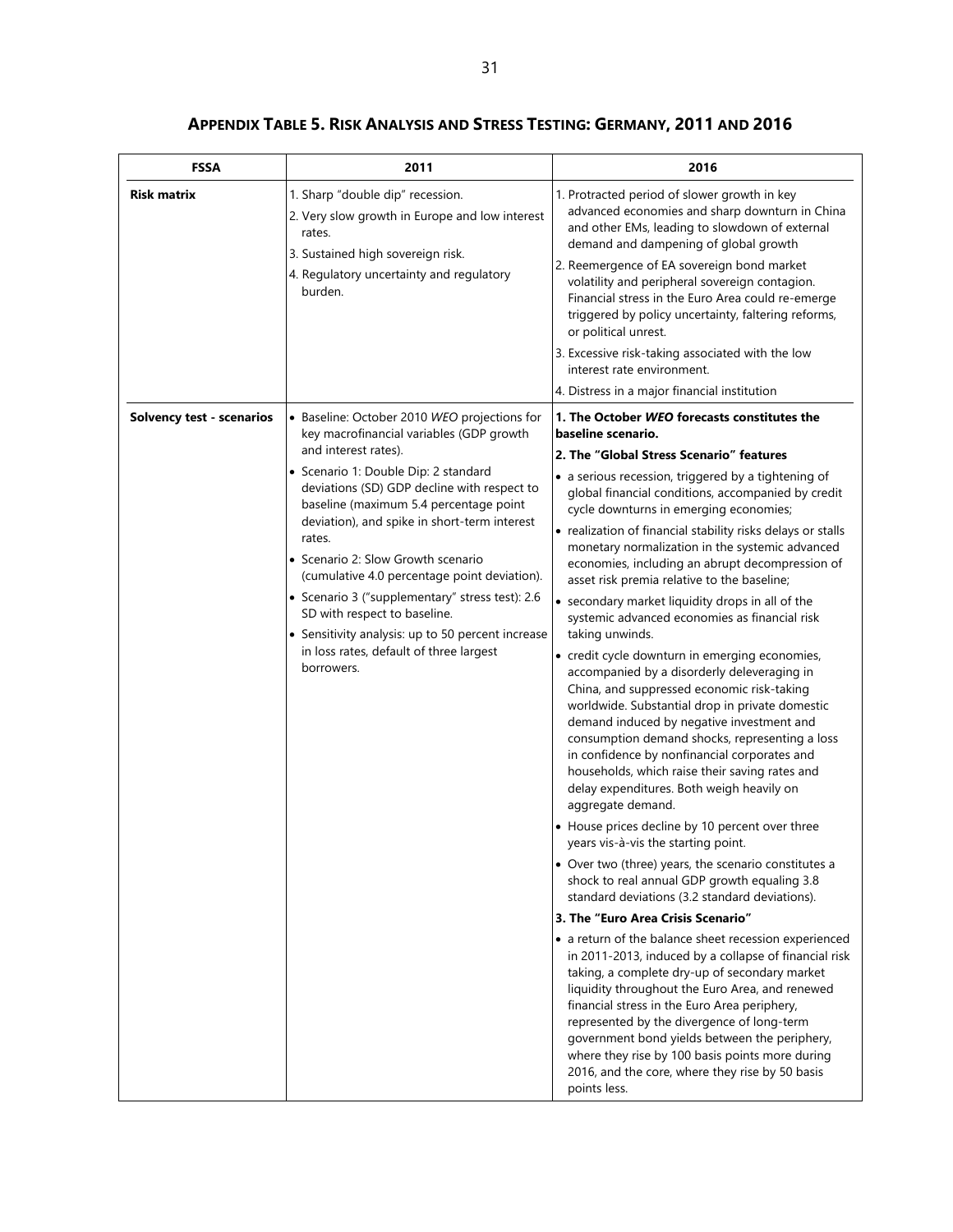| <b>FSSA</b>                                               | 2011                                                                                                                                                                                                                                                                                                                                                                                                                                                                                                                                                                                      | 2016                                                                                                                                                                                                                                                                |
|-----------------------------------------------------------|-------------------------------------------------------------------------------------------------------------------------------------------------------------------------------------------------------------------------------------------------------------------------------------------------------------------------------------------------------------------------------------------------------------------------------------------------------------------------------------------------------------------------------------------------------------------------------------------|---------------------------------------------------------------------------------------------------------------------------------------------------------------------------------------------------------------------------------------------------------------------|
|                                                           |                                                                                                                                                                                                                                                                                                                                                                                                                                                                                                                                                                                           | · a pro-cyclical expenditure-based fiscal<br>consolidation reaction in the Euro Area periphery<br>to public debt sustainability concerns there, which<br>raises the primary fiscal balance ratio by 2<br>percentage points during 2016 and 2017                     |
|                                                           |                                                                                                                                                                                                                                                                                                                                                                                                                                                                                                                                                                                           | • a massive selloff in stock markets due to generally<br>lower risk appetite, and substantial investor<br>sentiment shocks.                                                                                                                                         |
|                                                           |                                                                                                                                                                                                                                                                                                                                                                                                                                                                                                                                                                                           | • Consistent with that, house prices decline by 10<br>percent over three years vis-à-vis the starting<br>point.                                                                                                                                                     |
|                                                           |                                                                                                                                                                                                                                                                                                                                                                                                                                                                                                                                                                                           | <b>Sensitivity analysis</b>                                                                                                                                                                                                                                         |
|                                                           |                                                                                                                                                                                                                                                                                                                                                                                                                                                                                                                                                                                           | • Scenario 3: +200 basis point parallel shift (increase)<br>as of December 2014 yield curve                                                                                                                                                                         |
|                                                           |                                                                                                                                                                                                                                                                                                                                                                                                                                                                                                                                                                                           | • Scenario 4: -100 basis points parallel shift (drop) in<br>yield curve as of December 2014, without<br>behavioral response (i.e., static)                                                                                                                          |
| <b>Liquidity stress test</b>                              | <b>Liquidity Stress Tests</b><br>Implied Cash Flow Tests: Cumulative outflow of<br>about 60 percent of wholesale funding and 15<br>percent of customer deposits.<br>Supplementary test: foreseen Basel III ratios.                                                                                                                                                                                                                                                                                                                                                                        | Top-down: cash-flow-based, short-term liquidity<br>stress test, assessing resilience to multifactor<br>scenario. This analysis constitutes an approximation<br>of banks' CRD IV Liquidity Coverage Ratio (LCR),<br>using supervisory and regulatory reporting data. |
| Spillover Risk into the<br><b>Domestic Banking System</b> | Two approaches to stress testing banks'<br>solvency were adopted (a) a bank-by bank<br>balance sheet approach; and (b) a market-<br>based systemic approach. The two methods<br>complement each other, allowing for a<br>comprehensive coverage of the German<br>banking system on the one hand and<br>the incorporation of spillover<br>effects/contagion on the other. Solvency<br>stress test include: Risks comprised credit risk,<br>including counterparty credit risk; market risk;<br>operational risk; and explicit simulation of<br>contagion/spillovers risks (captured by the | The FSAP team applies two main approaches to<br>examine interconnectedness and contagion, based<br>on cross border exposure and market data:                                                                                                                        |
|                                                           |                                                                                                                                                                                                                                                                                                                                                                                                                                                                                                                                                                                           | Espinoza-Vega and Sole (2010) methodology                                                                                                                                                                                                                           |
|                                                           |                                                                                                                                                                                                                                                                                                                                                                                                                                                                                                                                                                                           | • Examine cross-border banking sector exposures,<br>using the BIS consolidated banking statistics (2015<br>Q1) and regulatory capital data from FSI.                                                                                                                |
|                                                           |                                                                                                                                                                                                                                                                                                                                                                                                                                                                                                                                                                                           | • Positions include aggregated bilateral banking and<br>total exposures (bank, non-bank private sector and<br>public).                                                                                                                                              |
|                                                           |                                                                                                                                                                                                                                                                                                                                                                                                                                                                                                                                                                                           | • Consider both initial credit and funding shocks to<br>the banking sector.                                                                                                                                                                                         |
|                                                           | systemic CCA).                                                                                                                                                                                                                                                                                                                                                                                                                                                                                                                                                                            | Diebold and Yilmaz (2014) methodology                                                                                                                                                                                                                               |
|                                                           |                                                                                                                                                                                                                                                                                                                                                                                                                                                                                                                                                                                           | Analysis 1: Bank and insurance linkages within<br>Germany                                                                                                                                                                                                           |
|                                                           |                                                                                                                                                                                                                                                                                                                                                                                                                                                                                                                                                                                           | • Examine the spillover risks among publicly listed<br>German bank and insurance companies                                                                                                                                                                          |
|                                                           |                                                                                                                                                                                                                                                                                                                                                                                                                                                                                                                                                                                           | • Use daily equity returns data from 16 July 2015 to<br>23 February 2016 for publicly listed German banks<br>and insurers.                                                                                                                                          |
|                                                           |                                                                                                                                                                                                                                                                                                                                                                                                                                                                                                                                                                                           | • Interconnectedness measure is derived from the<br>variance decomposition of the VAR                                                                                                                                                                               |
|                                                           |                                                                                                                                                                                                                                                                                                                                                                                                                                                                                                                                                                                           | Analysis 2: Interlinkages among Deutsche Bank,<br>Commerzbank and GSIBs                                                                                                                                                                                             |
|                                                           |                                                                                                                                                                                                                                                                                                                                                                                                                                                                                                                                                                                           | • Examine the spillover risks among Deutsche Bank,<br>Commerzbank and other GSIBs                                                                                                                                                                                   |
|                                                           |                                                                                                                                                                                                                                                                                                                                                                                                                                                                                                                                                                                           | • Use daily equity returns data from 11 October 2007<br>to 26 February 2016 for systemically important<br>international banks.                                                                                                                                      |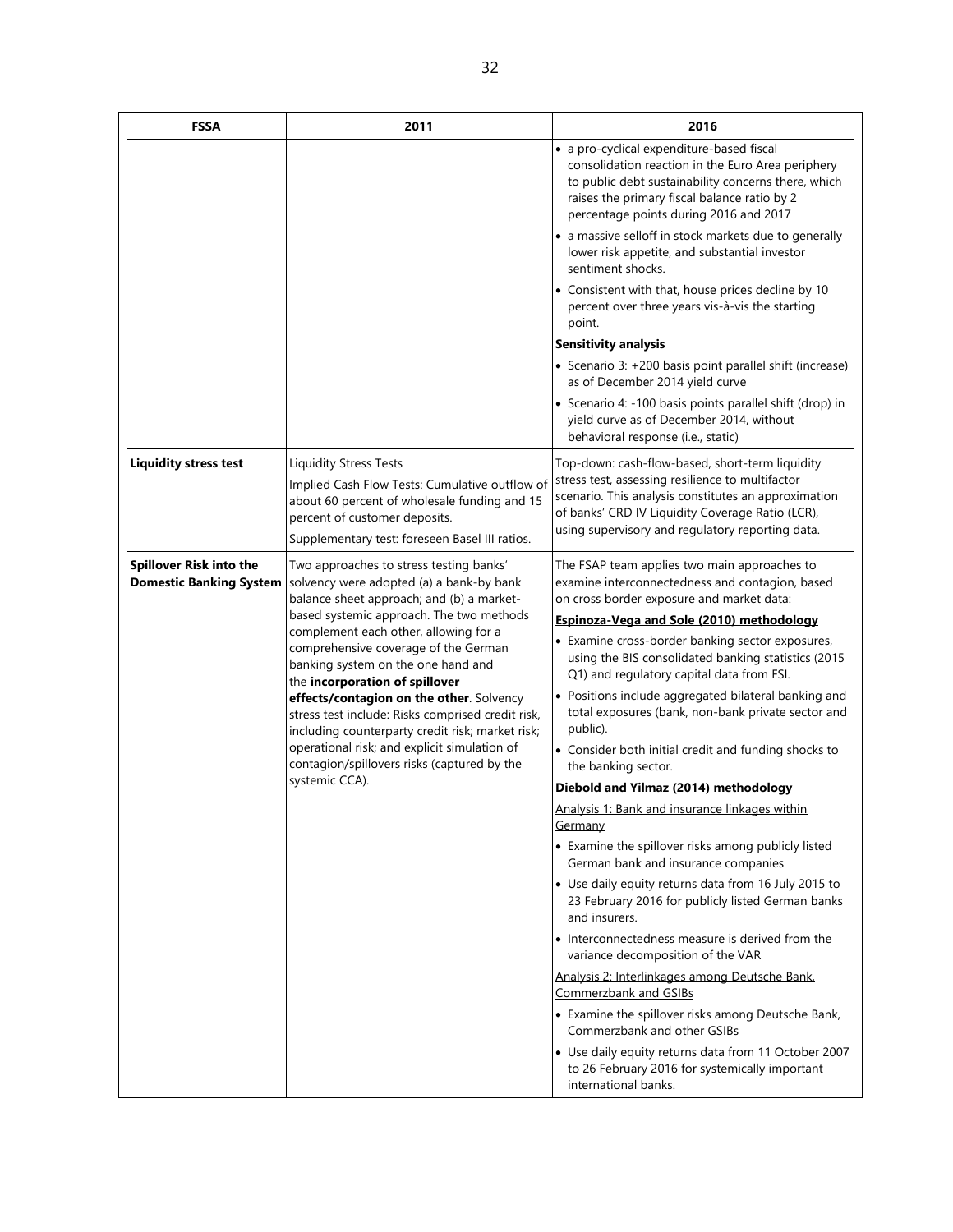| <b>FSSA</b>                       | 2011                                                                                                                                                                                                                                                                                                                                                                                                                                                                                                                                                                                                                                                                                                                                              | 2016                                                                                                                                                                                                                             |
|-----------------------------------|---------------------------------------------------------------------------------------------------------------------------------------------------------------------------------------------------------------------------------------------------------------------------------------------------------------------------------------------------------------------------------------------------------------------------------------------------------------------------------------------------------------------------------------------------------------------------------------------------------------------------------------------------------------------------------------------------------------------------------------------------|----------------------------------------------------------------------------------------------------------------------------------------------------------------------------------------------------------------------------------|
| Insurance stress test             | Microprudential stress tests for all German<br>insurers are regularly carried out under BaFin's<br>quidance, while Bundesbank is analyzing the<br>sector's risk from a topdown perspective. Ad<br>hoc tests are run, for example, on the effects of<br>low interest rates. The tests assess the<br>potential reduction of the value of the assets<br>under stress, accounting for asset price risks<br>and credit risk. On the liability side, the<br>solvency requirements according to Solvency I<br>are used as a buffer against technical<br>provisions. Estimates account for the growth of<br>business, risk mitigations, hidden reserves, and<br>specific insurer risk elements (for example, free<br>provisions for bonuses and rebates). | <b>Solvency II Standard Formula</b><br><b>Scenario analysis</b><br>One in 200 years event using Solvency II parameters<br>as a basis, including:<br>• A 4.5 to 37.5 percent haircut of corporate bonds<br>(with 5-year maturity) |
| Sources: IMF (2011); IMF (2016a). |                                                                                                                                                                                                                                                                                                                                                                                                                                                                                                                                                                                                                                                                                                                                                   |                                                                                                                                                                                                                                  |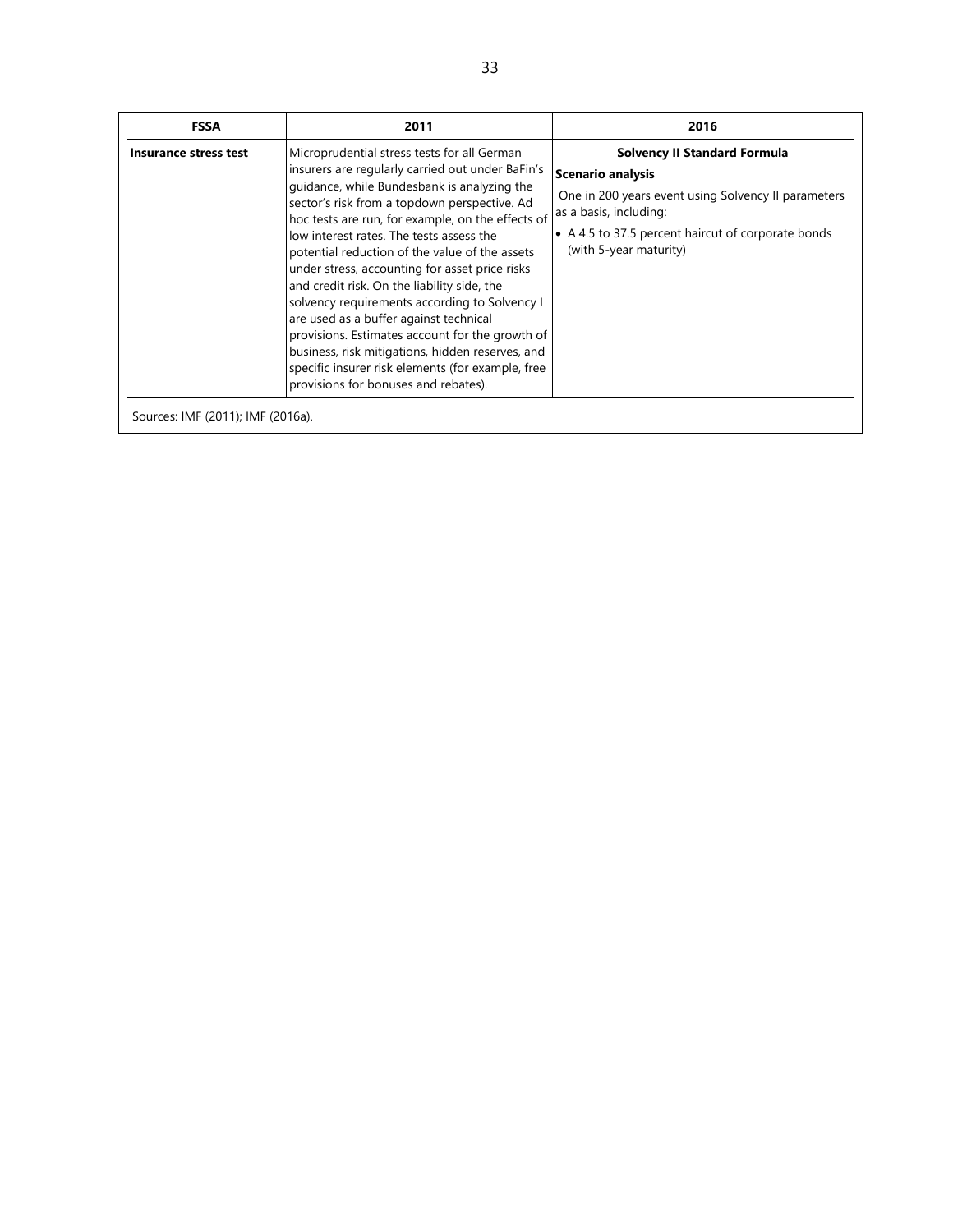#### **REFERENCES**

- Abbassi, Puriya, and others, 2017, "Credit risk interconnectedness: What does the market really know?" *Journal of Financial Stability*, Vol. 29, April, 1-12.
- Adrian, Tobias, Karol Jan Borowiecki, and Alexander Tepper, 2018, "A Leverage-Based Measure of Financial Stability," Discussion Papers on Business and Economics, University of Southern Denmark, No. 1/2018.
- Adrian, Tobias, and Markus Brunnermeier, 2016, "CoVaR," *American Economic Review*, Vol. 106, No. 7, July, 1705–1741.
- Akerlof, George, and Paul Romer, 1993, "Looting: The Economic Underworld of Bankruptcy for Profit, Brookings Papers on Economic Activity, Vol. 1993, No. 2, 1-73.
- Anderson, Jeffrey, 2018, "IMF Financial Surveillance of Germany," Chapter 2 in "IMF Financial Surveillance in Action: Country Case Studies from Europe and Sub-Saharan Africa," IEO Background Paper No. BP/18-02/09 (Washington: International Monetary Fund).
	- \_\_\_\_\_\_\_\_\_\_, 2018, "IMF Financial Surveillance of Italy," Chapter 3 in "IMF Financial Surveillance in Action: Country Case Studies from Europe and Sub-Saharan Africa," IEO Background Paper No. BP/18-02/09 (Washington: International Monetary Fund).
- Anderson, Ron, and others, 2018, "Macroprudential Stress Tests and Policies: Stretching for Robust and Implementable Frameworks," Joint IMF and LSE Report (London: Systemic Risk Centre, London School of Economics and Political Science). Available at http://www.systemicrisk.ac.uk/publications/stress-tests.
- Ariyoshi, Akira, 2018, "IMF Financial Surveillance of Japan," Chapter 3 in "IMF Financial Surveillance in Action: Country Case Studies from Asia and the Western Hemisphere," IEO Background Paper No. BP/18-02/10 (Washington: International Monetary Fund).
- Barth, James, Gerard Caprio, and Ross Levine, 2012, *Guardians of Finance: Making Regulators Work for Us* (Cambridge, MA: MIT Press).
- Basel Committee on Banking Supervision, 2017, "Supervisory and bank stress testing: range of practices" (Basel: Bank for International Settlements), December. Available at https://www.bis.org/bcbs/publ/d427.htm.
- Bebchuk, Lucian, Alma Cohen, and Holger Spamann, 2010, "The Wages of Failure: Executive Compensation at Bear Stearns and Lehman 2000–2008," *Yale Journal on Regulation*, 27, 257-282.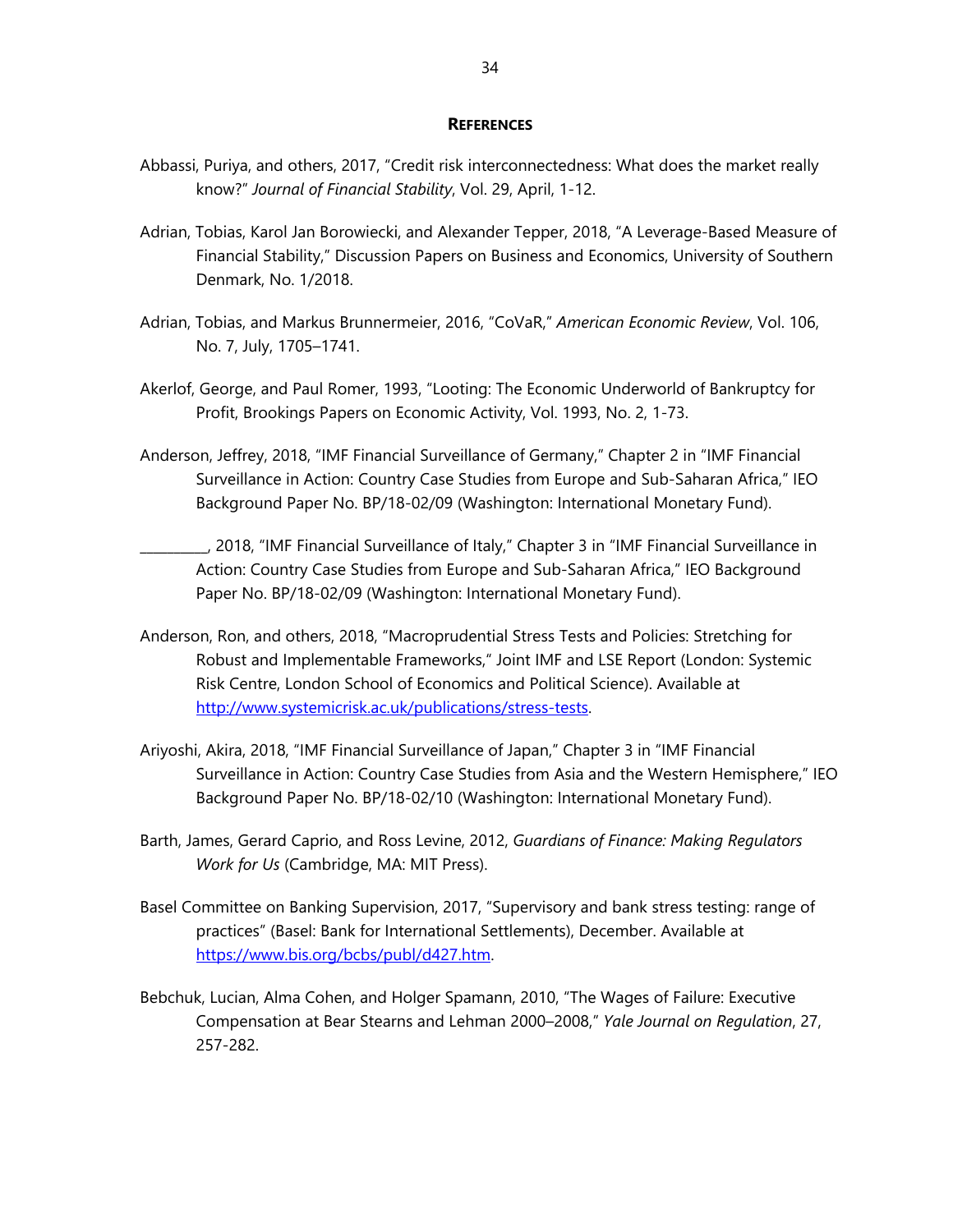Borio, Claudio, 2018, "A blind spot in today's macroeconomics?" Panel remarks at BIS-IMF-OECD Joint Conference on "Weak productivity: the role of financial factors and policies" (Basel: Banking for International Settlements), January 10-11. Available at https://www.bis.org/speeches/sp180110.pdf.

\_\_\_\_\_\_\_\_\_\_, and William White, 2004, "Whither monetary and financial stability? the implications of evolving policy regimes," BIS Working Papers No. 147 (Basel: Bank for International Settlements).

- Braxton Little, Jane, 2009, "The Ogallala Aquifer: Saving a Vital U.S. Water Source," *Scientific American*, March 1.
- Caprio, Gerard, 2011, "Macrofinancial Linkages in IMF Research," IEO Background Paper No. BP/11/07 (Washington: International Monetary Fund).
- \_\_\_\_\_\_\_\_\_\_, 2014, "Financial Regulation after the Crisis: How Did We Get Here, and How Do We Get Out?" in Reuven Glick and Mark Spiegel, eds., "Prospects for Asia and the Global Economy," Asia Economic Policy Conference Proceedings. Available at http://www.frbsf.org/economic-research/events/2013/november/asia-economic-policyconference/.
- Cecchetti, Stephen, 2018, "Collaboration in Financial Regulatory Reform: The IMF, the Financial Stability Board, and the Standard Setting Bodies," IEO Background Paper No. BP/18- 02/04 (Washington: International Monetary Fund).
- Cheong, Latifah Merican, 2018, "IMF Financial Surveillance in Malaysia, Singapore, and Thailand," Chapter 4 in "IMF Financial Surveillance in Action: Country Case Studies from Asia and the Western Hemisphere," IEO Background Paper No. BP/18-02/10 (Washington: International Monetary Fund).
- Danielsson, Jon, and others, 2001, "An Academic Response to Basel II," LSE Financial Markets Group, Special Paper No. 130.
- de Bolle, Monica, 2018, "IMF Financial Surveillance of Mexico," Chapter 5 in "IMF Financial Surveillance in Action: Country Case Studies from Asia and the Western Hemisphere," IEO Background Paper No. BP/18-02/10 (Washington: International Monetary Fund)
- Demekas, Dimitri, 2018, "Emerging Technology-Related Issues in Finance and the Fund: A Stocktaking," IEO Background Paper No. BP/18-02/07 (Washington: International Monetary Fund).
- Dollar, David, 2018, "IMF Financial Surveillance of China," Chapter 2 in "IMF Financial Surveillance in Action: Country Case Studies from Asia and the Western Hemisphere," IEO Background Paper No. BP/18-02/10 (Washington: International Monetary Fund).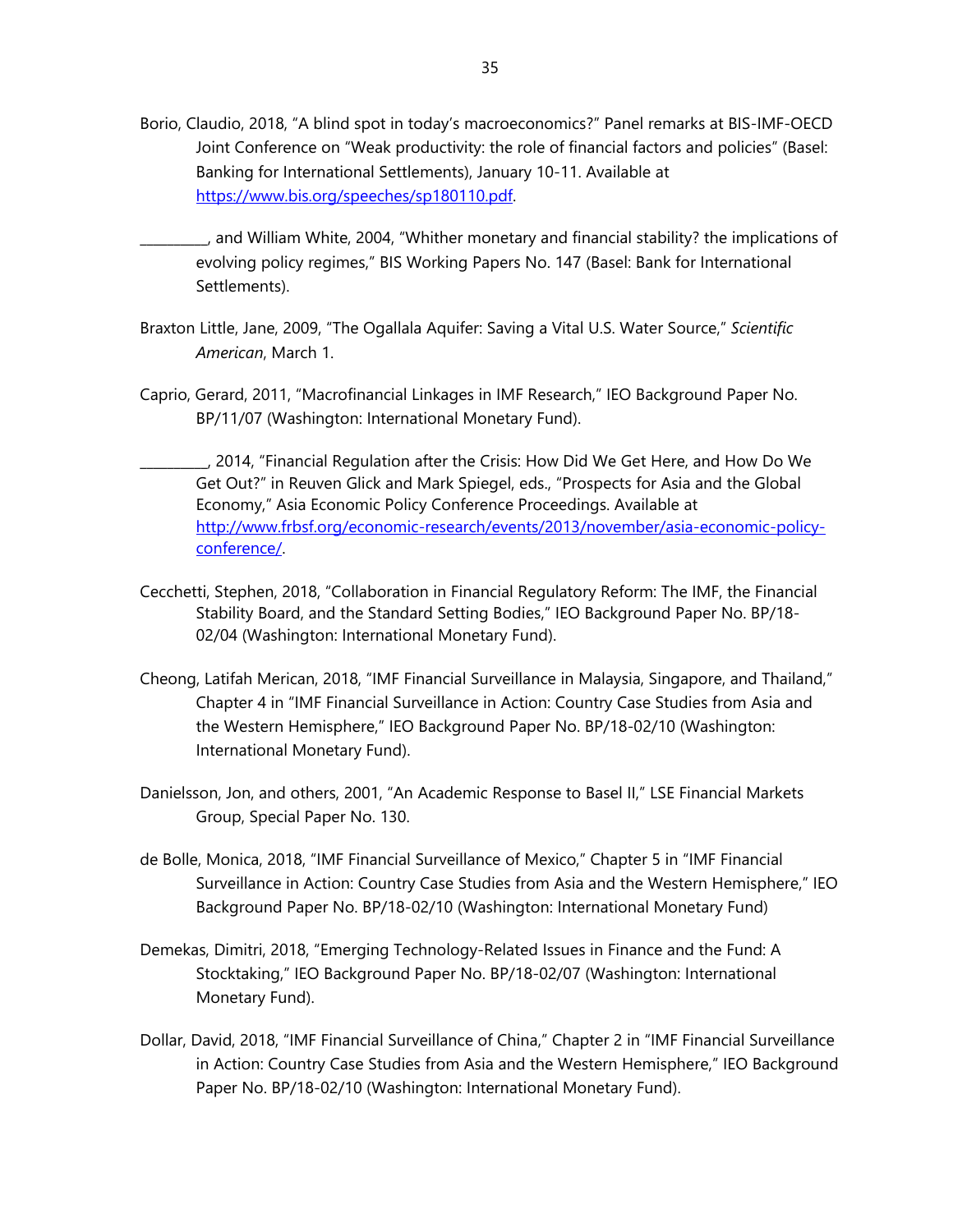- Georgescu, Oana-Maria, and others, 2017, "Do stress tests matter? Evidence from the 2014 and 2016 stress tests," European Central Bank Working Paper Series No. 2054, May.
- Goldstein, Morris, 2017, *Banking's Final Exam: Stress Testing and Bank-Capital Reform*, Policy Analyses in International Economics 106 (Washington: Peterson Institute for International Economics), May.
- Independent Evaluation Office of the International Monetary Fund (IEO), 2006, *Financial Sector Assessment Program* (Washington: International Monetary Fund).
- Independent Evaluation Office of the International Monetary Fund (IEO), 2011, *IMF Performance in the Run-up to the Financial and Economic Crisis: IMF Surveillance in 2004–07* (Washington: International Monetary Fund).

\_\_\_\_\_\_\_\_\_\_, 2014, *IMF Response to the Financial and Economic Crisis* (Washington: International Monetary Fund).

\_\_\_\_\_\_\_\_\_\_, 2016, *The IMF and the Crises in Greece, Ireland, and Portugal* (Washington: International Monetary Fund).

International Monetary Fund, 2006a, "Ireland: Financial System Stability Assessment Update," IMF Country Report No. 06/292, August (Washington).

\_\_\_\_\_\_\_\_\_\_, 2006b, "Spain: Financial System Stability Assessment, including Reports on the Observance of Standards and Codes on the following topics: Banking Supervision, Insurance Supervision, Securities Supervision, Payment Systems, Securities Settlement Systems, and Financial Policy Transparency," IMF Country Report No. 06/212, June (Washington).

\_\_\_\_\_\_\_\_\_\_, 2008, "Iceland: Financial System Stability Assessment—Update" IMF Country Report No. 08/368, August (Washington).

\_\_\_\_\_\_\_\_\_\_, 2010, "Integrating Stability Assessments Under the Financial Sector Assessment Program into Article IV Surveillance," August (Washington).

\_\_\_\_\_\_\_\_\_\_, 2011, "Germany: Financial System Stability Assessment," IMF Country Report No. 11/169 (Washington).

\_\_\_\_\_\_\_\_\_\_, 2012, "Spain: Financial System Stability Assessment," IMF Country Report No. 12/137 (Washington).

\_\_\_\_\_\_\_\_\_\_, 2013, "Italy: Financial System Stability Assessment," IMF Country Report No 13/300, September (Washington).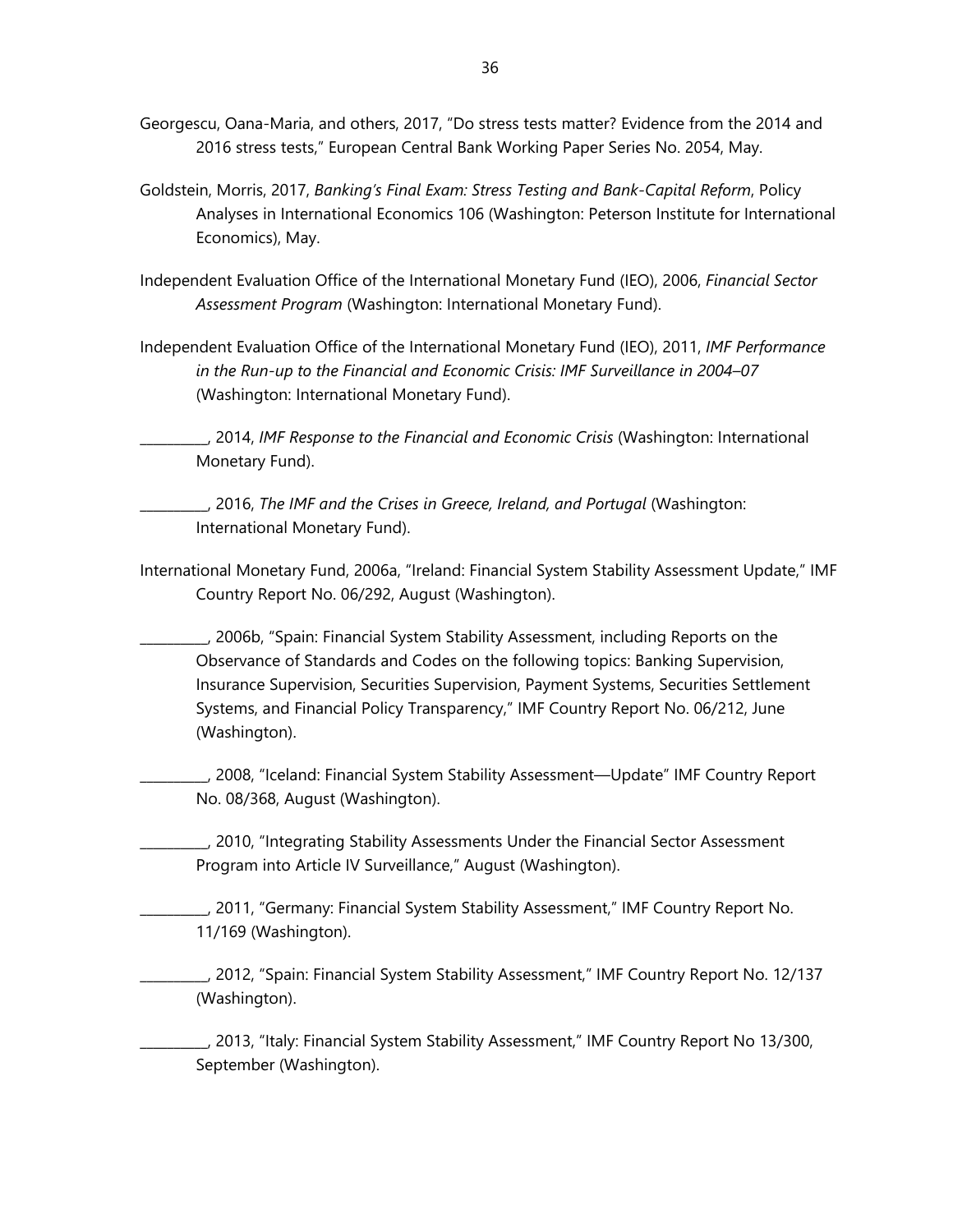\_\_\_\_\_\_\_\_\_\_, 2014a, *Global Financial Stability Report*—*Moving from Liquidity- to Growth-Driven Markets*, April (Washington).

\_\_\_\_\_\_\_\_\_\_, 2014b, "Review of the Financial Sector Assessment Program: Further Adaptation to the Post Crisis Era," September (Washington).

\_\_\_\_\_\_\_\_\_\_, 2014c, "Triennial Surveillance Review," October (Washington).

\_\_\_\_\_\_\_\_\_\_, 2016a, "Germany: Financial Sector Assessment Program—Financial System Stability Assessment," IMF Country Report No. 16/189 (Washington).

\_\_\_\_\_\_\_\_\_\_, 2016b, *Global Financial Stability Report*—*Fostering Stability in a Low-Growth, Low-Rate Era*, October (Washington).

\_\_\_\_\_\_\_\_\_\_, 2017a, "Spain: Financial System Stability Assessment" IMF Country Report No. 17/321, October (Washington).

\_\_\_\_\_\_\_\_\_\_, 2017b, Zambia: Financial System Stability Assessment, IMF Country Report 17/349, November (Washington).

\_\_\_\_\_\_\_\_\_\_, 2017c, "People's Republic of China: Financial System Stability Assessment—Press Release and Statement by the Executive Director for People's Republic of China" IMF Country Report No. 17/358, December (Washington).

\_\_\_\_\_\_\_\_\_\_, 2017d, "India: Financial System Stability Assessment-Press Release and Statement by the Executive Director for India," IMF Country Report 17/390, December (Washington).

\_\_\_\_\_\_\_\_\_\_, 2017, Kingdom of the Netherlands: Financial System Stability Assessment, Technical Note—Financial Stability and Stress Testing of the Banking, Household and Corporate Sectors, IMF Country Report 17/95 (Washington).

\_\_\_\_\_\_\_\_\_\_, and The World Bank, 2009, "The Financial Sector Assessment Program After 10 Years: Experience and Reforms for the Next Decade," August 28 (Washington).

Jeanne, Olivier, 2018, "Analytical Frameworks and Toolkits in IMF Financial Surveillance," IEO Background Paper No. BP/18-02/06 (Washington: International Monetary Fund).

Johnson, Simon and James Kwak, 2010, *13 Bankers: The Wall Street Takeover and the Next Financial Meltdown* (New York: Vintage Books).

Kellermann, Thomas, 2017, "Follow the Money: Civilizing the Darkweb Economy," Digital Futures Project (Washington: The Wilson Center).

Kopp, Emanuel, 2015. "Design and Quality Assessment of Bottom Up Stress Tests," IMF Guidance Notes on Stress Tests, GN#10.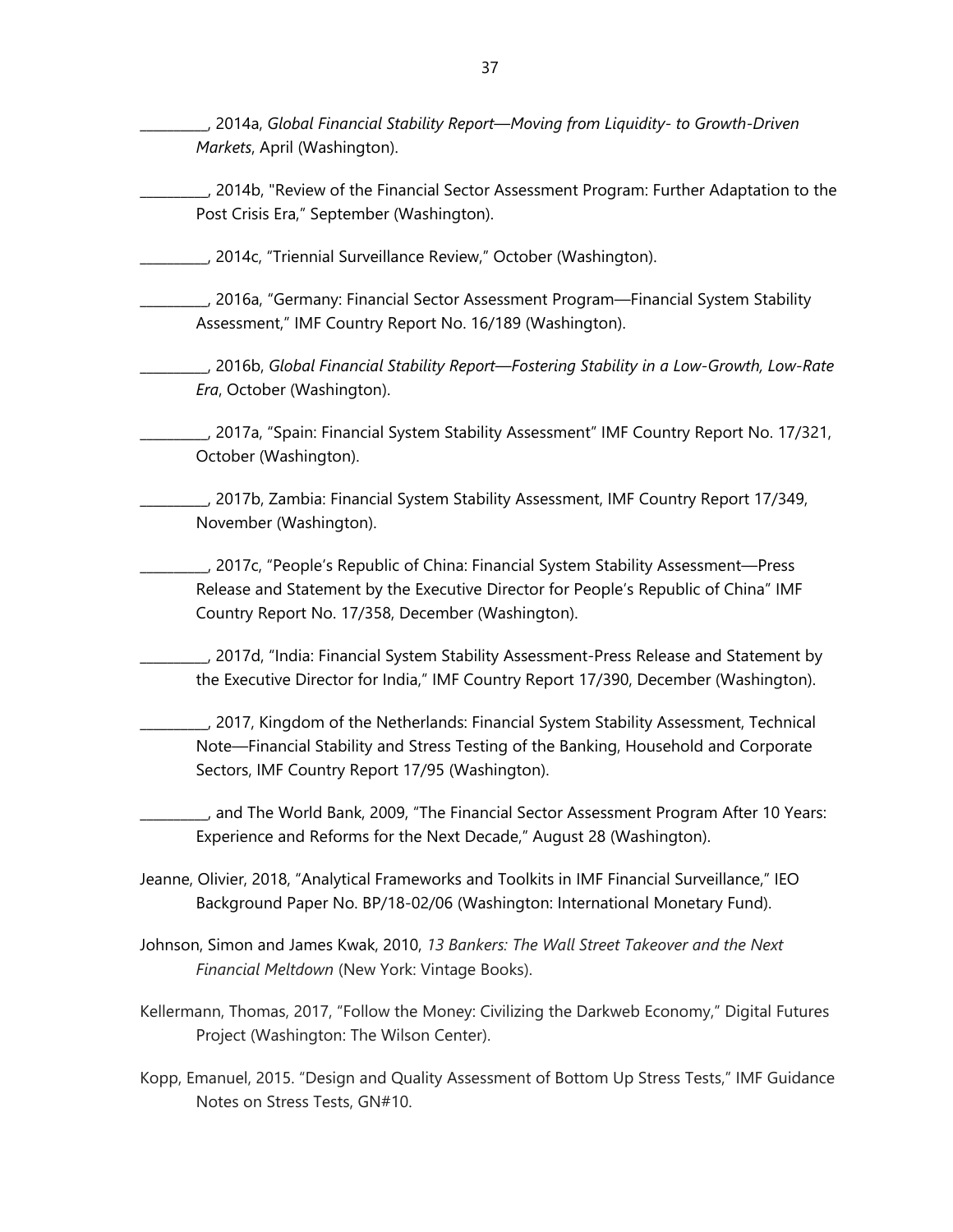- Levine, Ross, 2014, "Aspects of IMF Financial Sector Surveillance During the Crisis," IEO Background Paper No. BP/14/08 (Washington: Monetary Fund).
- Miles, David, 2018, "IMF Financial Surveillance of the United Kingdom," Chapter 4 in "IMF Financial Surveillance in Action: Country Case Studies from Europe and Sub-Saharan Africa," IEO Background Paper No. BP/18-02/09 (Washington: International Monetary Fund).
- Murray, John, 2018, "IMF Financial Surveillance of the United States," Chapter 6 in "IMF Financial Surveillance in Action: Country Case Studies from Asia and the Western Hemisphere," IEO Background Paper No. BP/18-02/10 (Washington: International Monetary Fund).
- Ncube, Mthuli, 2018, "IMF Financial Surveillance of Ghana, Kenya, and Nigeria," Chapter 4 in "IMF Financial Surveillance in Action: Country Case Studies from Europe and Sub-Saharan Africa," IEO Background Paper No. BP/18-02/09 (Washington: International Monetary Fund).
- Partnoy, Frank, 2009, "Rethinking Regulation of Credit Rating Agencies: An Institutional Investor Perspective," University of San Diego Legal Studies Research Paper, No 09-014, April.
- Persaud, Avinash, 2000, "Sending the herd off the cliff edge: the disturbing interaction between herding and market-sensitive risk management practices," Jacques de Larosiere Prize Essay (Washington: Institute of International Finance).
- Rajan, Raghuram G., 2005, "Has Financial Development Made the World Riskier?" NBER Working Paper 11728 (Cambridge, MA: National Bureau of Economic Research).
- Rivlin, Alice, and John Soroushian, 2017, "Credit Rating Agency Reform is Incomplete," The Brookings Institution, https://www.brookings.edu/research/credit-rating-agency-reformis-incomplete/, March 6.
- Sarin, Natasha, and Lawrence Summers, 2016, "Understanding Bank Risk through Market Measures," *Brookings Papers on Economic Activity*, Fall.
- Stedman, Louellen, 2018, "Strengthening IMF Financial Surveillance: Organizational and Human Resource Issues," IEO Background Paper No. BP/18-02/05 (Washington: International Monetary Fund).
- Task Force on Climate-Related Financial Disclosures (TFCD), 2017, "Final Report: Recommendations of the Task Force on Climate-related Financial Disclosures, https://www.fsb-tcfd.org/publications/, June.
- Veron, Nicolas, 2016, "The IMF's Role in the Euro Area Crisis: Financial Sector Aspects," IEO Background Paper BP/16-02/10 (Washington: International Monetary Fund).